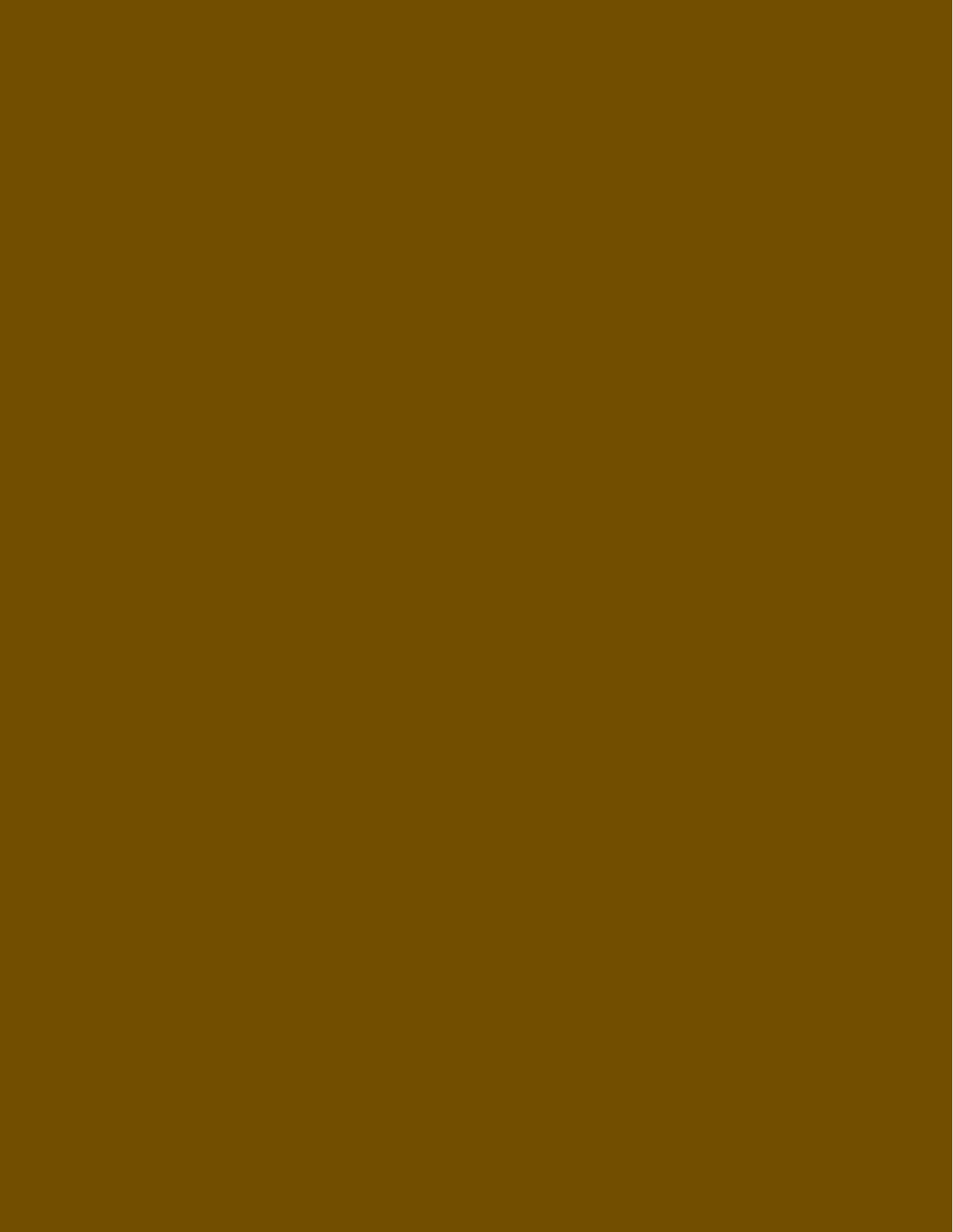# **Modernizing Human Resource Management in the Federal Government:** The IRS Model

## **James R. Thompson**

Director of Graduate Studies and Associate Professor Department of Public Administration University of Illinois–Chicago

## **Hal G. Rainey**

Alumni Foundation Distinguished Professor School of Public and International Affairs University of Georgia

April 2003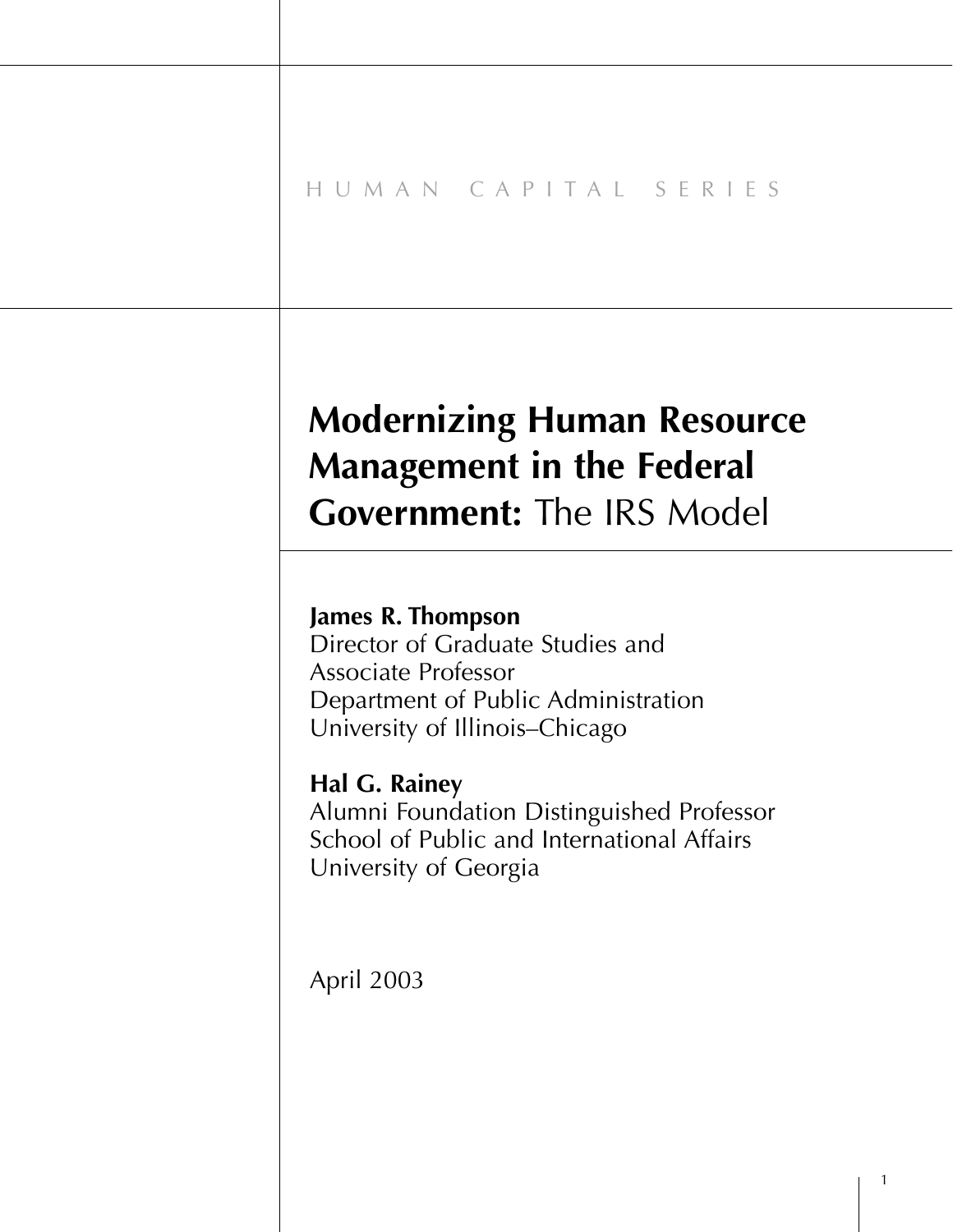## TABLE OF CONTENTS

| The Context for Internal Revenue Service Human Resource                                                          |  |
|------------------------------------------------------------------------------------------------------------------|--|
| Modernization: The GAO, Human Capital, and Strategic                                                             |  |
|                                                                                                                  |  |
| Developing a Modernized Human Resources Infrastructure17<br>Structuring the Human Resource Function for Mission  |  |
| Creating a Competency-Based Personnel System 20<br>Utilizing Workforce Planning Tools to Drive Recruitment and   |  |
| Transitioning the Workforce to a Modernized Structure24                                                          |  |
| Making Managers Compete for Positions in the                                                                     |  |
| Shaping the Workforce through Buy-Out and                                                                        |  |
| Renewing the Workforce for Improved Performance 26<br>Using Critical Pay to Recruit Technical and Organizational |  |
|                                                                                                                  |  |
| Planning and Managing Leadership Succession 28                                                                   |  |
| Expediting the Hiring Process through Category Rating30                                                          |  |
| <b>Investing in Employee Training and Development for</b>                                                        |  |
| Expanding the Job Scope for Frontline Positions 31                                                               |  |
| Partnering in the Provision of World-Class Training32                                                            |  |
| Heightening Performance and Maintaining Accountability35                                                         |  |
| Developing Technical as Well as Organizational Leaders:                                                          |  |
| Linking Pay to Performance through Paybanding35                                                                  |  |
| Distinguishing Levels of Performance through the Performance                                                     |  |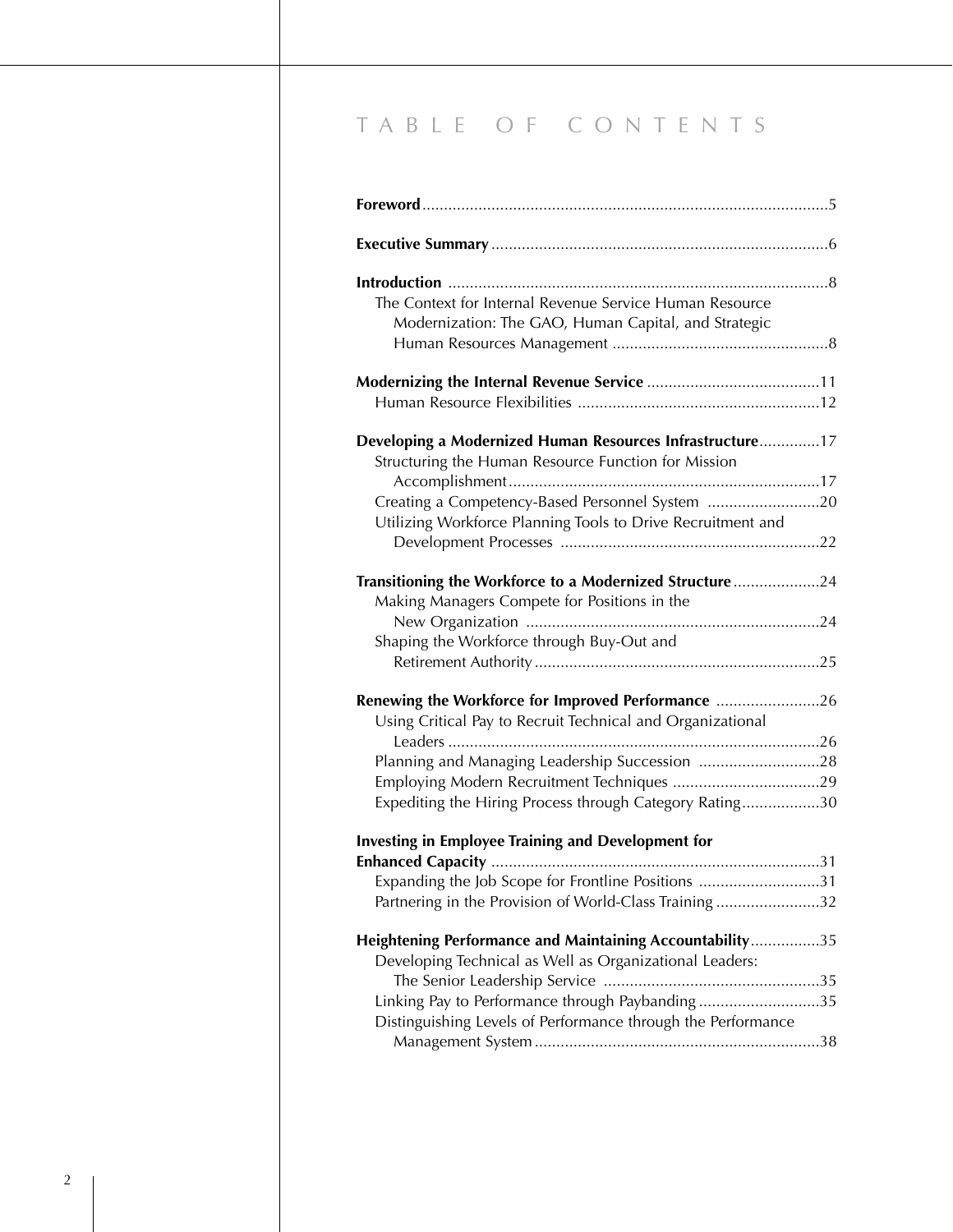| Appendix I: The IRS Leadership Competency Model (LCM)45         |  |
|-----------------------------------------------------------------|--|
| Appendix II: Category Rating-Revenue Agents 55                  |  |
| Appendix III: Critical Job Elements for Performance Appraisal58 |  |
|                                                                 |  |
|                                                                 |  |
|                                                                 |  |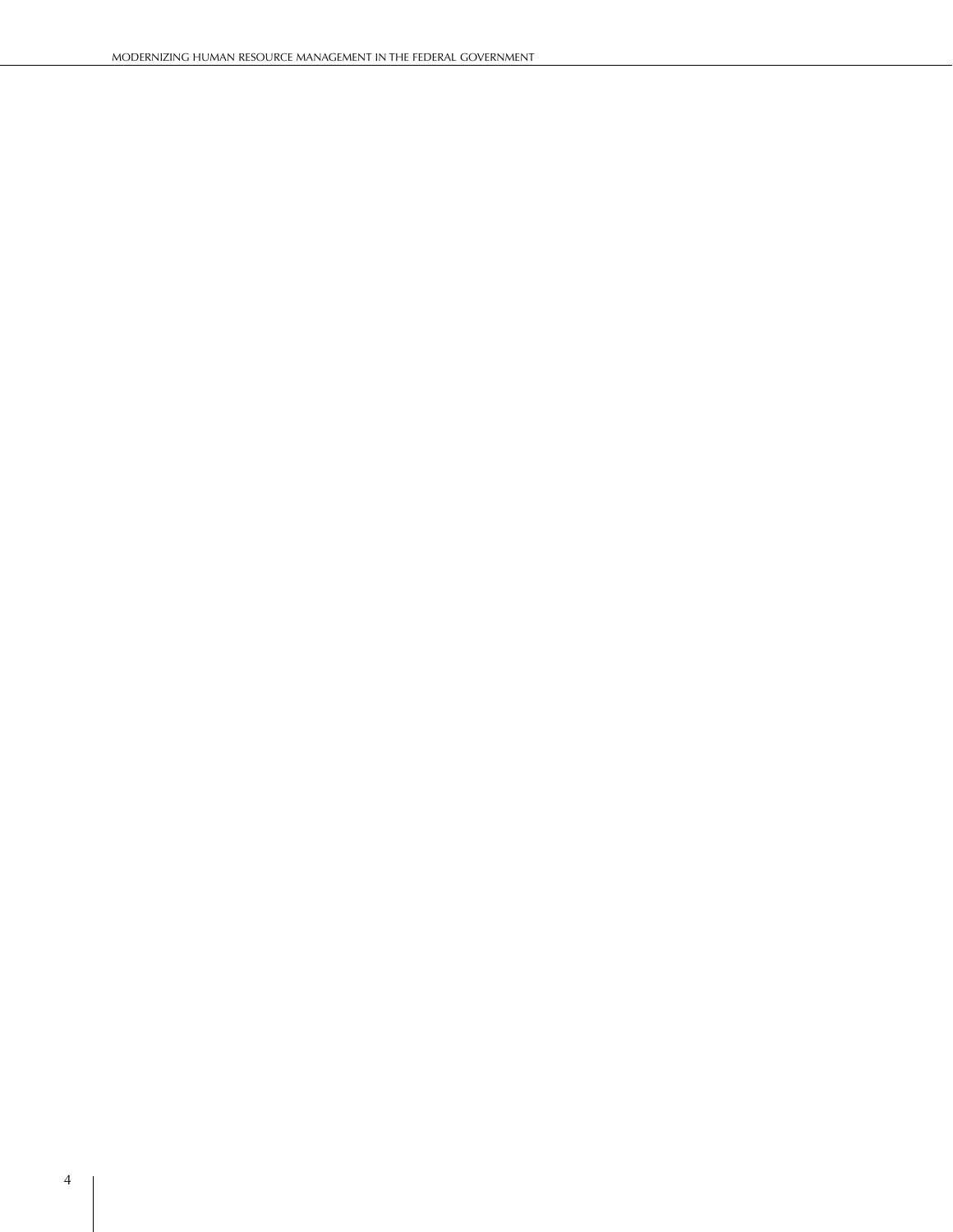## FOREWORD

On behalf of the IBM Endowment for The Business of Government, we are pleased to present this report, "Modernizing Human Resource Management in the Federal Government: The IRS Model," by James R. Thompson and Hal G. Rainey.

The report tells the story of how the Internal Revenue Service (IRS), a highly troubled agency in the mid-1990s, made a dramatic turnaround, in part, because it received new legislative flexibilities for managing its workforce. In addition, a new leadership team at the top of the agency knew how to leverage these provisions, as well as existing laws, to begin the transformation of IRS into a customer-centric, performanceoriented organization.

The key lesson from this report by Professors Thompson and Rainey is the importance of an integrated, coherent, and comprehensive organizational strategy focused on the mission of the agency. A key component of that organizational strategy is the ability to design a new human resource system to support the organization's mission. By using existing laws and flexibilities provided by the IRS Restructuring and Reform Act of 1998, IRS leaders were able to design a new human resource system. This report describes each of the components of the integrated IRS approach to the management of human resources within the agency.

The lessons learned from the IRS experience are relevant to a wide range of other agencies as the federal government strives to modernize its approach to human resources. This report provides advice and guidance to those agencies as they consider redesigning their own human resource systems. With additional human resource flexibilities provided in the Homeland Security Act of 2002, the time is now ripe for additional reform in the management of human resources.

We trust that this report will be both informative and helpful to all government executives as they approach the challenge of modernizing human resource management within their own departments and agencies. There is clearly much to learn from the experience of the Internal Revenue Service in its human resource modernization initiative.

Paul Lawrence **Access 20 Figure 2018 James E. Cook** Co-Chair, IBM Endowment for Partner paul.lawrence@us.ibm.com james.e.cook@us.ibm.com

The Business of Government IBM Business Consulting Services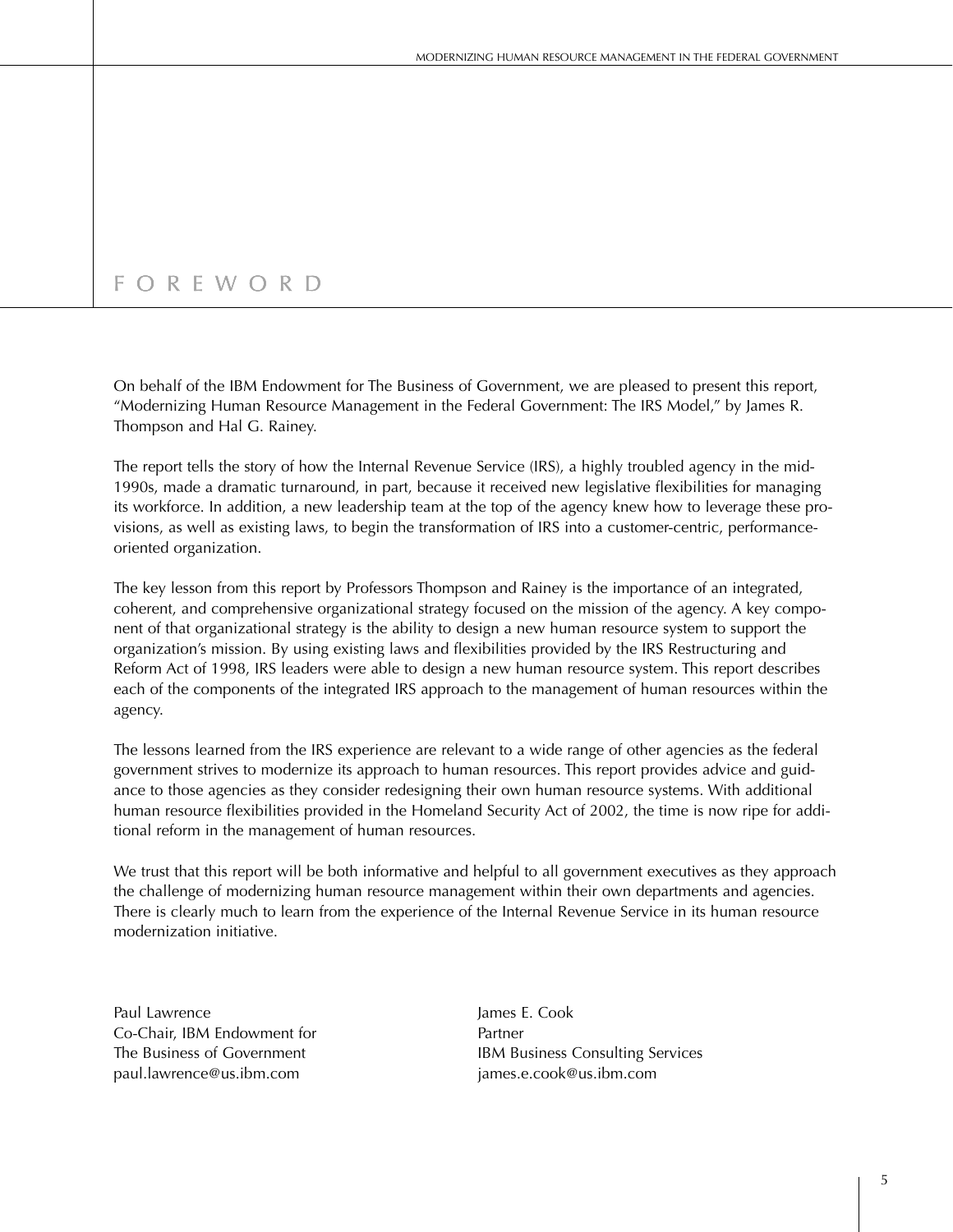### EXECUTIVE SUMMARY

After decades of relative stability, the federal personnel system is in the midst of a period of profound change. With the Homeland Security Act of 2002, Congress and the President did away with the Rule of Three, an artifact of federal hiring practices that dated back to the 1870s. The same law exempted the new Department of Homeland Security from key provisions of the federal Civil Service Law, including those relating to compensation, classification, hiring, and promotion. That exemption was consistent with a trend that began in the 1990s, whereby agencies experiencing intense performance pressures have been granted special personnel flexibilities.

Among the agencies granted such flexibilities was the Internal Revenue Service (IRS). The IRS received its human resource flexibilities as part of the IRS Restructuring and Reform Act of 1998 (RRA '98). Since passage of that law, the IRS has made remarkable strides in modernizing its structure, its business practices, the processes by which it collects taxes, and its technology. The implementation of personnel flexibilities provided under RRA '98, critical to the success of that transformation, are a focus of this report.

However, the report goes beyond a discussion of these special flexibilities, such as paybanding, category rating, and critical pay, to the broader set of human resource management (HRM) innovations that have complemented these flexibilities–– innovations that have not required any special authorizations. Changes have been made to virtually every phase of the personnel process. Further,

as a package, the changes have reinforced tenets of the broader organizational modernization, including the importance of (1) partnering with individuals and entities from outside the organization to gain needed expertise; (2) linking the goals and objectives of individual units to those of the organization; (3) assessing performance along the three dimensions of customer satisfaction, employee satisfaction, and business results; (4) rewarding employees for their leadership qualities as well as for their technical skills; and (5) generally being open to innovation and change.

The scope and nature of the HRM changes at the IRS exemplify many of the ideas associated with strategic HRM and the human capital philosophy. One of the tenets of strategic HRM is that practices must be "tailored" to an organization's particular mission, technology, and culture. IRS leadership has designed and implemented the new set of HRM practices to support organizational transformation as well as to reinforce the values and practices upon which that transformation is based. One example of the way in which HR practices have been integrated into organizational strategy is their new "tripartite" personnel structure, with an Office of Strategic Human Management, an Agency-Wide Shared Services unit, and "embedded" HR units at the operating division level. The structure enables "end-to-end accountability" at the division level, while ensuring that HRM considerations are incorporated into business decisions by having the chief human resource officer serve as a member of top strategy-making bodies.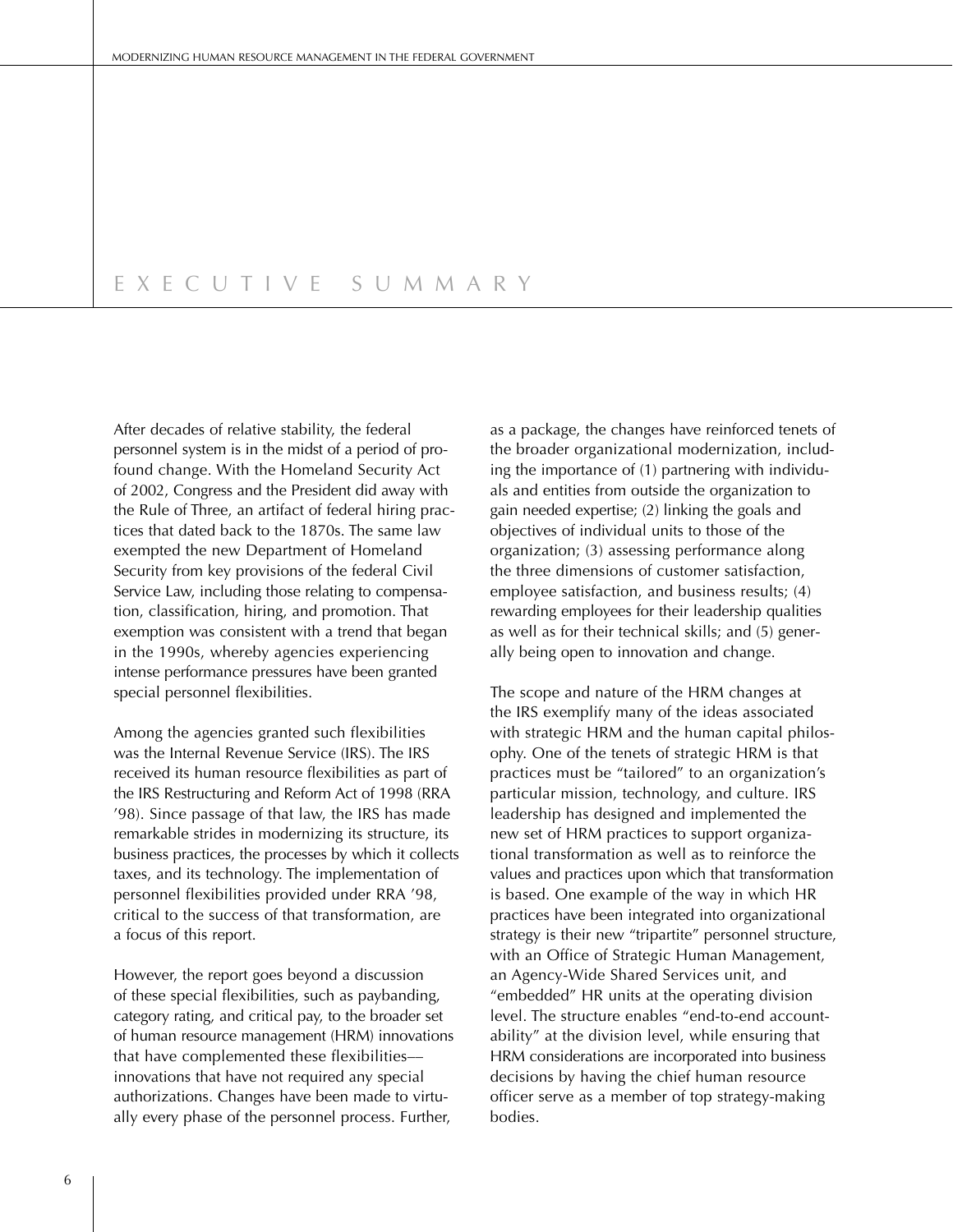Although key lessons are those of scope, comprehensiveness, and strategic integration, much also may be learned from the specifics of the ways in which the IRS has gone about implementing the different HRM innovations, including the shift from classroom to electronic means of training, the use of sophisticated workforce planning tools, the integration of personnel processes through the use of "competencies," and the management and executive succession programs intended to ensure both continuity and quality of leadership. With the Homeland Security Act of 2002, the category rating and workforce shaping tools that the IRS obtained through special authorization are now generally available. The ways in which the IRS has gone about employing these authorities will be of particular interest to others.

Among the most important lessons to emerge for policy makers from the IRS experience is the importance of accompanying flexibilities with measures that enhance chances for effective implementation. The accomplishments of the IRS are in no small part attributable to a knowledgeable, engaged, and effective set of leaders who were able to project a clear picture of where the agency was going, put into effect a strategy for getting there, and utilize the HRM tools that were available to maximize chances for success. Once employees understood the bigger picture and where the proposed changes fit, it was easier to gain the acceptance needed for successful implementation. The comprehensiveness and coherence of the program were also critical success factors.

During the debate over the future of civil service reform now under way, a broad consensus has developed among key stakeholders on the elements of a modernized approach to personnel management. Largely absent until now have been examples of how all the elements in this approach can be integrated into a coherent and workable whole. As outlined in this report, the IRS has developed such a model. Although the elements of the model are important and many insights into policy development and implementation can be gained, the overriding lesson of the IRS experience is the importance of an integrated, coherent, and comprehensive organizational strategy in support of which an HRM system can be designed.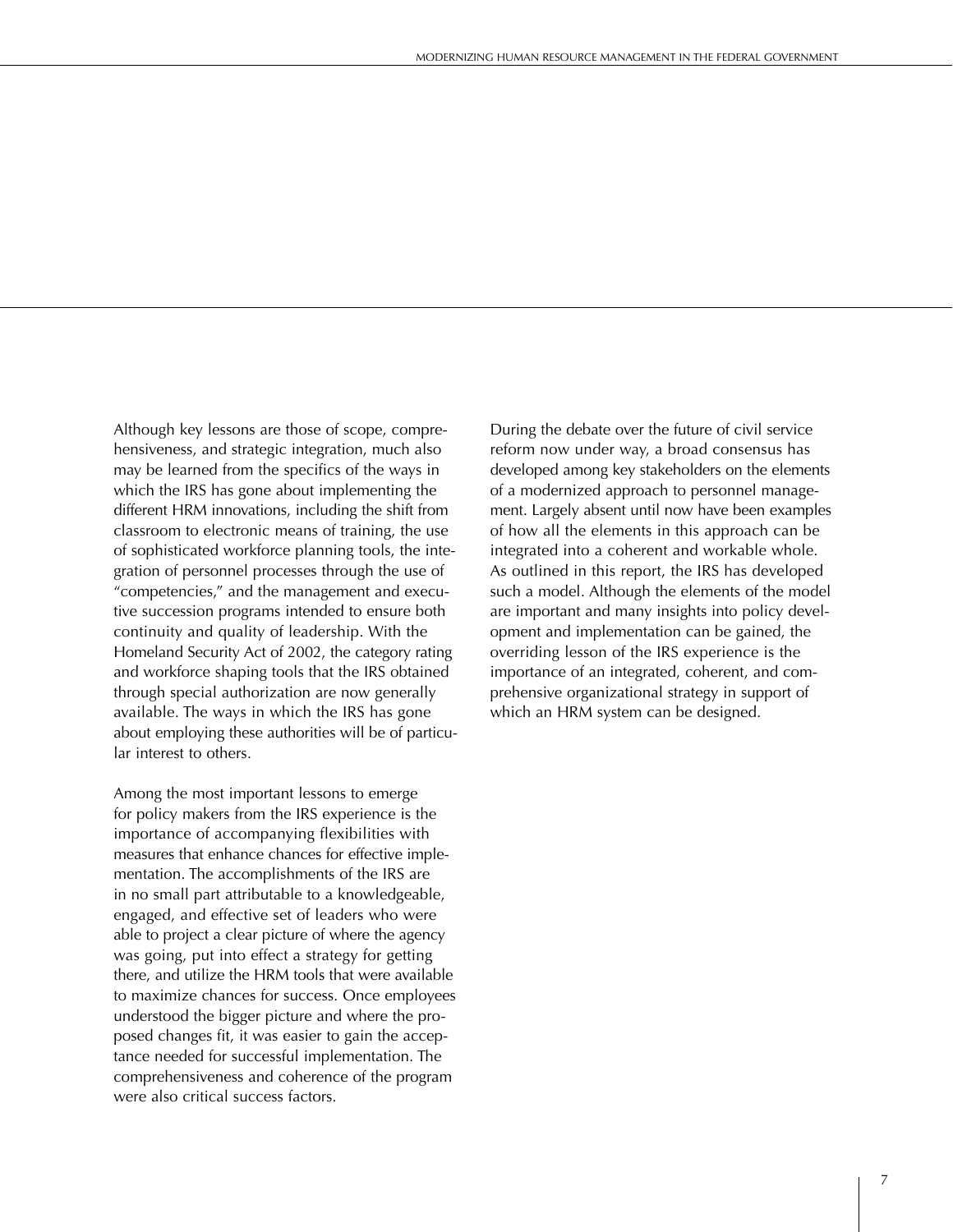## **Introduction**

The Homeland Security Act of 2002 leaves little doubt that a period of profound change in federal personnel practices is upon us. That law exempted 170,000 federal employees from key provisions of the Civil Service Law on the heels of other similar exemptions afforded organizations as diverse as the Federal Aviation Administration (FAA), the Internal Revenue Service (IRS), the Office of Federal Student Aid, the science and technology laboratories in the Department of Defense, and the Transportation Security Agency.<sup>1</sup> Equally important, the law extended category-rating authority throughout the government. That authority formally abrogates the Rule of Three, which had been a central element of federal hiring practices for over 130 years. With the new authority, government managers are no longer restricted to hiring from among those with the top three scores on an exam. Henceforth, job candidates will be segregated into categories, with anyone in the top category eligible for selection (subject to veterans' preference requirements). The consequences for the federal personnel system are profound. Not only does the new law represent a major expansion in the discretion allowed managers on hiring matters, but it could greatly expedite the hiring process and thereby make the government more competitive in the recruitment of badly needed technical and scientific talent.

Whether the new law results in major changes in personnel practices depends, in part, on how officials utilize their new authorities. A recent General Accounting Office (GAO) report reveals that only modest changes have been made at the FAA, despite the broad exemptions from Civil Service Law afforded that agency in 1995.<sup>2</sup> On the other

hand, the IRS, granted human resource management (HRM) flexibilities pursuant to the IRS Restructuring and Reform Act of 1998 (RRA '98), has leveraged those flexibilities to facilitate a significant transformation, still under way, of its structure, processes, and technology.

This report reviews what the IRS has done with its personnel flexibilities since passage of the 1998 law. However, the focus extends beyond these flexibilities to the broad set of personnel changes that have been made. As discussed here, many of the changes have been made pursuant to authorities that are broadly available. Of particular interest is the way in which all the various pieces, both those unique to the IRS and those for which no special authorities were required, have been integrated into a coherent whole.

## **The Context for IRS Human Resource Modernization: GAO, Human Capital, and Strategic Human Resources Management**

An important element of the context for the IRS's HR-related activities is work done by the GAO and other agencies to promote the concepts of "human capital" and "strategic" HRM. Based on a review of corporate HR "best practices," the GAO identified a set of practices associated with the concept of "human capital."3 The term "human capital" implies that human skills, abilities, and contributions serve as an organization's most valuable assets, and, further, that successful organizations will maintain and enhance the value of those assets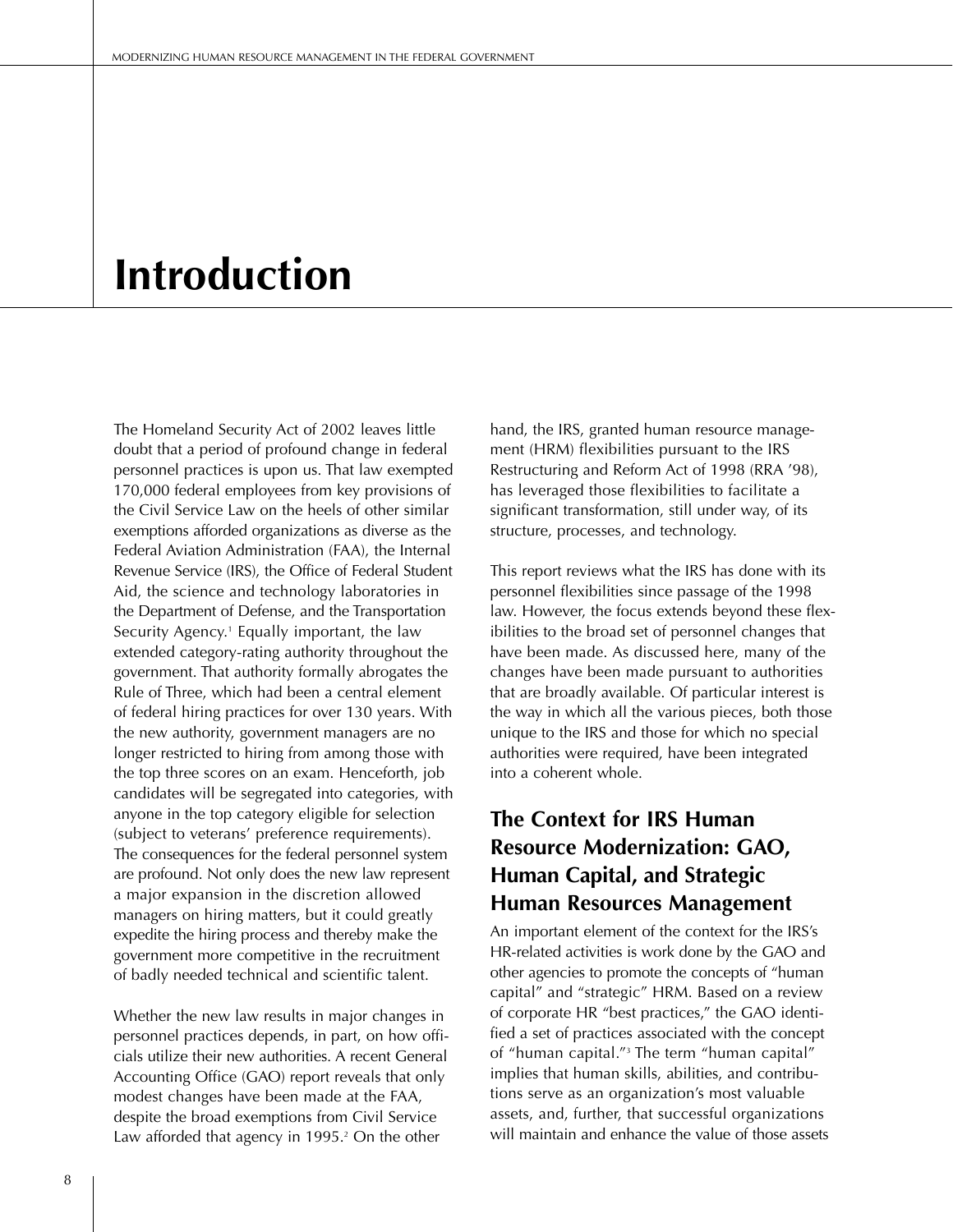by providing increased opportunities for training and education. The GAO argues that the government will gain from such an approach, because employees will have an enhanced ability to perform their jobs and because high performers will be attracted to an environment in which professional development is valued.

Associated with the concept of human capital is that of strategic HRM, whereby HR practices are employed strategically in support of organizational missions. Traditionally, HR practices have shared a high degree of similarity across very different types of organizations. Proponents of strategic HRM argue that personnel practices should be tailored to organizational strategies. Thus, for example, compensation practices can be designed to promote innovation or, alternatively, to promote workforce stability, depending on the organization's strategy.

The Office of Personnel Management (OPM) also has been a proponent for modernizing federal HR practices. In a recent white paper, OPM stated that the federal white-collar pay system "suits the workforce of 1950, not today's knowledge workers."4 One means that OPM has employed to foster innovation in the areas of both pay and hiring is the personnel demonstration project authority.<sup>5</sup> For example, paybanding as a means of simplifying classification processes and of making pay increases contingent on performance was first tested as part of a demonstration project in the Department of the Navy.<sup>6</sup> The rating of job applicants by category was first tested as part of a demonstration project in the Department of Agriculture.<sup>7</sup>

This orientation has led OPM to join GAO in emphasizing human capital, and this emphasis has formed into something of a movement. OPM, GAO, and the Office of Management and Budget (OMB) have developed a set of human capital standards according to which agency HRM systems will be assessed. Those standards are organized into the following categories: strategic alignment, workforce planning and development, leadership and knowledge management, results-oriented performance culture, talent, and accountability.<sup>8</sup>

The Senate Governmental Affairs Committee has also joined the effort to promote the nurturing of human capital. Members of the committee have issued reports and initiated legislation supporting investments in human capital.9 As a result of the committee's efforts, the Homeland Security Act of 2002 included provisions that: (1) require each of the largest agencies to appoint a chief human capital officer, (2) establish a Chief Human Capital Officers Council, and (3) require OPM to "design a set of systems … for assessing the management of human capital by federal agencies."10

Despite these various activities, only a few agencies have overhauled their HR practices to incorporate human capital and/or strategic HR ideas and innovations. In part, this is attributable to legal restrictions. The Civil Service rules incorporated into Title 5 of the United States Code impose numerous constraints on federal agencies. However, it is also apparent that agencies have not taken full advantage of the authorities they do have to put modernized practices into effect. For example, the goals of revising appraisal practices in ways that "link unit and individual performance to organizational needs" or increasing "investments in people" can be achieved within existing legal authorities.

There are several possible explanations for agencies' reluctance to more aggressively implement modernized HR practices. One is that agencies lack experience with many of the new techniques and are uncertain about how to implement them. Another is that agencies lack the resources that would be required to put them in place. Leadership is certainly a critical ingredient. It is also the case, however, that few models are available for agency heads and HR managers to emulate. Only a handful of agencies have employed these new HRM principles in a comprehensive manner.

The recent changes made at the IRS provide one such model. Since 1998, when Congress passed the IRS Restructuring and Reform Act, the IRS has been aggressively deploying a system that incorporates state-of-the-art private and public sector practices. The IRS experience deserves attention for several reasons. First, to an unusual and perhaps unique degree within the federal government, the IRS has overhauled its entire personnel system in ways that coincide with human capital and strategic HRM principles set forth by GAO and OPM. Second, these changes have been made coincident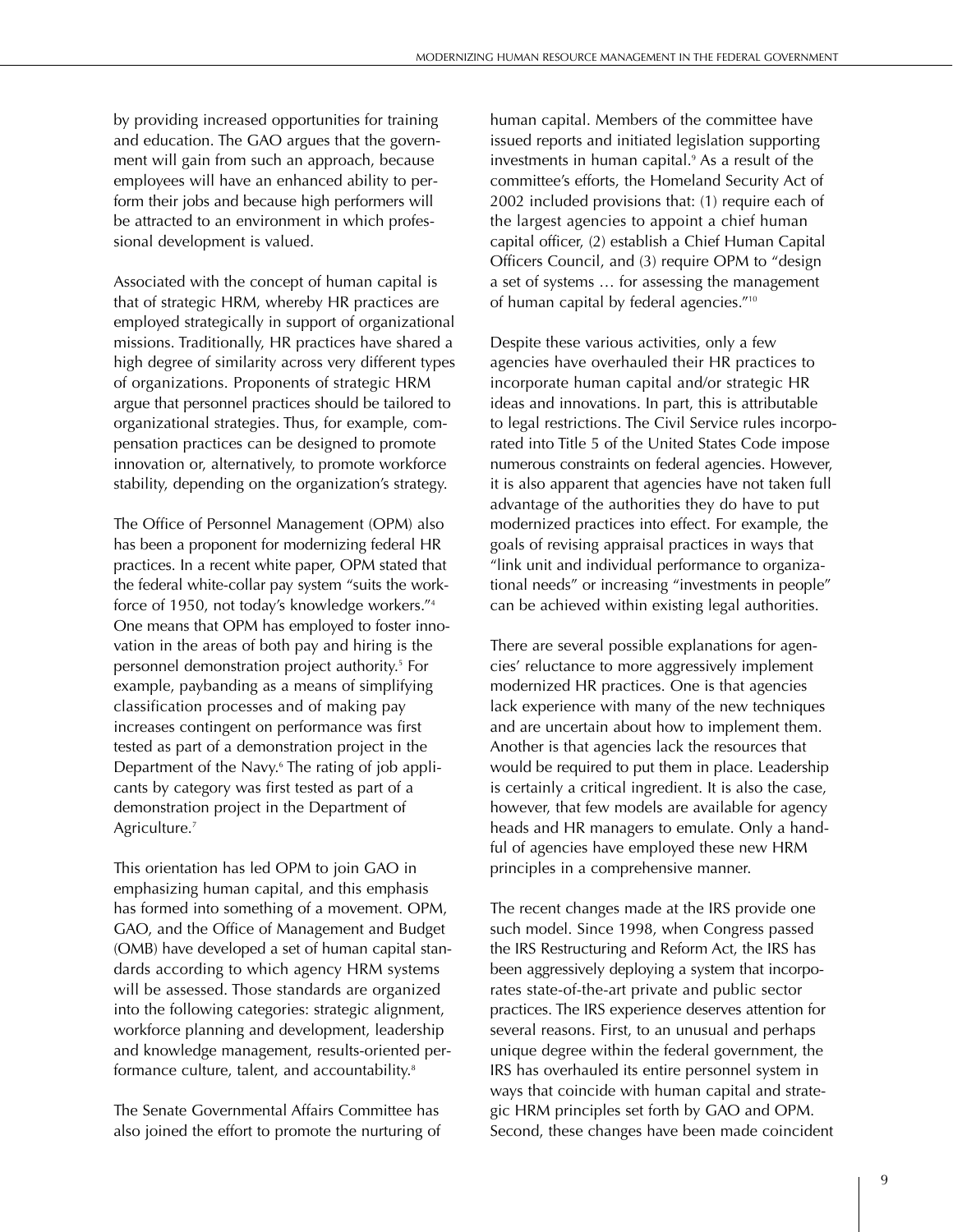with a broad restructuring that has left few organizational elements untouched. As such, the IRS provides a revealing study of ways in which HR practices can contribute to the achievement of mission and organizational transformation in pursuit of mission. Third, the IRS case makes apparent that structural changes, although necessary to the attainment of an effective HR system, are not sufficient. Many elements of the IRS model have not required any special legislative authorization. Fourth, many of the practices employed by the IRS as part of its modernization effort may be suitable for adoption by other agencies. The availability of information

about the IRS model allows agency heads, HR executives, and policy makers to evaluate the possible transfer of the practices that comprise the model to other settings.

The next section of the report provides a brief overview of the organizational changes under way at the IRS. Subsequent sections recount how the many HR innovations being employed at the agency support development of the new approach to doing business.

### **Acknowledgments**

The authors gratefully acknowledge the help and guidance of Ron Sanders in the preparation of this report. Ron served as Chief Human Resource Officer for the IRS from 1998 to 2002. Ron not only made his staff fully accessible for the purpose of compiling the information presented in this report, but helped the authors understand the context in which the activities described herein took place.

The authors are also grateful to the Internal Revenue Service for providing access to officials and to a multitude of documents. Especially important in this regard have been:

Bob Wenzel, Deputy Commissioner

David Mader, Assistant to the Deputy Commissioner

Kathy Feldmann, Executive Assistant to the Assistant to the Deputy Commissioner

The many able professionals in the Office of Strategic Human Management gave generously of their time and information. Especially important for purposes of this report have been:

Napolean Avery, acting Chief Human Resource Officer

Bobbie Kelly, Director of the Personnel Policy Division

Julia Cronin, Director, Career Management and Recruitment

Alex Manganaris, Director of Workforce Planning and Analysis

James Trinka, Director of Leadership and Organizational Effectiveness

Chuck Grimes, Special Assistant for Compensation Strategy

Vince Wolfinger, Deputy Director of Education and Learning

Mary Schlegel, Associate Director, Policy

Also, John Jones proved an extraordinarily valuable source of insight and knowledge.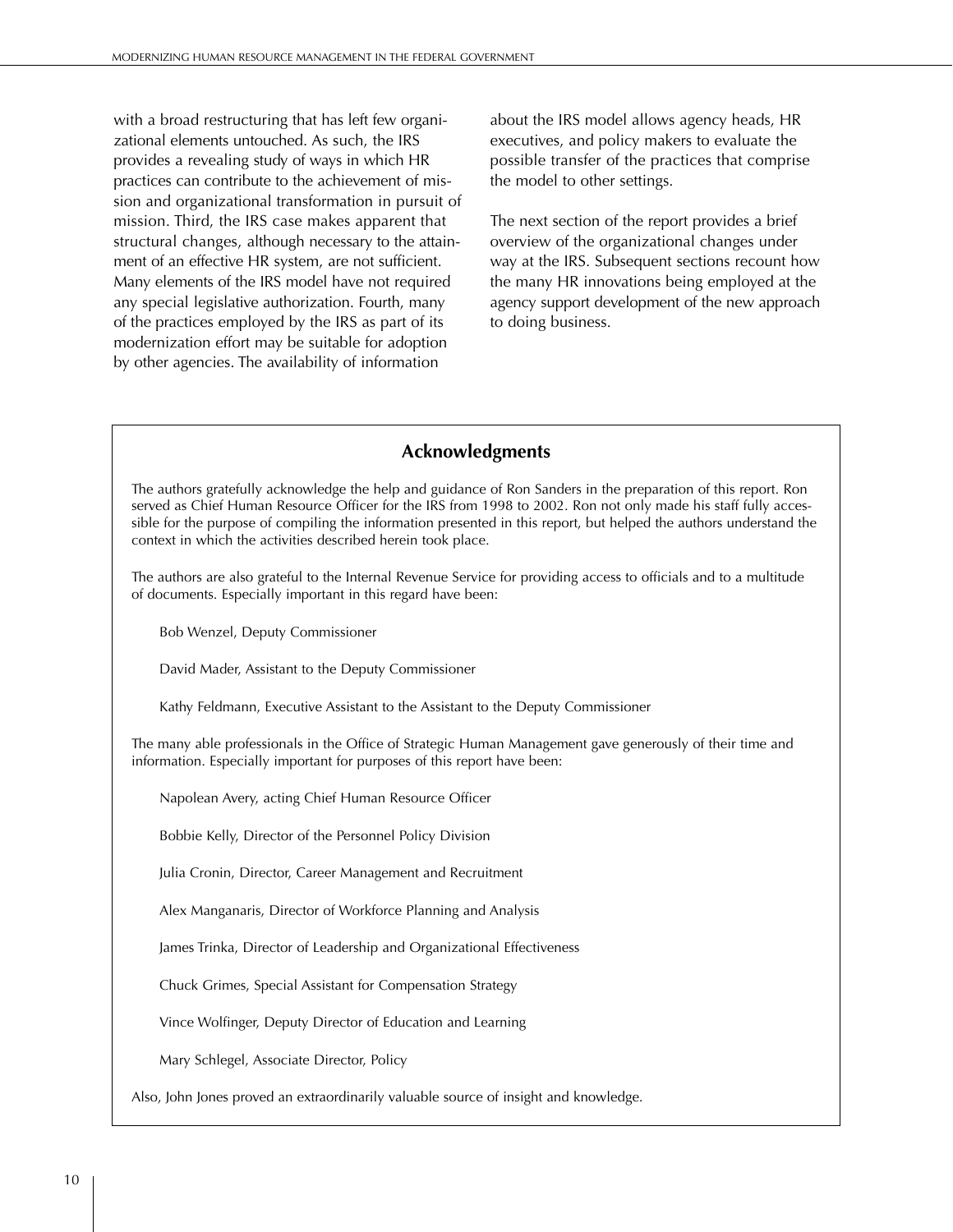# **Modernizing the Internal Revenue Service**

The IRS Restructuring and Reform Act (RRA) of 1998, coupled with the hiring of Charles Rossotti as Commissioner in 1997, set the stage for a major organizational transformation, which, when complete, will leave few elements of the IRS unchanged. A period of controversy and criticism for the IRS led to RRA '98 and Rossotti's appointment.<sup>11</sup> For decades, the Service had struggled to "modernize" its tax processing system through computerization and other forms of advanced information technology (IT). By the mid-1990s, the IRS had been subjected to repeated waves of bad publicity and congressional criticism over the failure of expensive new technologies for the tax system. In addition, among some stakeholders inside and outside of the IRS, concern was growing about service to clients or "customers." This concern often was coupled with the view that IRS employees were overly aggressive on tax law enforcement and tax collection. The criticisms and concerns mounted to a point at which Congress created the National Commission on Restructuring the Internal Revenue Service in 1996 to consider major reforms. Many of the provisions of RRA '98 flowed from the recommendations of this commission and were influenced also by other sources, such as a report by a special task force appointed under President Clinton's National Performance Review.12

During the period of congressional reform activities, Charles Rossotti was appointed Commissioner of the IRS in 1997. Unlike his predecessors, Rossotti was not a tax lawyer. In recognition of the daunting management challenges that the agency faced, Rossotti was selected for his management expertise.

#### **IRS At-a-Glance**

| Mission:                                          | To provide America's taxpayers<br>top quality service by helping them<br>understand and meet their tax respon-<br>sibilities and by applying the tax law<br>with integrity and fairness to all. |
|---------------------------------------------------|-------------------------------------------------------------------------------------------------------------------------------------------------------------------------------------------------|
| <b>Budget</b><br>(2003):                          | \$9.916 billion                                                                                                                                                                                 |
| <b>Employees</b><br>(2003):                       | 99,155                                                                                                                                                                                          |
| <b>Taxes</b><br><b>Collected</b><br>(2001):       | \$2 trillion                                                                                                                                                                                    |
| <b>Tax Returns</b><br><b>Processed</b><br>(2001): | 228 million                                                                                                                                                                                     |
| <b>Field Offices: 404</b>                         |                                                                                                                                                                                                 |

Before entering government, Rossotti headed American Management Systems, a large consulting firm that specializes in the modernization of large data systems.

Rossotti took an aggressive approach to modernization, bringing in the private sector arm of a top-notch consulting firm to help manage the effort and consulting widely with experts in management, tax collection, and data systems modernization to determine a strategy. Rossotti's vision for the agency,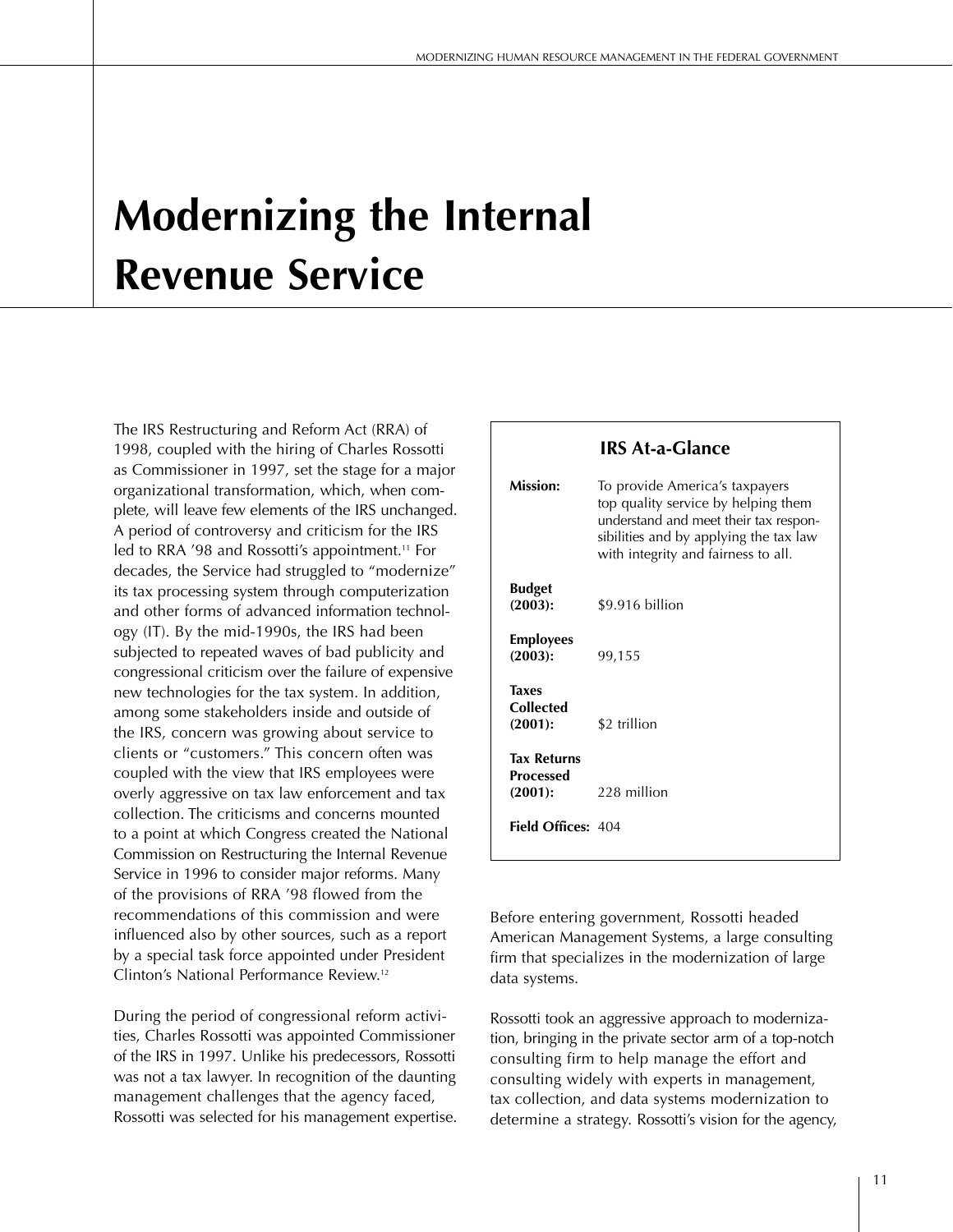entitled "Modernizing America's Tax Agency," was published in 1998.

An element of Rossotti's vision was to reorganize the agency into four new "customer-oriented" operating divisions, similar to the way most large private sector financial institutions are now organized. The new divisions, which "stood up" in October 2000, replaced a 50-year-old structure of districts, regions, and service centers. Layers of management were reduced by half, top jobs were redefined, and managers were assigned new roles and responsibilities.

Another element of Rossotti's vision was change in the way frontline employees perform their day-today tasks. The new approach to tax administration includes:

- Greater emphasis on providing taxpayers with the information necessary to comply with tax laws;
- Specialization by employees on the tax issues and problems of different groups of customers;
- Redesigned systems and procedures to allow expedited resolution of taxpayer issues; and
- Much greater reliance on the electronic filing of tax returns.<sup>13</sup>

Early in the change process, IRS leadership determined that modernization of HR practices was integral to the success of the reforms. Modernized practices were essential both to facilitate the transition and to enable achievement of the envisioned new approach to tax administration. In the modernized IRS, frontline employees will need a broad range of skills and access to advanced IT to resolve taxpayer problems in a single contact. The IRS, accordingly, is developing an extensive and highquality training program that will permit employees to continually renew their job skills. To achieve high levels of performance, managers will need to demonstrate not only a high level of technical competence but a capacity to lead. The IRS has created a "leadership competency model," in which top leadership has identified behaviors appropriate for executives and managers. The IRS also will need to attract highly competent technical personnel who can bring a world-class data systems modernization project to a successful conclusion. As described more fully here, the IRS has utilized

the HRM flexibilities provided in RRA '98 to reform hiring and pay practices in ways that accommodate that need.

Changes in the HRM infrastructure have also been implemented. The IRS has reconfigured its HR structure into three parts, including a new Office of Strategic Human Resources (OSHR) charged with ensuring that HR policies and practices support the agency's mission, an Agency-Wide Shared Services (AWSS) charged with HR operations, and embedded HR units within IRS divisions. New planning tools will allow the IRS to be proactive in its recruitment, promotion, and executive succession activities. Training programs have been revised and made more accessible and cost effective. Reward programs have been restructured in ways that promote a tighter link between individual performance and the achievement of service-wide strategic goals.

## **Human Resource Flexibilities**

As a means of achieving its strategic objectives, the IRS has leveraged certain HR "flexibilities" afforded it by RRA '98.14 That law provided the agency with the following tools:

- "Critical pay" authority, to hire up to 40 individuals at a salary not to exceed that of the Vice President of the United States;
- "Workforce shaping" tools, including buyouts and early retirement authority;
- "Streamlined demonstration project" authority, waiving some of the restrictions that generally apply to personnel demonstration projects;
- Authority to assign employees to paybands whereby pay would be determined according to qualifications and performance rather than longevity; and
- Authority to rate prospective employees by "category" rather than by strict numerical score, giving managers greater flexibility in hiring.15

One of the most important aspects of the IRS HRM "model" is the leveraging of these flexibilities to achieve broader change in HRM practices. These flexibilities, although critical to what has been achieved, represent only a small part of the whole. Of equal if not greater importance are the associ-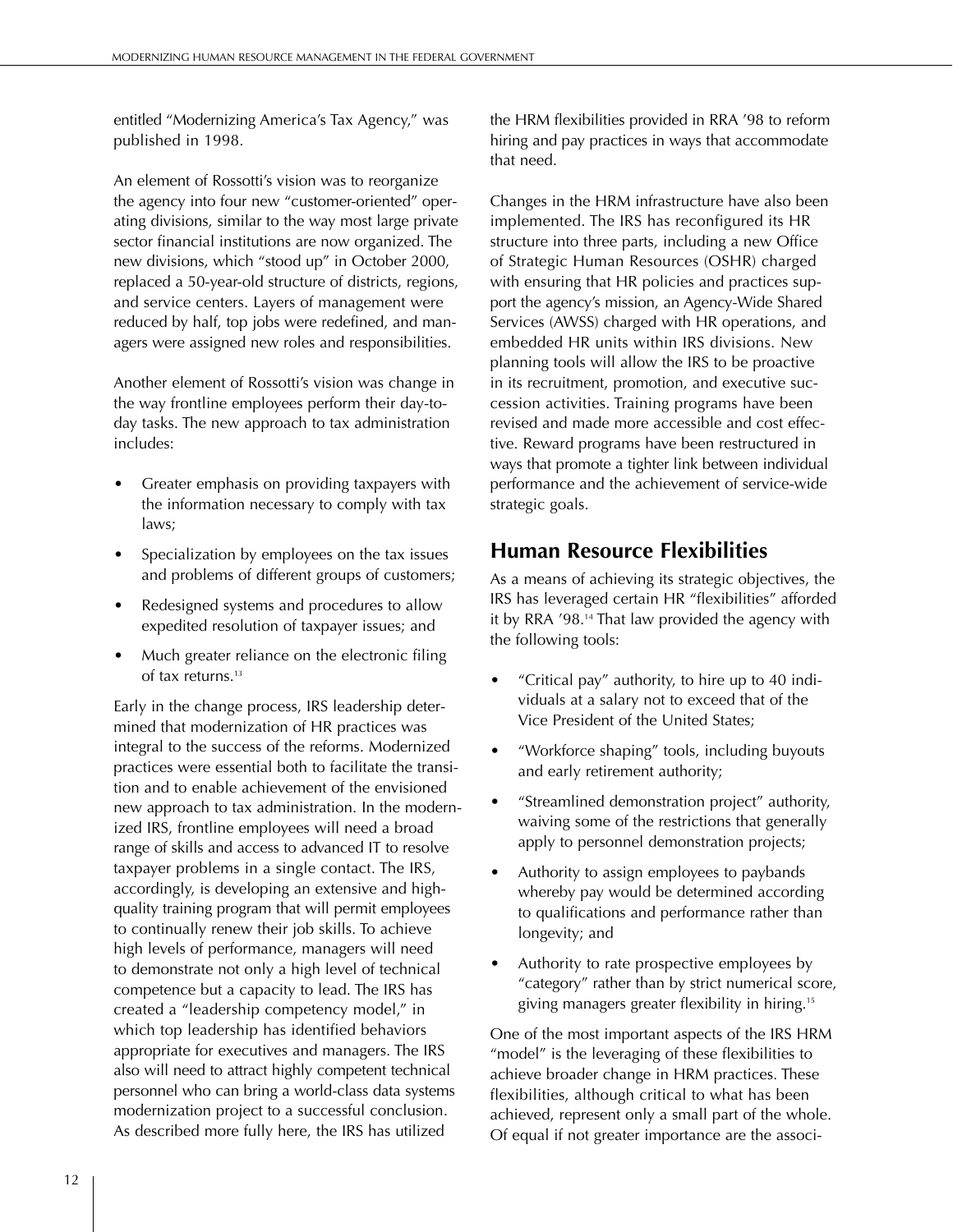|                                                                                             | <b>Implemented Pursuant</b><br>to RRA '98<br><b>Flexibilities</b> | <b>Implemented Pursuant</b><br>to Generally Available<br><b>Authorities</b> |
|---------------------------------------------------------------------------------------------|-------------------------------------------------------------------|-----------------------------------------------------------------------------|
| Developing a Modernized Human Resources Infrastructure                                      |                                                                   |                                                                             |
| Structuring the Human Resource Function for Mission<br>Accomplishment                       |                                                                   | X                                                                           |
| Creating a Competency-Based Personnel System                                                |                                                                   | X                                                                           |
| Utilizing Workforce Planning Tools to Drive Recruitment and<br><b>Development Processes</b> |                                                                   | $\mathsf{X}$                                                                |
| Transitioning the Workforce to a Modernized Structure                                       |                                                                   |                                                                             |
| Making Managers Compete for Positions in the New<br>Organization                            |                                                                   | X                                                                           |
| Shaping the Workforce through Buy-Out and Early Retirement<br>Authority                     | X                                                                 | X                                                                           |
| Renewing the Workforce for Improved Performance                                             |                                                                   |                                                                             |
| Using Critical Pay to Recruit Technical and Organizational<br>Leaders                       | X                                                                 |                                                                             |
| Planning and Managing Leadership Succession                                                 |                                                                   | X                                                                           |
| Employing Modern Recruitment Techniques                                                     |                                                                   | X                                                                           |
| Expediting the Hiring Process through Category Rating                                       | X                                                                 |                                                                             |
| <b>Investing in Employee Training and Development for Enhanced</b><br>Capacity              |                                                                   |                                                                             |
| Expanding the Job Scope for Frontline Positions                                             |                                                                   | X                                                                           |
| Partnering in the Provision of World-Class Training                                         |                                                                   | X                                                                           |
| Supporting Employee Development and Growth                                                  |                                                                   | X                                                                           |
| <b>Heightening Performance and Maintaining Accountability</b>                               |                                                                   |                                                                             |
| Developing Technical as well as Organizational Leaders: the<br>Senior Leadership Service    | X                                                                 |                                                                             |
| Linking Pay to Performance through Paybanding                                               | X                                                                 |                                                                             |
| Distinguishing Levels of Performance through the Performance<br>Management System           |                                                                   | X                                                                           |

#### **Figure 1: IRS Human Resource Initiatives**

ated changes that have been made in HRM systems and practices utilizing authorities that are generally available to the IRS and other agencies.

Figure 1 distinguishes the various elements of the IRS HR model according to (1) those implemented pursuant to special flexibilities provided under RRA '98

and (2) those implemented pursuant to generally available authorities. Apparent from the figure is that the majority of changes under way fall into the second category and, hence, are suitable for widespread adoption within the federal government.<sup>16</sup>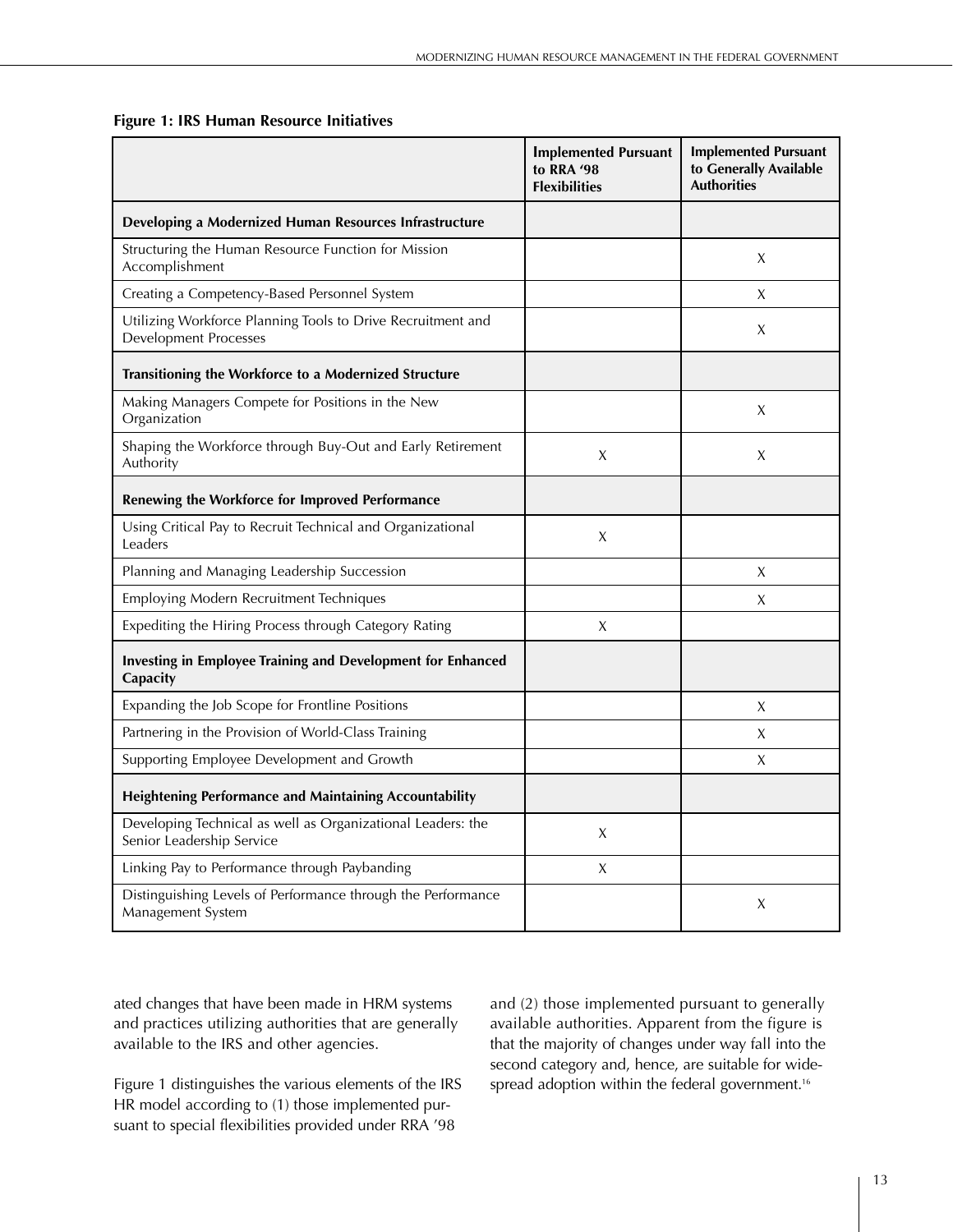|                                                                                               |                                                                                                   | <b>The Human Resource</b>               |                                     |                           |             |  |
|-----------------------------------------------------------------------------------------------|---------------------------------------------------------------------------------------------------|-----------------------------------------|-------------------------------------|---------------------------|-------------|--|
|                                                                                               |                                                                                                   | <b>Building an HR</b><br>Infrastructure | <b>Workforce</b><br><b>Planning</b> | <b>Classification/Pay</b> | Recruitment |  |
| Developing a Modernized<br>Human Resources<br>Infrastructure                                  | Structuring the Human<br>Resource Function for<br>Mission Accomplishment                          | $\mathsf X$                             |                                     |                           |             |  |
|                                                                                               | Creating a Competency-<br><b>Based Personnel System</b>                                           | $\mathsf X$                             |                                     |                           |             |  |
|                                                                                               | Utilizing Workforce<br>Planning Tools to Drive<br>Recruitment and<br><b>Development Processes</b> |                                         | $\mathsf X$                         |                           | $\mathsf X$ |  |
| Modernized Structure<br>Transitioning the<br>Workforce to a                                   | Making Managers<br>Compete for Positions in<br>the New Organization                               |                                         |                                     |                           |             |  |
|                                                                                               | Shaping the Workforce<br>through Buy-Out and<br>Early Retirement<br>Authority                     |                                         | $\mathsf X$                         |                           |             |  |
| Renewing the Workforce for<br>Improved Performance                                            | Using Critical Pay to<br>Recruit Technical and<br>Organizational Leaders                          |                                         |                                     | $\mathsf X$               | $\mathsf X$ |  |
|                                                                                               | Planning and Managing<br>Leadership Succession                                                    |                                         |                                     |                           |             |  |
|                                                                                               | Employing Modern<br>Recruitment Techniques                                                        |                                         |                                     |                           | $\mathsf X$ |  |
|                                                                                               | Expediting the Hiring<br>Process through Category<br>Rating                                       |                                         |                                     |                           | X           |  |
|                                                                                               | Expanding the Job Scope<br>for Frontline Positions                                                |                                         |                                     |                           |             |  |
| <b>Training and Development</b><br>for Enhanced Capacity<br>Capacity<br>Investing in Employee | Partnering in the<br>Provision of World-Class<br>Training                                         |                                         |                                     |                           |             |  |
|                                                                                               | <b>Supporting Employee</b><br>Development and<br>Growth                                           |                                         |                                     |                           |             |  |
| Heightening Performance and<br>Maintaining Accountability                                     | Developing Technical as<br>well as Organizational<br>Leaders: the Senior<br>Leadership Service    |                                         | $\mathsf X$                         | $\mathsf X$               | $\mathsf X$ |  |
|                                                                                               | Linking Pay to<br>Performance through<br>Paybanding                                               |                                         |                                     | $\mathsf X$               |             |  |
|                                                                                               | Distinguishing Levels<br>of Performance through<br>the Performance<br>Management System           |                                         |                                     | $\mathsf X$               |             |  |

### **Figure 2: Human Resource Management Initiatives Introduced at the IRS**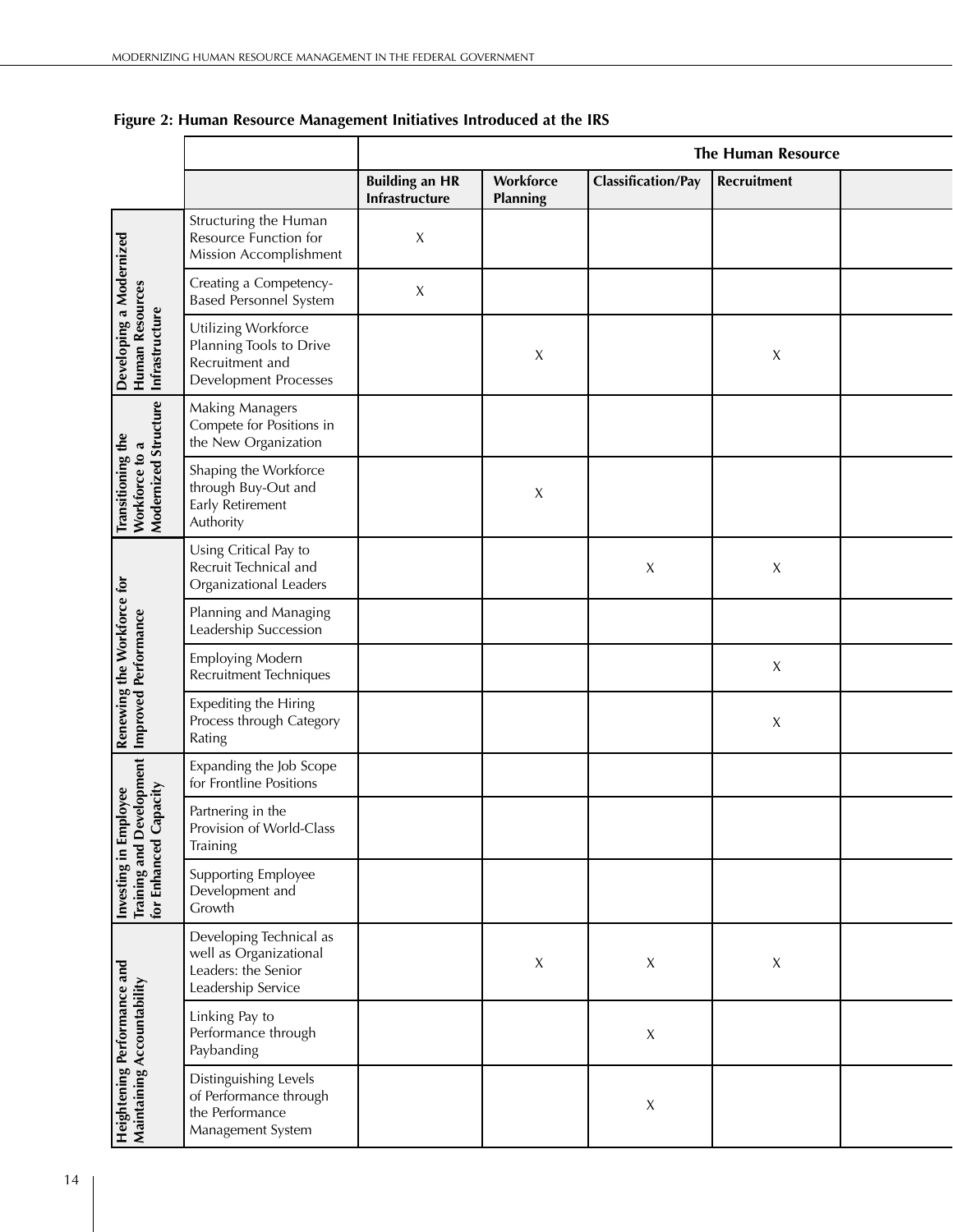| <b>Management Process</b> |                                                        |             |                                               |             |  |
|---------------------------|--------------------------------------------------------|-------------|-----------------------------------------------|-------------|--|
| Selection                 | Training/Ongoing<br>Performance of Duties<br>Appraisal | Performance | Awards, Promotions,<br><b>Adverse Actions</b> | Attrition   |  |
|                           |                                                        |             |                                               |             |  |
|                           | $\mathsf X$                                            |             |                                               |             |  |
|                           | $\mathsf X$                                            |             |                                               |             |  |
| $\mathsf X$               |                                                        |             | $\mathsf X$                                   |             |  |
|                           |                                                        |             | $\mathsf X$                                   | $\mathsf X$ |  |
|                           |                                                        |             |                                               |             |  |
|                           | $\mathsf X$                                            | $\mathsf X$ | $\mathsf X$                                   |             |  |
|                           |                                                        |             |                                               |             |  |
| $\mathsf X$               |                                                        |             |                                               |             |  |
|                           | $\mathsf X$                                            |             |                                               |             |  |
|                           | $\mathsf X$                                            |             |                                               |             |  |
|                           | $\mathsf X$                                            | $\mathsf X$ | $\mathsf X$                                   |             |  |
| $\mathsf X$               |                                                        |             |                                               |             |  |
|                           |                                                        | $\mathsf X$ | $\mathsf{X}% _{0}$                            |             |  |
|                           |                                                        | $\mathsf X$ |                                               |             |  |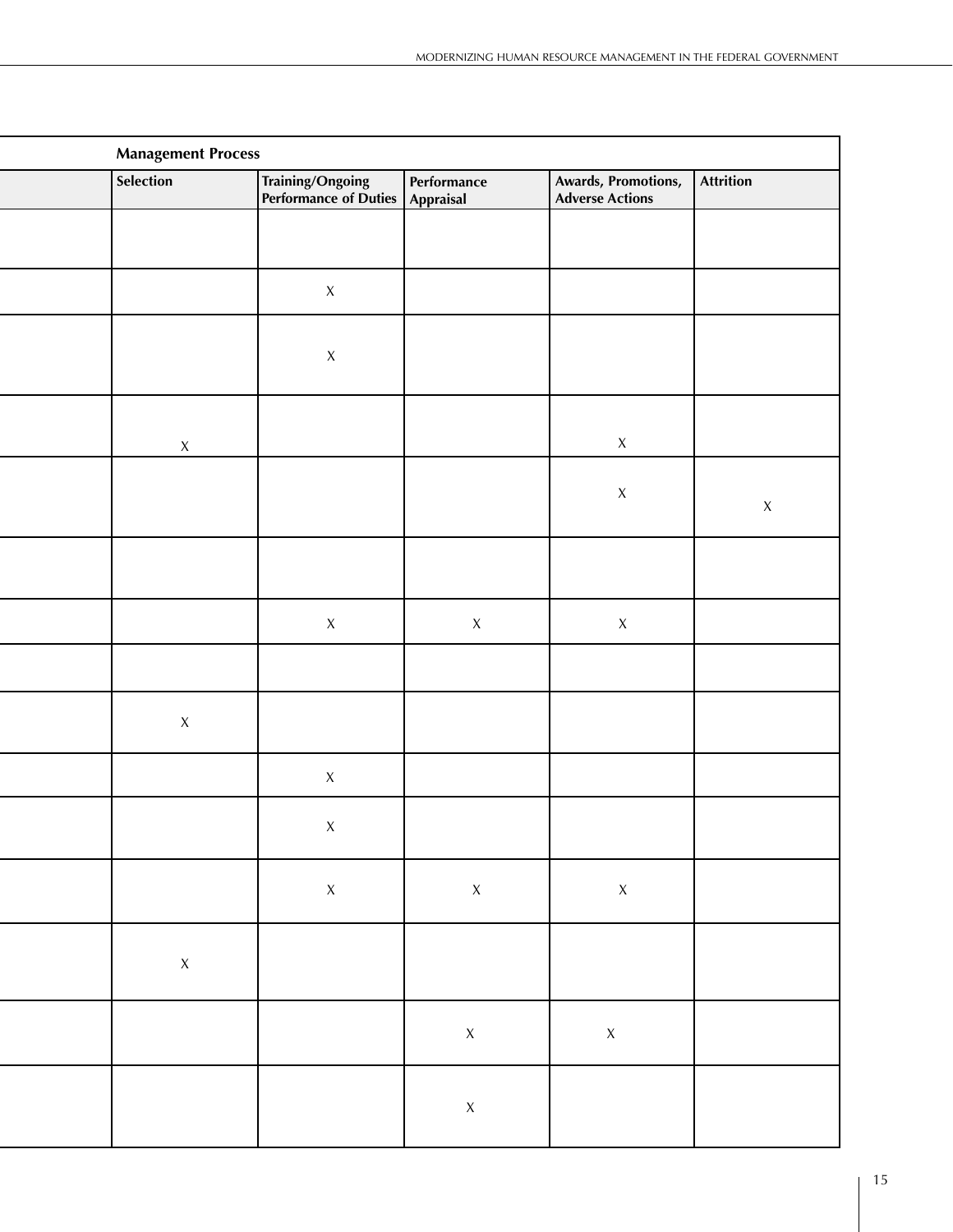As illustrated in Figure 2, each of the various innovations that have been introduced affects one or more of the following key HRM processes:

- Building an HR Infrastructure
- Workforce Planning
- Classification/Pay
- **Recruitment**
- **Selection**
- Training/Ongoing Performance of Duties
- Performance Appraisal
- Award/Promotion/Adverse Action
- **Attrition**

The comprehensiveness of the changes that have been undertaken is key to the successes that have been achieved. Any one innovation is unlikely to have much effect on individual behaviors or on the system. Together, however, particularly when coupled with the other organizational changes under way within the agency, they represent a powerful intervention that holds promise for radical improvements in performance.

In the analysis that follows, the new HR practices are discussed according to the following "imperatives" for modernizing HRM in the federal government:

- Developing a Modernized Human Resources Infrastructure
- Transitioning the Workforce to a Modernized Structure
- Renewing the Workforce for Improved Performance
- Investing in Employee Training and Development for Enhanced Capacity
- Heightening Performance and Maintaining Accountability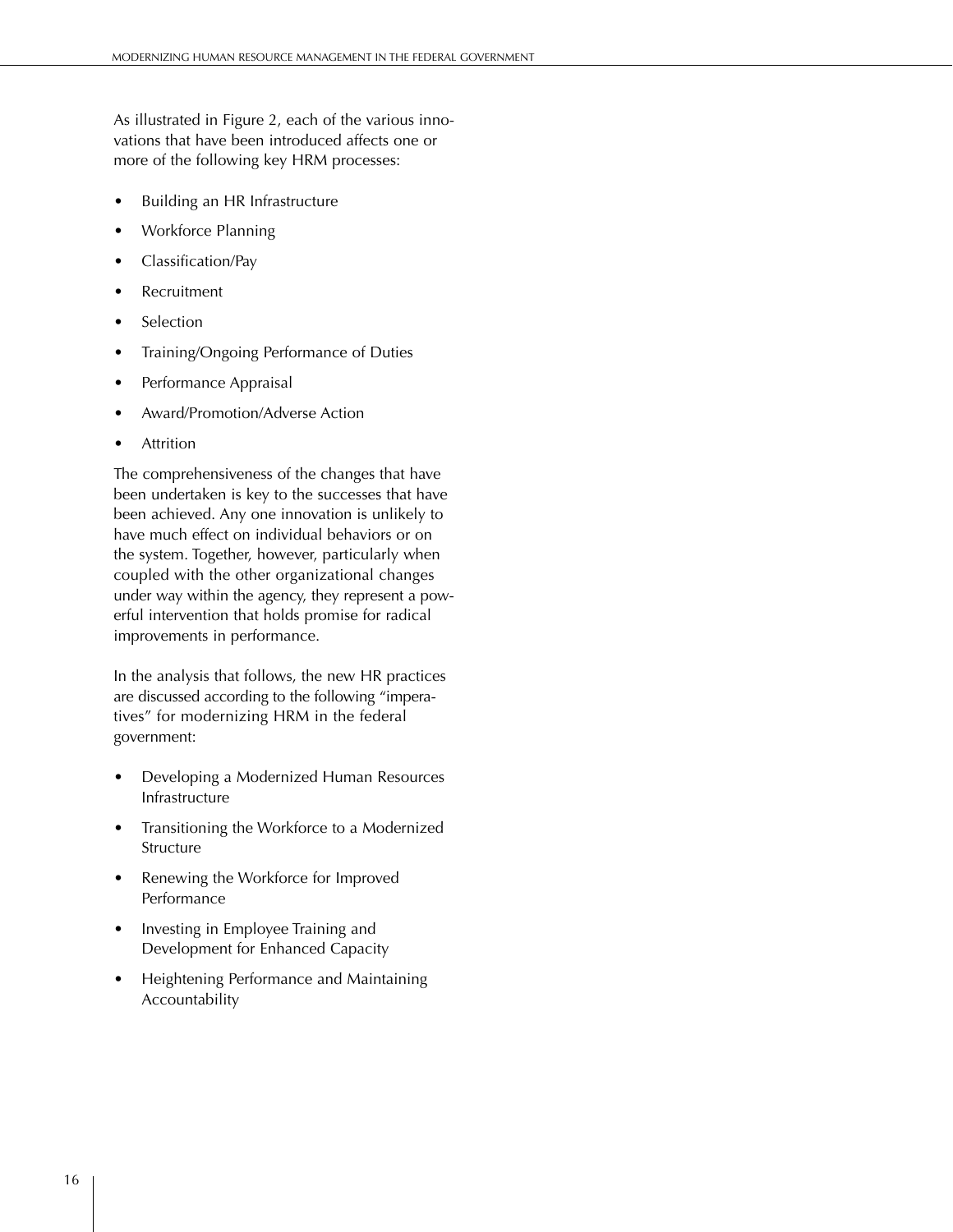# **Developing a Modernized Human Resources Infrastructure**

## **Structuring the Human Resource Function for Mission Accomplishment**

A key to modernizing federal HR practices, according to the GAO, is for federal personnel units to undergo a "fundamental reorientation, from being a strictly support function involved in managing the personnel process and ensuring compliance with rules and regulations, to taking a 'place at the table' with the agency's top management team."<sup>17</sup> The IRS is the first federal agency to establish an Office of Strategic Human Resources (OSHR) specifically charged with taking a strategic perspective in the design of policies, programs, and procedures that promote the achievement of the organizational mission. The effectiveness of OSHR is amplified by the existence of an Agency-Wide Shared Services (AWSS) unit, which processes day-to-day personnel transactions, and "embedded" HR units in each of the operating divisions. The three-part organization structure (see Figure 3) emulates that employed in the best private sector organizations.

#### **Office of Strategic Human Resources**

OSHR is a relatively small (fewer than 300 employees) and consists largely of HR professionals who are able to take a strategic perspective in the design of policies, programs, and procedures that promote the achievement of the organizational mission. In that role, OSHR has worked with the business units to design and implement the various innovations described in this report: the critical pay authority, paybands for both senior managers and lower-level managers, a category rating system, a

competency-based system, a new recruitment program, a rigorous workforce planning program, expanded executive and managerial succession programs, an electronic training initiative, and a revamped performance appraisal system.

As an indication of the priority accorded HRM by agency leadership, the chief human resource officer (CHRO) serves as a member of top decisionmaking bodies, such as the Commissioner's Senior Leadership Council. CHRO membership in that body facilitates the incorporation of HRM considerations into organizational strategies.

The success of the new configuration will be assessed ultimately according to how well the new HR programs help the organization perform its mission. OSHR personnel thus work closely with the "embedded" HR units at the division level, helping to customize organization-wide initiatives to unit needs. For example, OSHR has played a key role in assisting the Small Business/Self-Employed (SB/SE) Division in analysis of the HR implications of reengineering certain key business processes. According to David Krieg, director of Human Resources for the Small Business/Self-Employed Division, "We brought OSHR into the fold immediately so they are working side-by-side with myself and my staff and the business as this process unfolds, developing project timelines, developing a risk assessment…. They've got some expertise we don't have."

#### **Agency-Wide Shared Services**

OSHR has been able to assume a strategic role because, in part, responsibility for administrative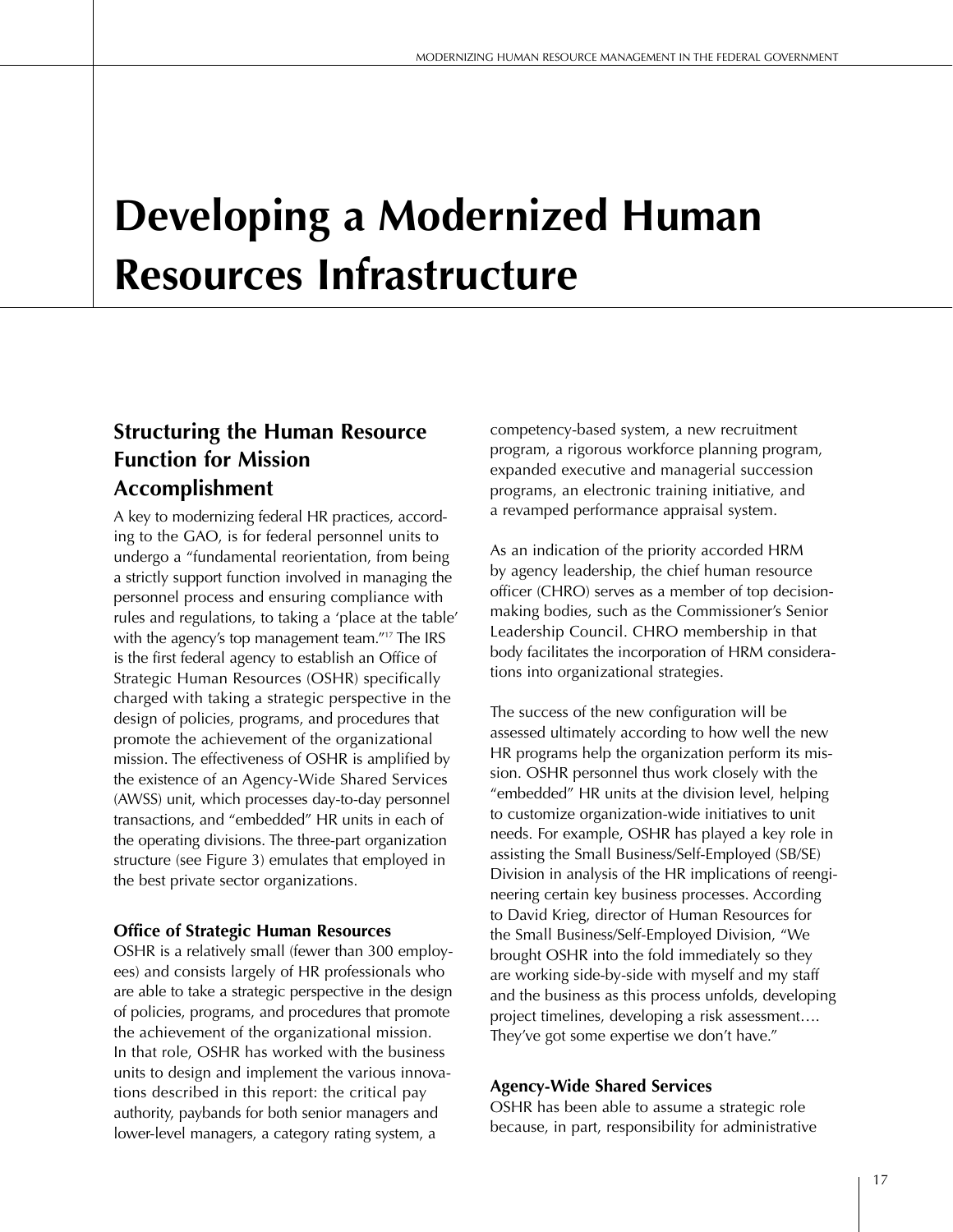

#### **Figure 3: IRS Tripartite Human Resources Management Structure**

support services has been assigned to a new AWSS division. OSHR personnel can assist the business units in achieving organizational goals without the distraction of day-to-day personnel work. Ron Sanders, the first chief HR officer, stated that the structure "has allowed me to focus on designing HR systems for the IRS in a very strategic way and not be bogged down in operational issues…. I don't have to worry about processing personnel actions and cycle time. Somebody else worries about that." Consolidating the responsibility for the processing of all personnel transactions in AWSS further allows significant economies of scale and improved operational efficiency. AWSS assists in the hiring and placement of employees, performs background investigations, processes labor relations and Equal Employment Opportunity cases, and handles payroll and financial services for the entire agency. In addition to its personnel-related responsibilities, AWSS is responsible for the procurement of materials,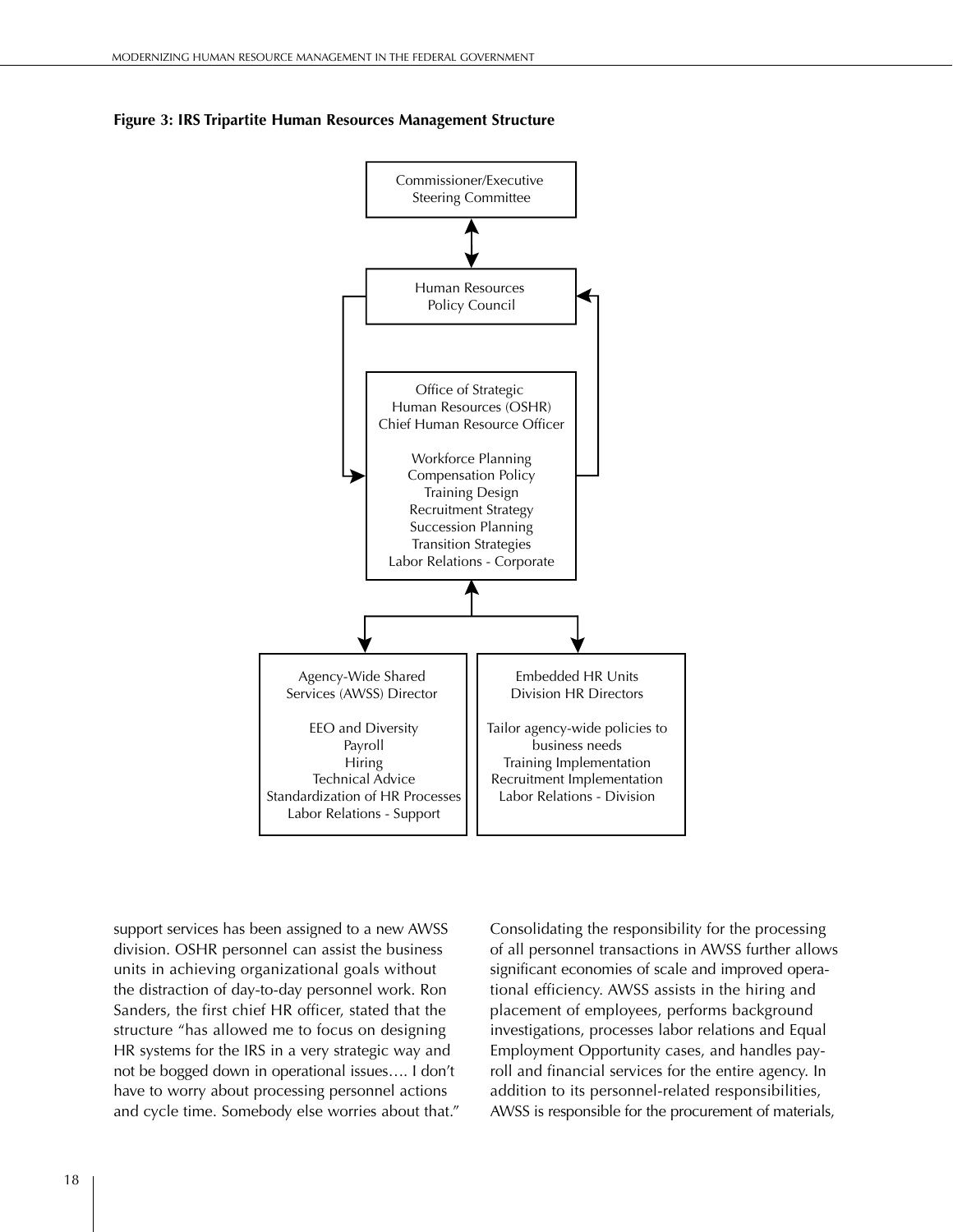supplies, and office space for all IRS units and for the printing of IRS forms and publications.

Under the shared services model, control over support services is centralized. The concept is that consolidating responsibility for such services can help reduce overall costs and promote the development of a high level of expertise in the delivery of such services. In the original design, the shared services unit at the IRS was to be put on a fee-forservice basis. However, according to several executives, IRS leadership decided that the management challenges involved in changing to a fee-for-service status would exceed the organization's capacity in a period during which multiple other changes were under way.

It took a while to get some of the wrinkles out of the AWSS model. A high-ranking executive in one of the operating divisions commented that the managers in that division, "one, don't know who to go to, and, two, don't think they're getting the service that they should." This individual observed that AWSS was:

... going through the throes of a reorganization at the same time that the operating divisions were trying to come up. If you had to do it over again, you'd probably either time it differently, or you would pay more attention to making sure that the support delivery was there to meet the basic needs of the employees as you were standing up.

The same official commented that "we're now in a position where we've got level-of-service agreements for virtually all of the services that they provide" and, further, that "complaints have decreased over time."

Level-of-service agreements between AWSS and the embedded HR units were developed as a means of promoting responsiveness by AWSS to the needs of the major operating divisions. According to Krieg, "The document very clearly describes the roles and responsibilities of AWSS in providing services to the frontline manager. I think that will prove to be a very helpful document, because it not only lays out roles and responsibilities but also timeframes as well."

### **Embedded Human Resource Units**

Krieg is the head of one of the "embedded" HR units that have been created in each operating division, consistent with the principle of promoting end-to-end accountability for tax administration at that level. These units tailor IRS-wide HRM programs and initiatives to the unique needs of each division. Decisions previously made centrally about the relative priority accorded each element of the HR program are now made within each division according to that division's operating needs.

A "concept of operations" report prepared for the IRS distinguishes between the functions of the three units as follows:

- "Policy development is the responsibility of the National headquarters (OSHR);
- Policy customization and implementation are the responsibilities of each OD [operating division] or business organization (i.e., embedded HR); and
- Personnel services delivery is the responsibility of AWSS."

The document further states that "the role of the embedded HR function is to apply strategic thinking to ODs' business interests" and, further, that "the job of the embedded HR specialist is to advise OD leaders on how to best apply HR strategy to achieve improved business results."18

Jim O'Malley, director of Management and Finance for the Large and Mid-Size Business Division (LMSB), described the function of LMSB's embedded HR unit:

LMSB executives and managers are not just our customers, we are they. We're in the division with them. We can translate for them strategic HR policies and programs in a way that they can understand, and we can turn around and advocate LMSB's business interests in the various forums where strategic HR policies are being developed and vetted.

Carol Barnett, director of Human Resources for the Wage and Investment (W&I) division, says that one of the advantages of the new structure is that, as the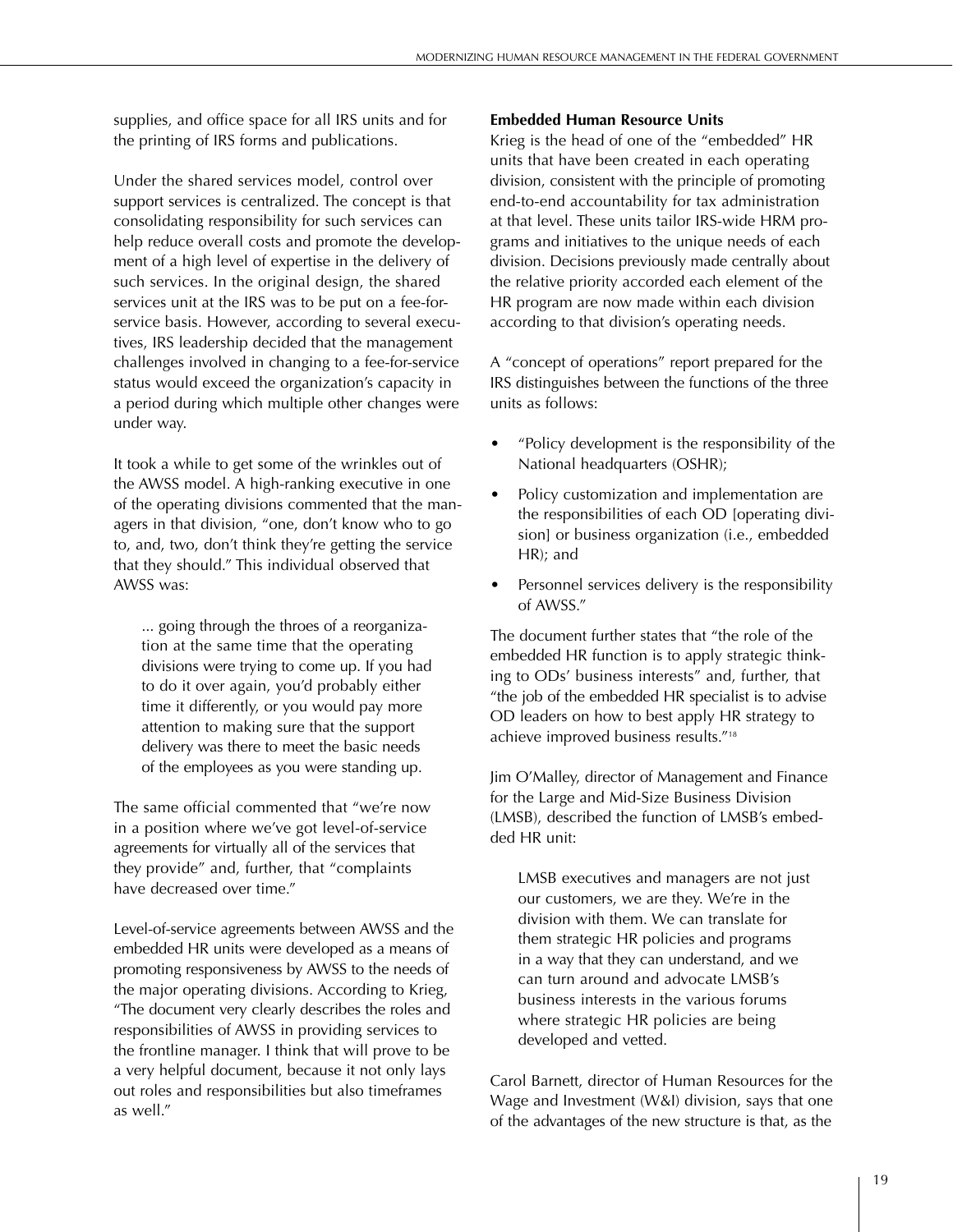head of an "embedded" unit, she can spend time "interfacing with field managers and real employees." She continues: "I get the opportunity to get that perspective because I don't have to worry about the day-to-day operations, nor do I have to worry about dealing with Treasury or OPM on a regular basis."

### **The Human Resources Policy Council and Relationships among the Parts**

A Human Resources Policy Council (HRPC), chaired by the chief HR officer and including representatives of the business units and employee organizations, serves as the principal HRM policymaking body at the corporate level. The HRPC provides policy advice to the Commissioner and the senior staff, as well as policy direction and oversight to OSHR, the operating divisions, and other functional components. This is the forum in which the heads of the embedded HR units can raise issues about organization-wide policies as those policies affect the operations of their divisions.

This new three-part structure makes possible an effective and systematic approach to managing the agency's human resources, as is evident from recent attempts to cope with recruitment and retention problems at the agency's 25 call sites.<sup>19</sup> Historically, the IRS has had difficulties keeping these sites staffed with qualified personnel and providing the training required to ensure that taxpayers were provided with prompt and accurate responses to their tax questions. These issues traditionally were addressed on a site-by-site basis by individual call site directors.

The new structure has enabled the IRS to take a strategic perspective on call site management. The W&I division now has primary responsibility for the call sites, and recruitment, retention, and training issues for all the sites are addressed centrally by the W&I HR division. OSHR has assisted W&I in developing new tools to assess the competencies of those applying to work at the call sites and in implementing a national recruitment initiative targeted to those sites where recruitment needs are the greatest.<sup>20</sup>

The training function provides another illustration of how the three different units relate. The IRS has an extensive training operation involving more than cities. Consistent with the principle of "end-to-end accountability" at the business unit level, responsibility for the design, development, and delivery of training was assigned to the embedded HR units at the operating division level. AWSS is responsible for training logistics, such as securing classrooms, and OSHR retains responsibility for developing advanced learning technologies and for training policy. The functions performed by OSHR include maintenance of a database with all training-related information, monitoring of training quality, development of standards for curriculum design, and assisting the operating divisions to develop strategic training plans.

## **Creating a Competency-Based Personnel System**

One of the deficiencies of traditional approaches to HRM is that recruitment, selection, development, compensation, and appraisal processes function for the most part independently of each other. Pursuant to recent thinking in the HR field, "competencies" are being used at the IRS as a means of linking these different processes.

Jobs traditionally have been described in terms of knowledge, skills, and abilities (KSAs). Competencies are similar but are described in more concrete, behavioral terms. One official said that with KSAs "knowledge of something is not demonstrated–– you have it by virtue of a degree or job experience. A competency is demonstratable."

The IRS has identified core competencies for all 12 of its occupational families. For example, the 11 competencies identified for the customer service job family are: customer service, consulting, decision making, influencing/negotiating, interpersonal skills, organizational awareness, oral communication, planning and evaluating, problem solving, technical competence, and writing. A description of each competency is included in the model. For example, the description of customer service is: "Works with customers to assess needs, provide assistance, resolve problems, satisfy expectations, knows products and services, is committed to providing quality products and services."21

Subject matter experts from within the IRS and personnel psychologists from OPM assisted in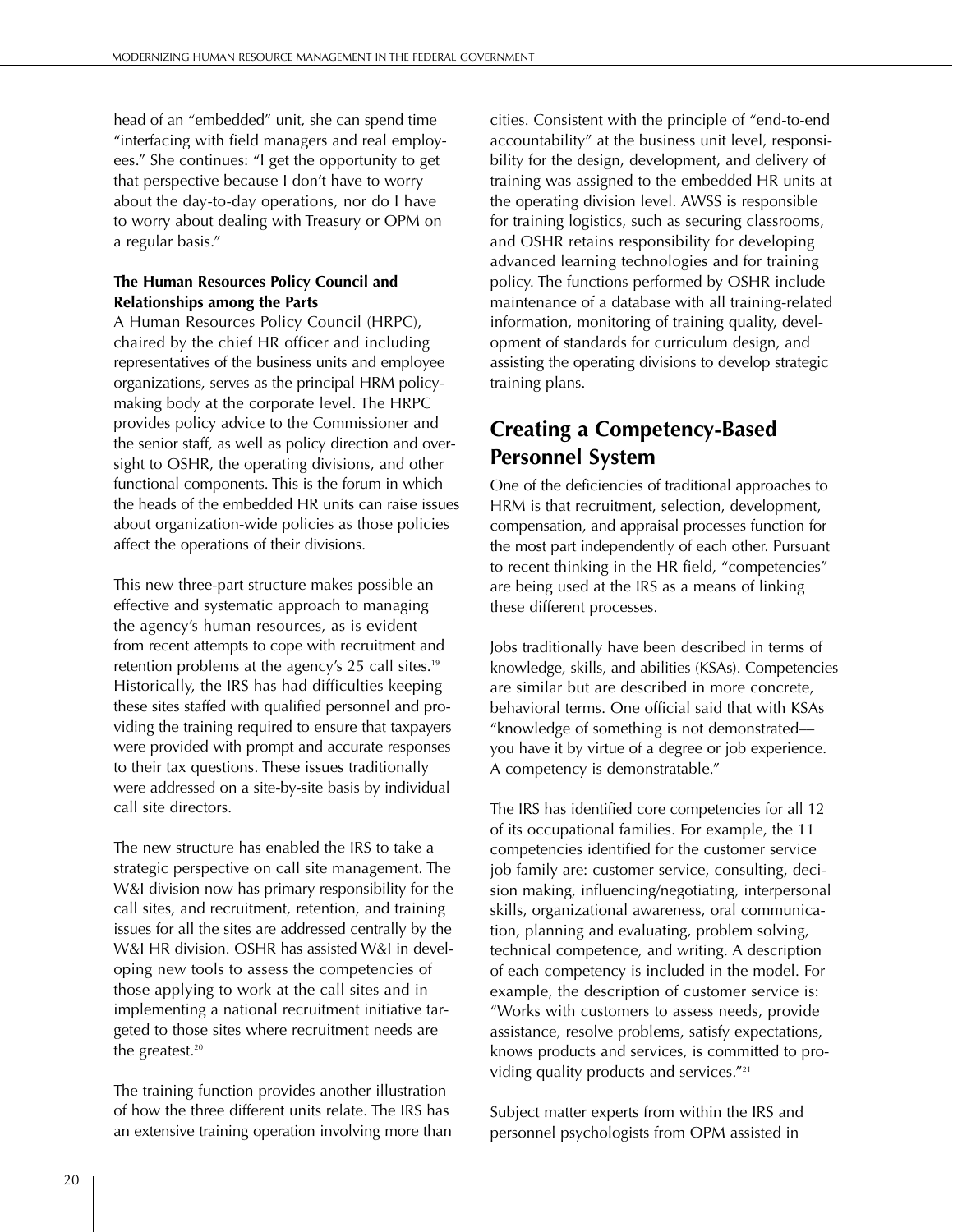determining the competencies related to each job family as well as the associated learning objectives and training requirements. An example of a learning objective for the customer service job family is: "Asks questions to identify customer's needs or expectations and assess understanding of, or satisfaction with, service provided." The competency model then identifies courses from which one could obtain this competency.

Competencies are often divided into two categories: general (leadership and/or managerial) and technical. The general and technical competencies required serve as a basis for job descriptions, educational requirements, recruiting and staffing models, career paths, training, and performance assessment. Competencies also can be used to link performance appraisals with training programs. Where the appraisal reveals a deficiency in a job competency, the employee can be directed to the specific training resources required to address that deficiency. Similarly, competencies can serve as a basis for appraising individual performance and for allocating rewards through the new Performance Management System (PMS). A manager able to demonstrate a high level of proficiency in both the leadership and technical competencies associated with his or her job becomes a likely candidate for a performance award or bonus. Sanders comments:

Competencies allow you to develop a common vocabulary to describe jobs. Given the right meta-model, you can describe any job using any combination of the competencies in the model. It provides for much more flexibility with your HRs. Jobs that don't look related may, in fact, be based on many of the same competencies. It allows for more deployment flexibility, much more career mobility.

The development of a competency-based system has not been without its problems and challenges. An HR executive in one of the operating divisions commented that the new system is "still incredibly confusing to our workforce, and that means executives all the way down to frontline employees." According to this individual, the problem lay with the fact that "we have way too many competencies. It's hard for anyone to understand and grasp what they need to be doing and/or writing to [when

seeking to transfer jobs]." Another disadvantage is that sometimes the competencies are expressed in such broad terms that it is difficult to use them for evaluation purposes. This is one reason that, to date, competencies are used for selection and evaluation purposes for managerial personnel only. The National Treasury Employees' Union (NTEU) has not yet agreed to their use for bargaining unit employees.

#### **Modeling Workforce Competencies**

Although the number and clarity of the competencies caused some concern, the focus on competencies also offered important advantages. One of the most important advantages is the linkage that can be created between job requirements and training programs. As job requirements change along with new work technologies and with general shifts in the way taxes are administered, new training programs directly linked to newly required competencies can be developed. For example, revenue officers, who are responsible for collecting delinquent taxes, previously spent much of their time on the phone or knocking on the doors of delinquent taxpayers. Consistent with the new orientation toward improved service to taxpayers, revenue officers are now expected to play less of an enforcement role and more of a facilitation role. Their primary responsibility is to help taxpayers meet their tax obligations. The new job requires a higher level of communication and interpersonal skills than in the past, and employees will be provided training to assist them in gaining these competencies.

The technical competencies required of customer service representatives (CSRs), who are responsible for responding to taxpayer inquiries over the phone, are being identified as part of an effort to improve service at IRS call sites. CSRs previously responded to questions on a broad range of tax matters. Under the new approach, CSRs will specialize in a small number of taxpayer account and tax law issues, thus increasing the incidence of correct responses provided. Subsequent to identifying the technical competencies required for the CSR positions, the actual competencies of current workers will be assessed and a comprehensive training and recruitment program developed to ensure that any deficiencies are addressed and that knowledge, skills, and abilities stay up to date.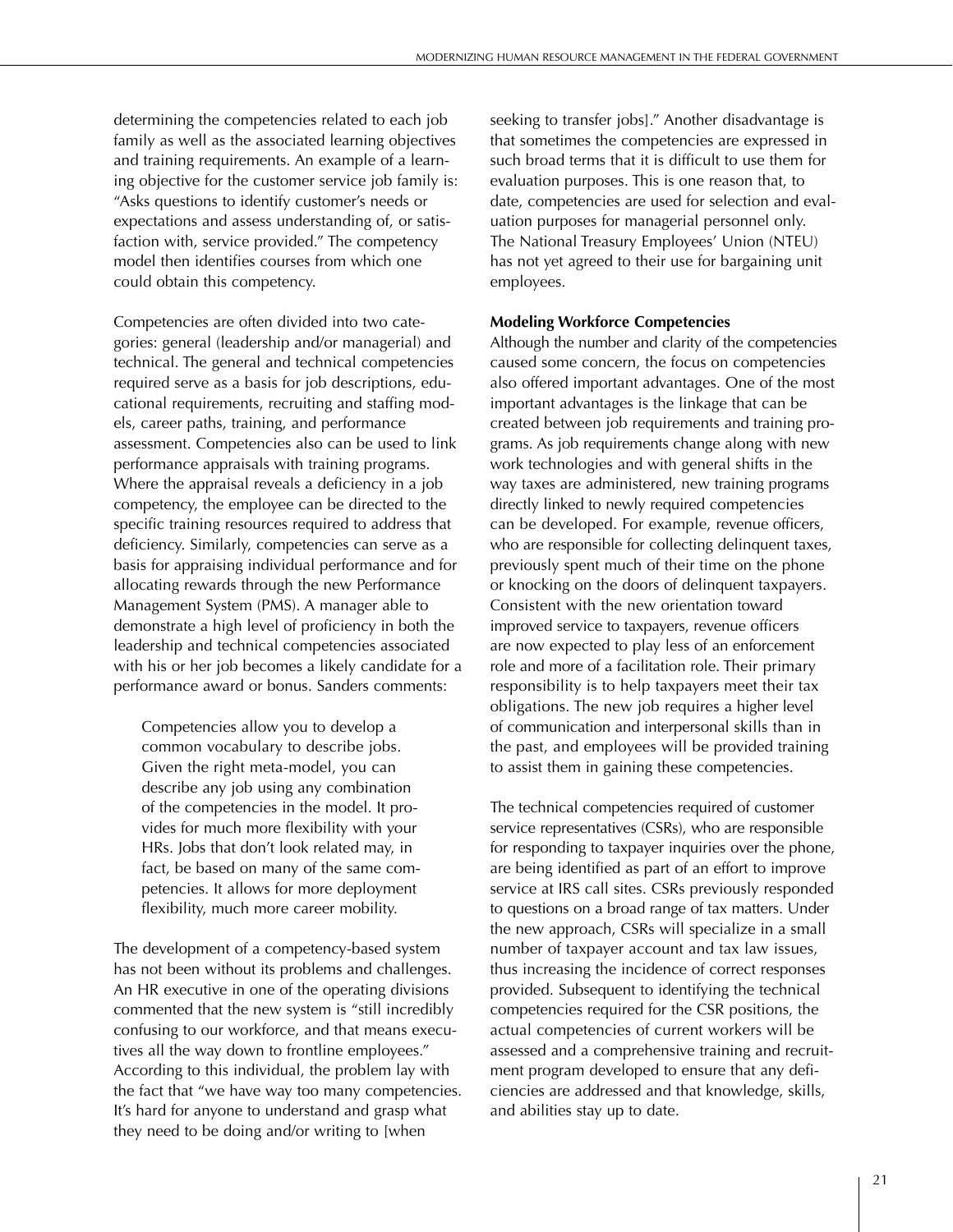

#### **Figure 4: Leadership Philosophy and Competencies Drive Development**

**Identifying and Rewarding Leadership Competency**

As a means of inducing high levels of performance, the GAO recommends that "leaders' performance standards" be aligned "with the agency's shared vision."22 The competency-based personnel system that has been developed by the IRS for executives and managers accordingly incorporates leadership as well as technical competencies. Through a series of "behavioral event interviews"23 with the Commissioner and other top officials, 21 separate competencies (such as "adaptability," "communication," "decisiveness," and "leadership/integrity"), representing a blueprint for leadership in the new IRS, were identified and integrated into a Leadership Competency Model (LCM). Each candidate for a management position is required to demonstrate these competencies by citing specific instances in which he or she has behaved in ways consistent with that competency. In the past, consideration of such traits entered the selection and appraisal processes informally, if at all. Too often, individuals promoted on the basis of their technical competence lacked the requisite skills for leading people. The LCM ensures that leadership ability receives formal consideration in key personnel decisions. It further highlights the leadership values being promoted by the agency.

As suggested in Figure 4, the LCM aligns the selection, development, evaluation, and recognition of managers. For example, each of the 21 competencies corresponds directly to one of the five core responsibilities of "leadership," "employee satisfaction," "customer satisfaction," "business results," and "equal employment opportunity" included in the PMS, the appraisal tool for executives and managers. The PMS, in turn, is linked to the Balanced Measurement System (BMS), which includes three categories of measures: customer satisfaction, employee satisfaction, and business results, according to which the performance of all IRS units is assessed. As illustrated in Appendix I, the LCM directly links individual performance with the IRS's strategic goals in these three areas.

## **Utilizing Workforce Planning Tools to Drive Recruitment and Development Processes**

In the past, levels of employment and skill inventories have been determined too often by the vagaries of fiscal cycles and the personal decisions of individual employees. For example, between 1993 and 1999, the IRS went from more than 16,500 revenue agents to fewer than 12,500 without having made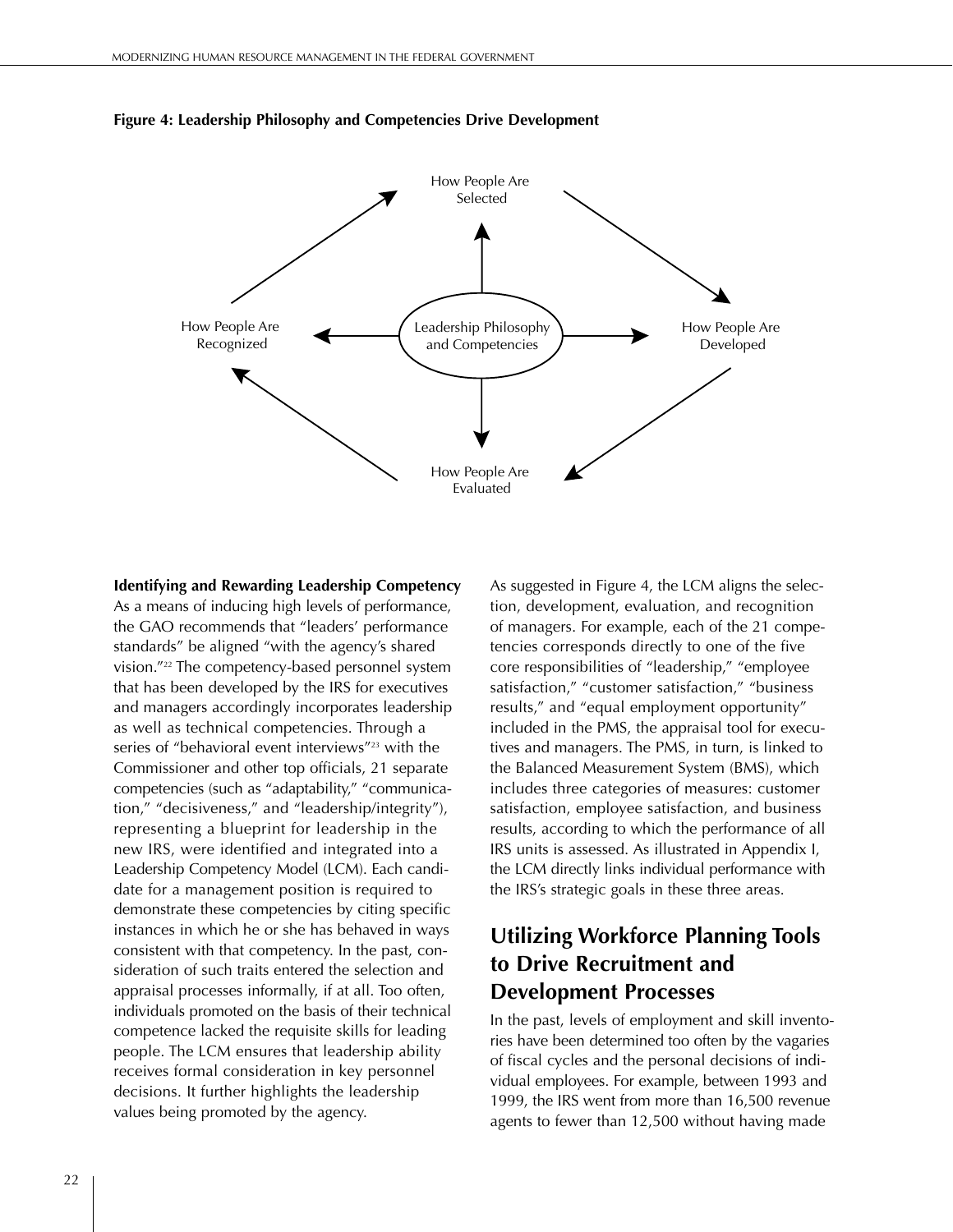a strategic decision to do so. The easiest way to accommodate budget constraints was through workforce attrition. Unfortunately, a decline of that magnitude severely compromised the organization's ability to perform its mission, and audit levels declined significantly. Workforce planning tools have helped the agency focus on the relationship between the level of the workforce and performance. In recognition of the importance of maintaining the number of incumbents in critical occupations at specific levels, the IRS has become more systematic in its recruitment efforts than in the past. In place of the "binge" hiring that was previously the norm, the IRS now hires between 500 and 1,000 revenue agents each year.

That hiring has been made possible in part by a Workforce Renewal Model developed by OSHR. The model forecasts hiring requirements based on projected workload, attrition, and internal migration. The model estimates internal and external candidate availability by location for each major occupational category. For example, the SB/SE Division used the model to estimate future attrition rates for revenue officers, who play a critical role in collecting delinquent taxes. SB/SE determined that about 300 revenue officers would have to be hired in FY 2002 to meet projected needs, 125 of whom would be hired internally and 175 externally. Projections for revenue officers and for the other occupations served as a basis for SB/SE's college recruitment effort in 2001. The IRS is also developing models that project training requirements and link levels of personnel resources more directly to workloads and performance outcomes.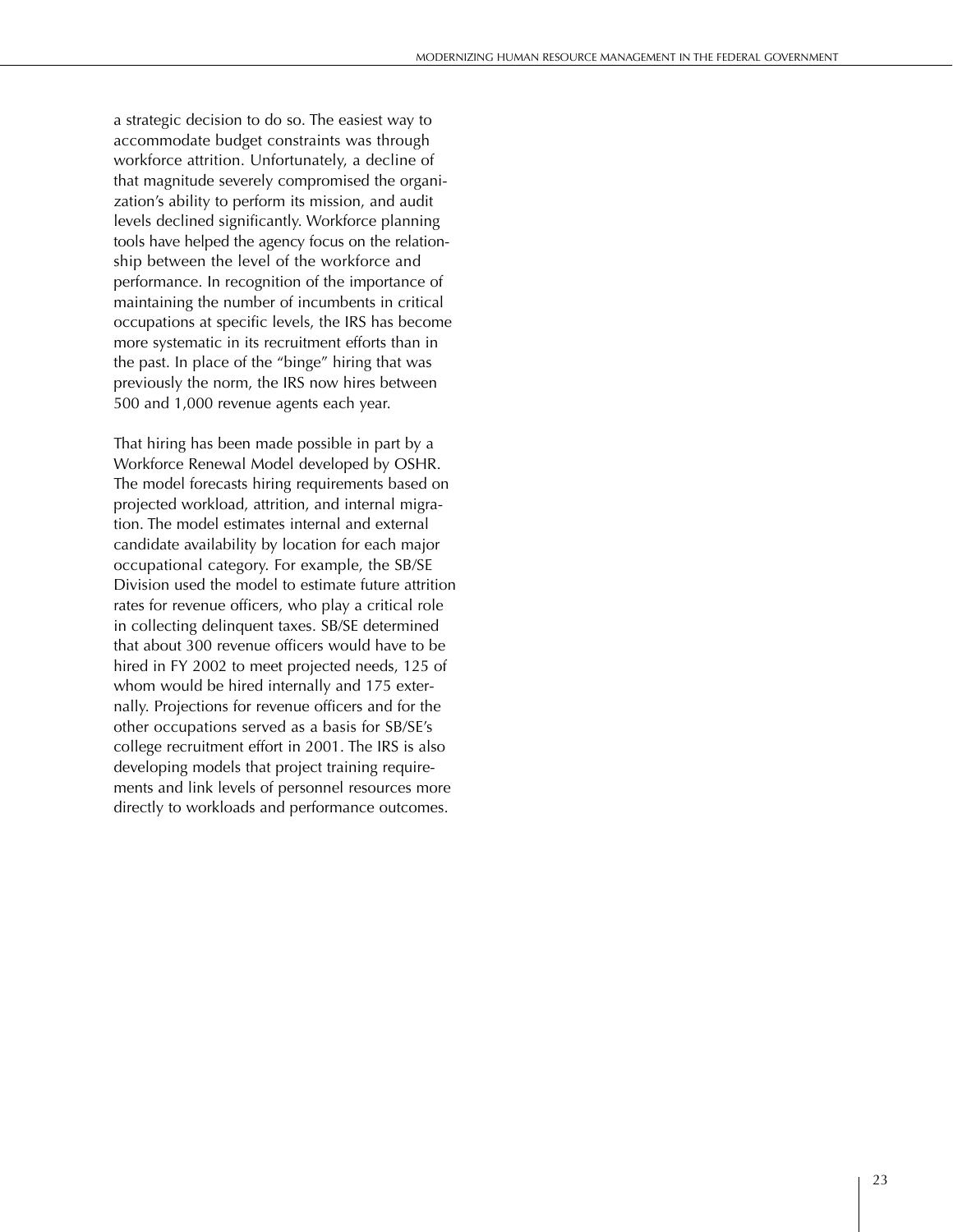# **Transitioning the Workforce to a Modernized Structure**

## **Making Managers Compete for Positions in the New Organization**

The most dramatic change made as part of the IRS modernization program as been the shift from a functional and geographically based structure to one featuring operating divisions that serve specific customer segments. As part of this restructuring, the Service's regional and district office structure was disbanded and all 50,000 affected employees reassigned to one of four new operating divisions: Wage and Investment (individual taxpayers), Small Business and Self-Employed, Large and Mid-Size Business, and Tax Exempt and Government Entities. In conjunction with the creation of the new divisions, the jobs of executives and senior managers were redefined and multiple management layers eliminated. Twenty-five percent fewer top- and mid-level managers were needed in the new structure, $24$  requiring that the IRS determine which managers would be assigned to the new positions.25 One option was for leadership to simply make unilateral determinations about who would be placed where. Based on a series of focus groups with senior managers, however, and consistent with the new emphasis on performance, the Service determined that the fairest way to fill these new jobs was to conduct an agency-wide competition among those in the top pay grades.

Approximately 1,700 top- and mid-level managers participated in the competition. To obtain one of the positions, a manager had to demonstrate both technical and leadership proficiency. Leadership competency was evaluated according to the LCM (discussed previously). Managers were subjected to

### **The New IRS Structure**

**Wage and Investment (W&I):** This division serves approximately 116 million taxpayers who file individual and joint tax returns.

**Small Business and Self-Employed (SB/SE):** This division serves the approximately 45 million small businesses and self-employed taxpayers.

**Large and Mid-Size Business (LSMB):** This division serves corporations with assets of more than \$10 million.

**Tax Exempt and Government Entities (TE/GE):** This division serves employee benefit plans and tax-exempt organizations such as nonprofit charities and governmental entities.

"behavioral event" interviews in which they were asked to describe specific instances in which they demonstrated each competency.

The LMSB was one of the first to "stand up" and, hence, one of the first to interview job candidates. LMSB Commissioner Larry Langdon credits the job competition with helping him and Deputy Commissioner Debbie Nolan to build a cohesive leadership team:

We had a unique opportunity in LMSB through the restructuring to build a leadership team from ground zero. Both senior service executives and Grade 15 senior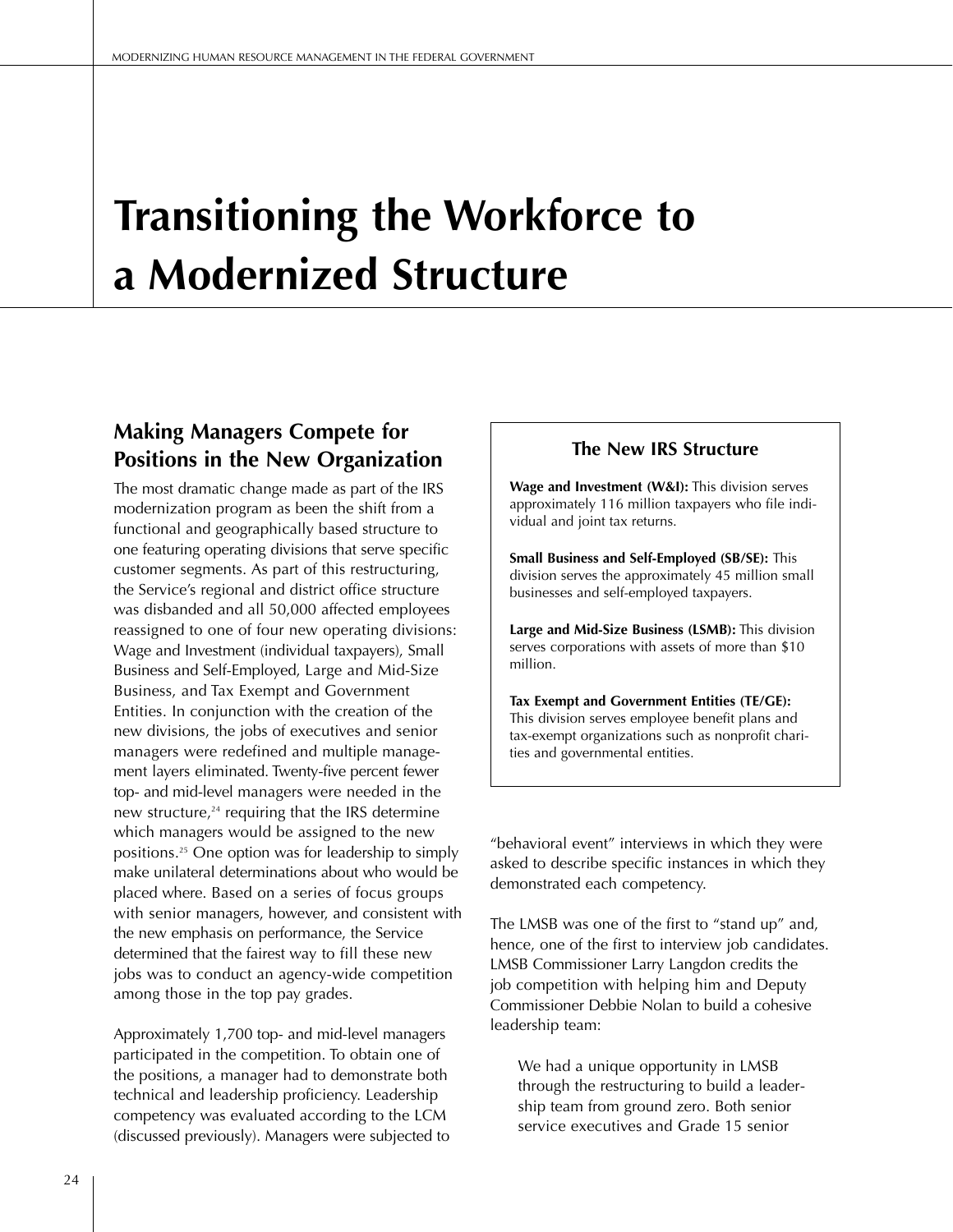managers applied for our open positions. We interviewed them using behavioral interviewing techniques, selecting the best candidates in a competitive process. We were able to send some very powerful statements in doing so, not only by the questions that we asked, but by the selections that we made and the competencies that we looked for. The process helped us set the stage for building an organization that is consistent with our vision.

One territory manager in LMSB was generally supportive of the competition, commenting, "I think with the new organization and the new positions, it gave the organization an opportunity to look at people to try to put the right people in the right places. So I didn't have such a problem with it." Others complained about the process. For example, some people with years of experience felt that they should receive credit for their experience and resented the requirement to demonstrate competencies. The IRS effectively dampened some of the opposition by guaranteeing that even those who were not selected would not lose their jobs or have their pay reduced. One manager remarked:

One thing Rossotti did that had a dampening impact [on the opposition], that he emphasized over and over, was that if you do not get picked for this job, you will not be booted out on the street. You will be put in a pool with transition workers. We will find meaningful work for you. He got around, did videos, etc. There was fear.... 'I'm not going to have a job.' That is a bright spot, in his repeated assurance with people that this is not going to happen. If you are going to have people compete, from a human point of view, it was beneficial. If I don't get picked, I will have work.

## **Shaping the Workforce through Buy-Out and Retirement Authority**

As part of the reorganization, design teams were created to determine the structures of each of the new operating divisions. Geographical "footprints," showing numbers of employees by occupational category in each state and/or metropolitan area, were developed for each of four operating divisions. Most bargaining unit employees and lower-level managerial personnel were "mapped" to corresponding positions in the new structure. These employees were not required to compete for their positions. However, about 3,200 employees remained unplaced after all the transfers were completed. Approximately 330 of these employees accepted early retirement or buy-outs; another 580 were placed when other employees accepted early retirement or buy-outs. Unlike many agencies where early retirement and buy-outs were offered organization wide as a means of reducing headcount, at the IRS these incentives were targeted only to specific categories of employees in locations where staffing imbalances had been identified.

An automated referral system was created to help place the remaining 2,300 "transition" employees. These employees were given temporary work assignments at their existing places of duty pending reassignment. As positions for which they were qualified became vacant, these employees were given permanent work assignments. The IRS also offered to retrain these employees for different occupations and provided career and transition counseling. Consistent with an agreement reached with the NTEU, no employees left the organization or were relocated involuntarily as a result of the reorganization. By the end of 2002, all but 300 of the transition employees had been placed in permanent jobs.

The use of the buy-out and early retirement authorities for workforce-shaping purposes (that is, to allocate resources consistent with the agency's objectives rather than simply to cut headcount) is consistent with strategic HR and human capital principles.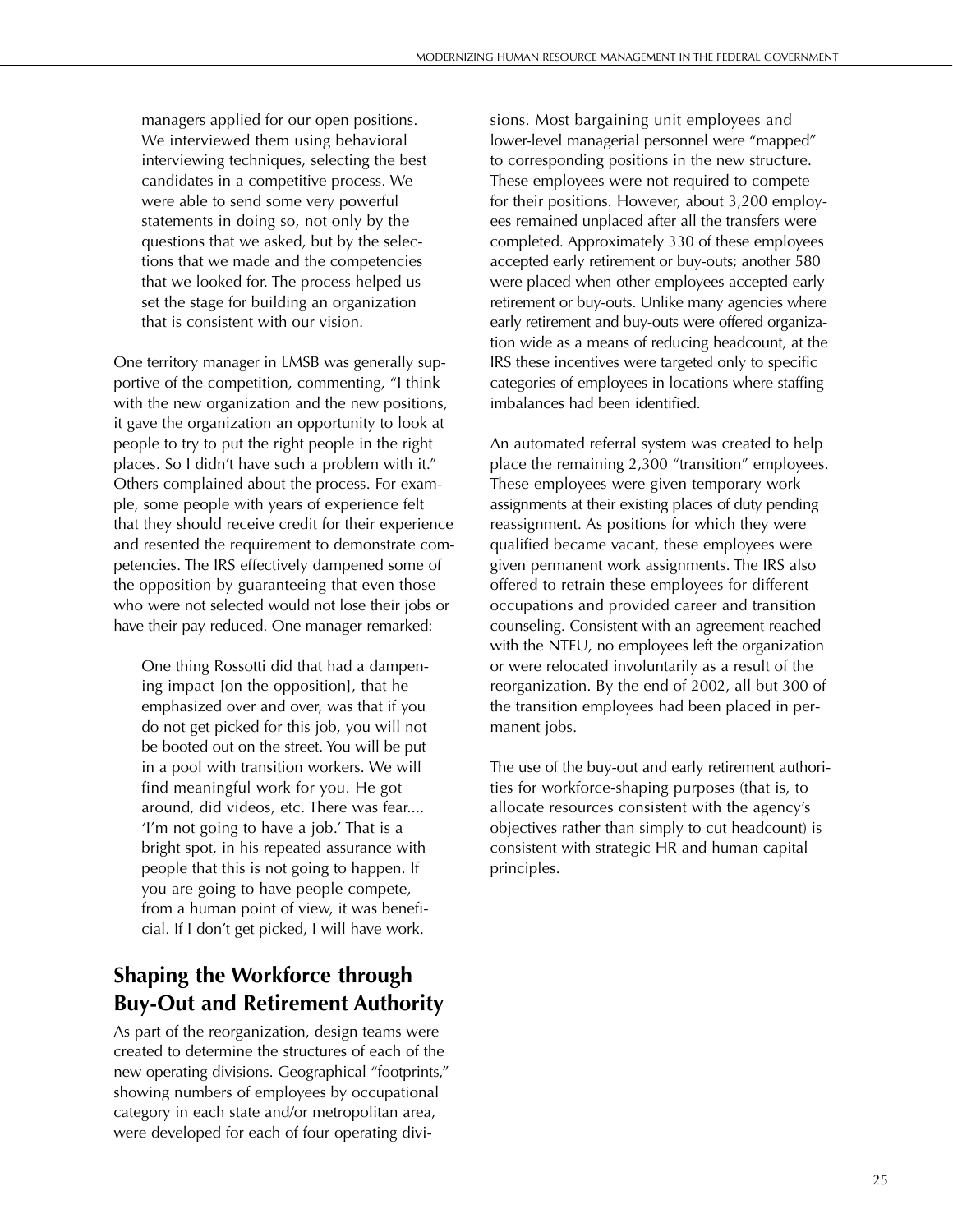# **Renewing the Workforce for Improved Performance**

## **Using Critical Pay to Recruit Technical and Organizational Leaders**

The IRS's failure in its previous attempt at modernizing its data systems in the early 1990s stemmed in part from an inability to hire individuals with the technical talent required to update a data system as large and complex as that of the IRS. Government pay restrictions generally precluded offering competitive salaries to individuals with the requisite skills. In addition, complex federal rules and procedures for recruiting and hiring hindered the IRS as they hinder many other agencies. The competition for people with education and experience in advanced IT, especially those with executive experience in leading huge IT projects, has been very intense. Even if a federal agency such as the IRS could locate such a highly skilled candidate with an interest in government service, the hiring process would take so long that a competitor would hire the person away before the Service could make an offer.

In addition to the complications in competing and recruiting, the design and authorization of new senior positions in the federal civil service involves elaborate procedures. An agency such as IRS would have to work with the OPM and OMB to attain authorization for a new senior executive position.

To help streamline the hiring process for personnel whom the agency deemed essential in its modernization and reforms, RRA '98 provided the IRS with special "critical pay" authority to hire up to 40

individuals at a rate of pay equivalent to that of the Vice President  $(\$192,600$  in 2002).<sup>26</sup> This salary level is substantially higher than the level for members of the Senior Executive Service (SES) (capped at \$142,500 in 2002).

With this authority, the IRS has been able to recruit personnel with extensive experience in data systems modernization. For example, the IRS's new chief information officer previously held the same title at AOL Time Warner. The new associate commissioner for business systems modernization gained extensive experience in the management and upgrading of large data systems in his previous work at American Management Systems. The Service has also employed the critical pay authority to successfully recruit its directors of security modernization, enterprise architecture, and e-commerce.

The IRS also has made use of the critical pay authority to fill key leadership posts in the new structure, such as the commissioners of both the Small Business/Self-Employed and Large and Mid-Size Business divisions. Larry Langdon, former general counsel for the Hewlett-Packard Company, was hired as commissioner of the Large and Mid-Size Business division, and Joe Kehoe, former partner at PricewaterhouseCoopers, is the head of Small Business/Self-Employed. John Duder was hired as deputy commissioner of the Wage and Investment division after a career with AT&T. He brought his AT&T experience to the IRS as it modernized its phone systems.

One IRS executive argues that it is at the executive level that the critical pay authority has made the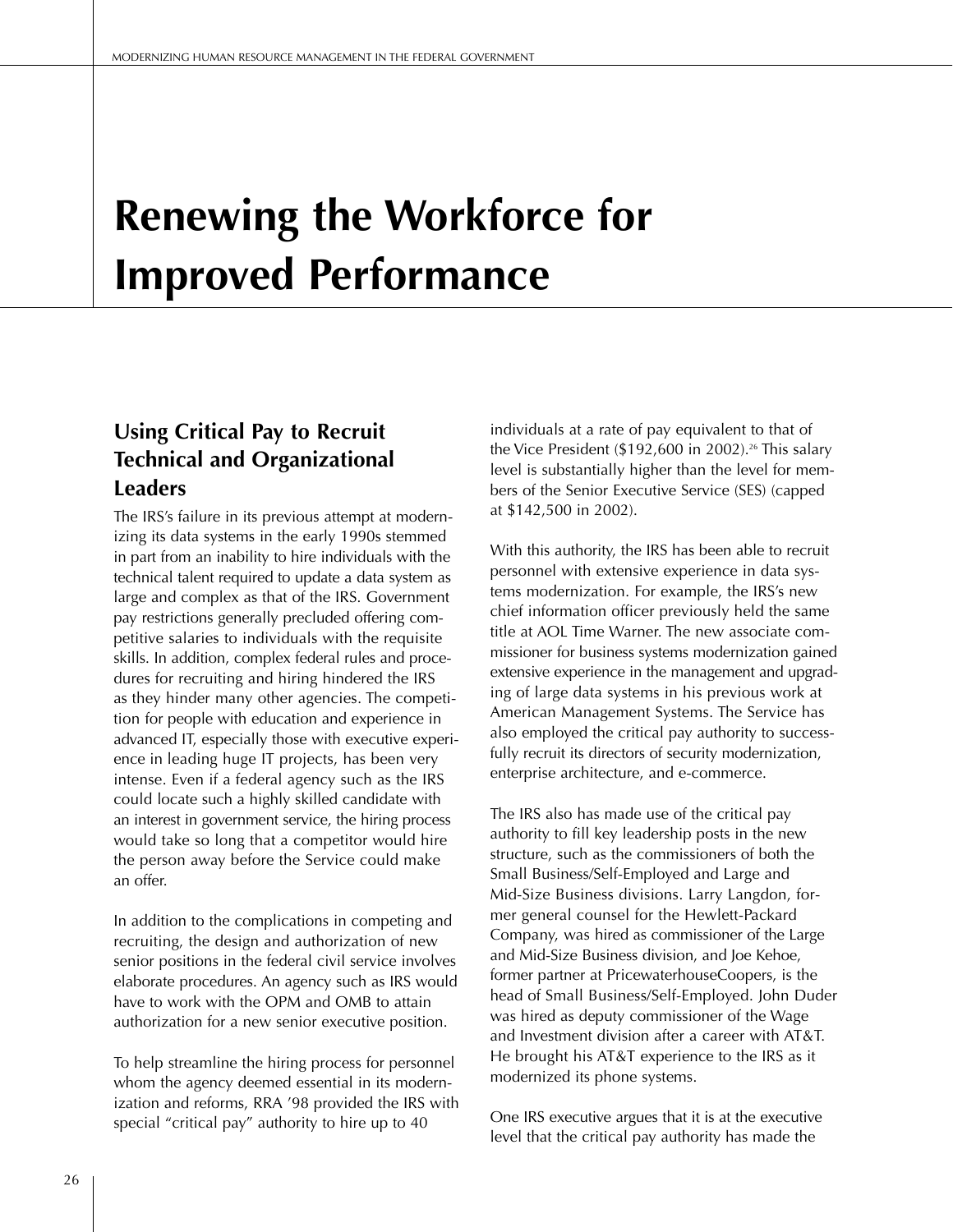most difference. In this official's view, Langdon, Kehoe, and other outside executives have effectively expedited change by questioning longstanding practices and procedures and by promoting new approaches to doing business. With his long experience in the corporate sector, Langdon has been an effective advocate within LMSB for a less confrontational attitude toward taxpayers than that which prevailed at the IRS in the past. His ideas are highly consistent with those of former Commissioner Rossotti, under whom the agency has devoted a higher proportion of its resources to education, communication, and outreach. Kehoe has brought his private sector experience to bear in modernizing the audit practices used within SB/SE. Commissioner of W&I John Dalrymple comments about Duder:

He's constantly questioning things that I take for granted. That doesn't mean that for everything that he questions there's a change that's needed or necessary, but he questions things on a constant basis. I find that very healthy for Wage and Investment. That, I don't think, we could have gotten any other way.

The deputy commissioner of the SB/SE division, Dale Hart, painted a generally similar picture of new perspectives and ideas brought into the agency by the people hired with the critical pay authority. She feels that the critical pay hirees have generally been "extraordinarily healthy for the agency ... by bringing in skills and abilities that we didn't have." She describes Kehoe as having brought leadership and new knowledge about contemporary business practices. His experience with large-scale organizational change, she said, helped IRS executives to understand what an organization goes through during such major reforms and to see what the organization's leadership must do to see the changes through. Kehoe's background has proved of particular value in managing the consultants involved in the reengineering of selected work processes within the division.

In numerous interviews with higher level executives, as well as with middle-level managers, one hears echoes of such testimonials about the value of the people brought into IRS under the critical pay authority. IRS executives and managers repeat the

observation that the critical pay hirees have brought fresh perspectives, new knowledge and skills, and an attitude toward progress and change that facilitated the modernization and reform process at IRS.

Of course, the people participating in the interviews tend to have positive attitudes about the reforms and changes at IRS. In the interviews, they often talked about colleagues and, being generally positive and upbeat executives and managers, would be unlikely to speak ill of these colleagues or of an organizational program that the Commissioner and other executives clearly supported. Still, the very positive assessments in interview after interview, even after questions probing for any problems, indicate a consensus at the higher levels in IRS that the critical pay authority has worked out quite well.

### **To Learn More About Critical Pay Authorities**

*A Weapon in the War for Talent: Using Special Authorities to Recruit Crucial Personnel* by Hal Rainey can be obtained in either electronic version or hard copy:



#### **Electronic version**

• In .pdf (Acrobat) format at the Endowment website: www.businessofgovernment.org

#### **Hard Copy**

- E-mail the Endowment at endowment@businessofgovernment.org
- Fax the Endowment at (703) 741-1076
- Call the Endowment at (703) 741-1077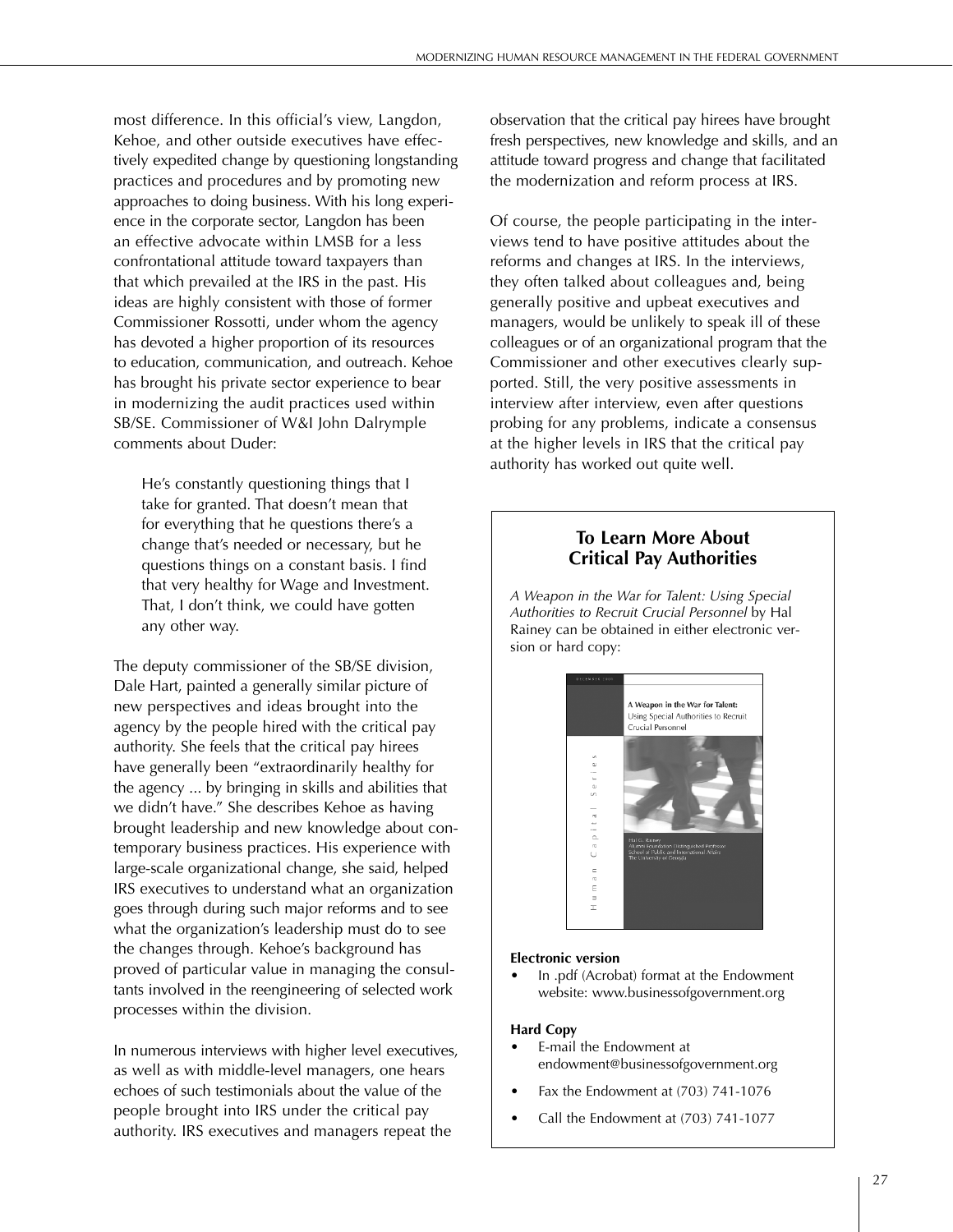Was it perfect? No one in IRS goes this far. Some critical pay hires did not work out. For example, one person was asked to leave fairly soon after arrival, when that person was not fulfilling agreements about what would be accomplished. Another left earlier than planned, as well. At least one external critic has characterized these situations as failures. IRS executives, however, say that early departures were rare and often had to do with family reasons or very competitive opportunities in private corporations at much higher salaries than IRS could pay, even with the new authority.

The critical pay authority sparked some additional controversy as well. The president of the Senior Executive Association, which represents the members of the SES, voiced strong opposition to the use of the critical pay authority. She expressed the concern that bringing in executives from the private sector, placing them over career members of the SES, and giving them much higher salaries would penalize SES members for long careers of loyal service. It is certainly important to defend loyal career civil servants from unfairness, and this issue needs attention in any extension of the critical pay authority. Probing for resentments in interviews with IRS employees, however, one finds few people who express any sharp resentments of the critical pay hirees or who report resentment on the part of others.

The critical pay authority gives more freedom and flexibility to executives in IRS to hire the individuals they want. This obviously and immediately raises

concerns about accountability for the use of the new authority. In this regard, it is important to point out that the new authority by no means grants an open-ended free hand to IRS executives to hire anyone they want without justification or safeguards. According to IRS staff members who work directly with candidates during the hiring process, these candidates go through the typical, elaborate set of checks and reviews for persons who are job candidates at the IRS. These steps include financial disclosure, review of recent tax returns, and background investigation, with attorneys from the Treasury Department and the IRS keeping a close eye on the process. In addition, external oversight authorities can and do look into the use of the authorities. For example, the Joint Committee on Taxation of the Congress required the IRS to submit a report on their utilization of the critical pay authority. Extensive provisions, then, are in place for accountability in the use of these authorities.

## **Planning and Managing Leadership Succession**

The GAO states that high-performance organizations "must have a succession planning strategy that ensures a sustained commitment and continuity of leadership even as individual leaders arrive and depart."27 In recognition of the importance of leadership continuity to a high level of organizational performance, the IRS has developed a structured approach to identifying and training future leaders.

#### **Figure 5: Succession Development Framework**

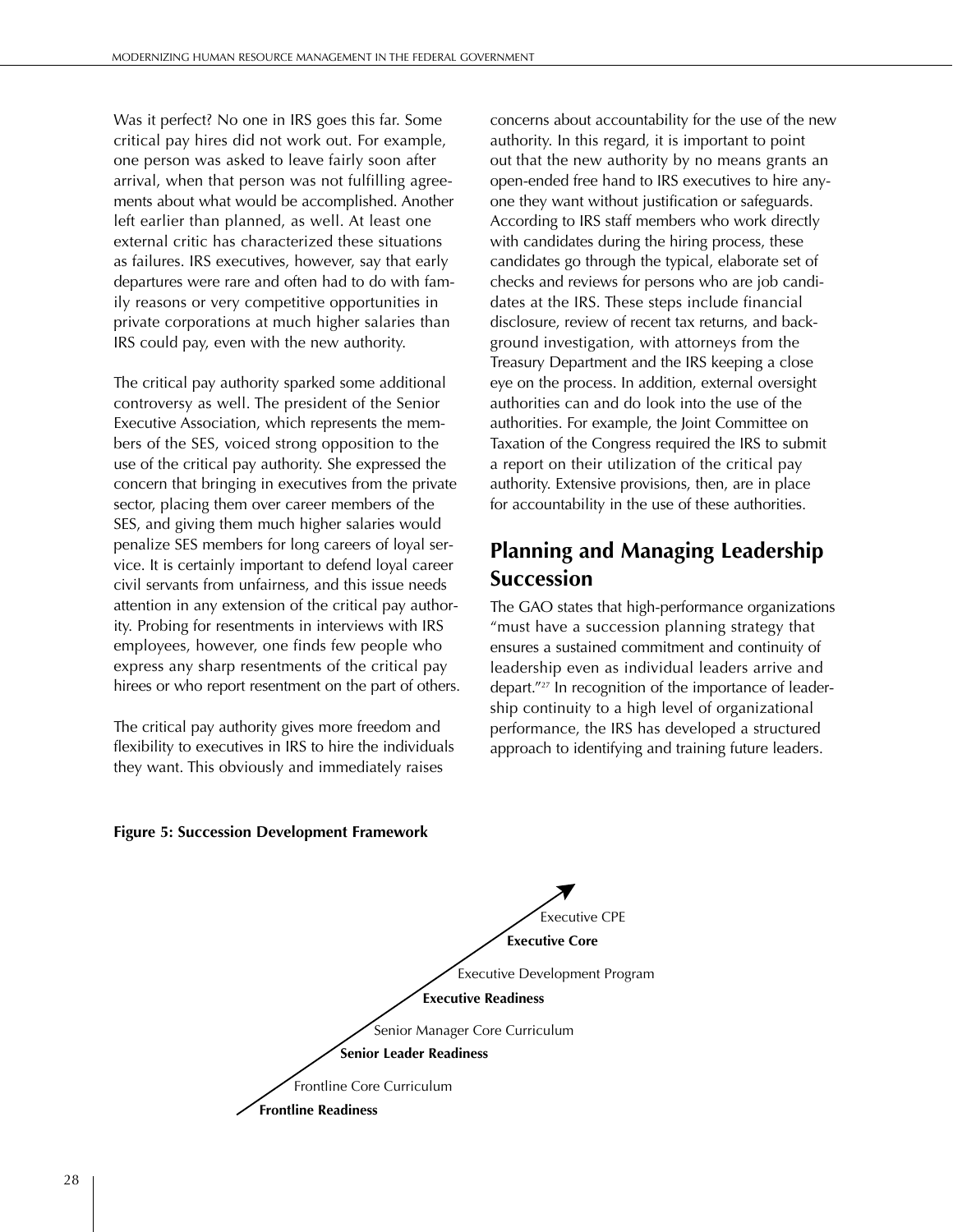Four leadership levels have been identified: employee, frontline, senior, and executive. As shown in Figure 5, the Frontline Readiness program prepares employees to serve in any of the 6,500 frontline manager slots. The Senior Leader Readiness program trains those frontline managers seeking advancement to the senior manager level. There are 1,500 senior manager positions Service-wide. Finally, the Executive Readiness program prepares senior managers to serve in any of the approximately 250 SES positions. According to Krieg:

The plan is that there will be a very limited number of ad hoc announcements in the future. If you want to become a manager or if you want to move up the management chain, the way to do it is to compete for these programs. We think it will not only let us have ready folks in the waiting, but it will accelerate our ability to fill these jobs.

Each of these programs incorporates both onthe-job training and either classroom or online coursework. Thus, for example, those in the Senior Leadership Readiness program take courses such as "Leading Leaders" and "Leading Change" while simultaneously working with a mentor to improve job performance. Each course is designed to support the development of the 21 competencies associated with the LCM.28

To facilitate the identification and development of organizational leaders, the IRS has built its own web-based planning tool to help individuals and organizations map out succession strategies. The system includes both a "top-down" element, whereby critical positions are designated and prospective candidates for those positions identified, as well as a "bottom-up" element, whereby members of the executive and management corps communicate their career goals and interests to their senior leaders. As part of this process, the operating divisions create "depth charts" listing prospective job candidates by position. Candidates for each position are categorized into those ready for promotion, those who will be ready in two years, and those who will be ready in three to five years. Each operating division is responsible for identifying prospective leaders, and the Senior Manager Resource Board and the Executive Resource Board oversee the process in conjunction with

the Leadership and Organizational Effectiveness Unit within OSHR.

## **Employing Modern Recruitment Techniques**

Because of budget constraints and downsizing directives, the IRS had not hired significant numbers of entry-level professionals for almost a decade before 2001. Critical losses in key, missionrelated areas resulted. With those losses, with the impending retirement of large numbers of "baby boomers," and with expanded employment in some occupations as a consequence of modernization, a substantial increase in recruitment activity has been required.

One of the occupations for which the IRS is recruiting is revenue agent. Consistent with the skill requirements of this position, the IRS has targeted its revenue agent recruitment efforts toward recent accounting graduates. Competing with the "Big Four" accounting firms for highly skilled individuals in a competitive job market has necessitated the development of a sophisticated recruitment strategy. With the assistance of an outside firm, focus groups were conducted with current IRS employees and with students and professors to identify those elements of key IRS occupations that could serve as the basis for an advertising campaign. The focus groups revealed some misunderstanding about the types of jobs performed by IRS employees and also helped developers of the recruitment campaign identify those job elements most likely to appeal to new graduates. The recruitment strategy also was influenced by information from surveys on the general job attitudes of new labor market entrants, revealing that younger workers are much less concerned about job security than were preceding generations of workers. The advertising campaign that was developed included both print and Internet elements and conveyed to prospective applicants the opportunities available at the IRS for challenging work and personal growth.

The advertising effort has been supplemented by an expanded recruitment presence on college campuses. Twenty-seven full-time recruiters have begun to attend job fairs and make recruiting visits on behalf of the operating divisions. A number of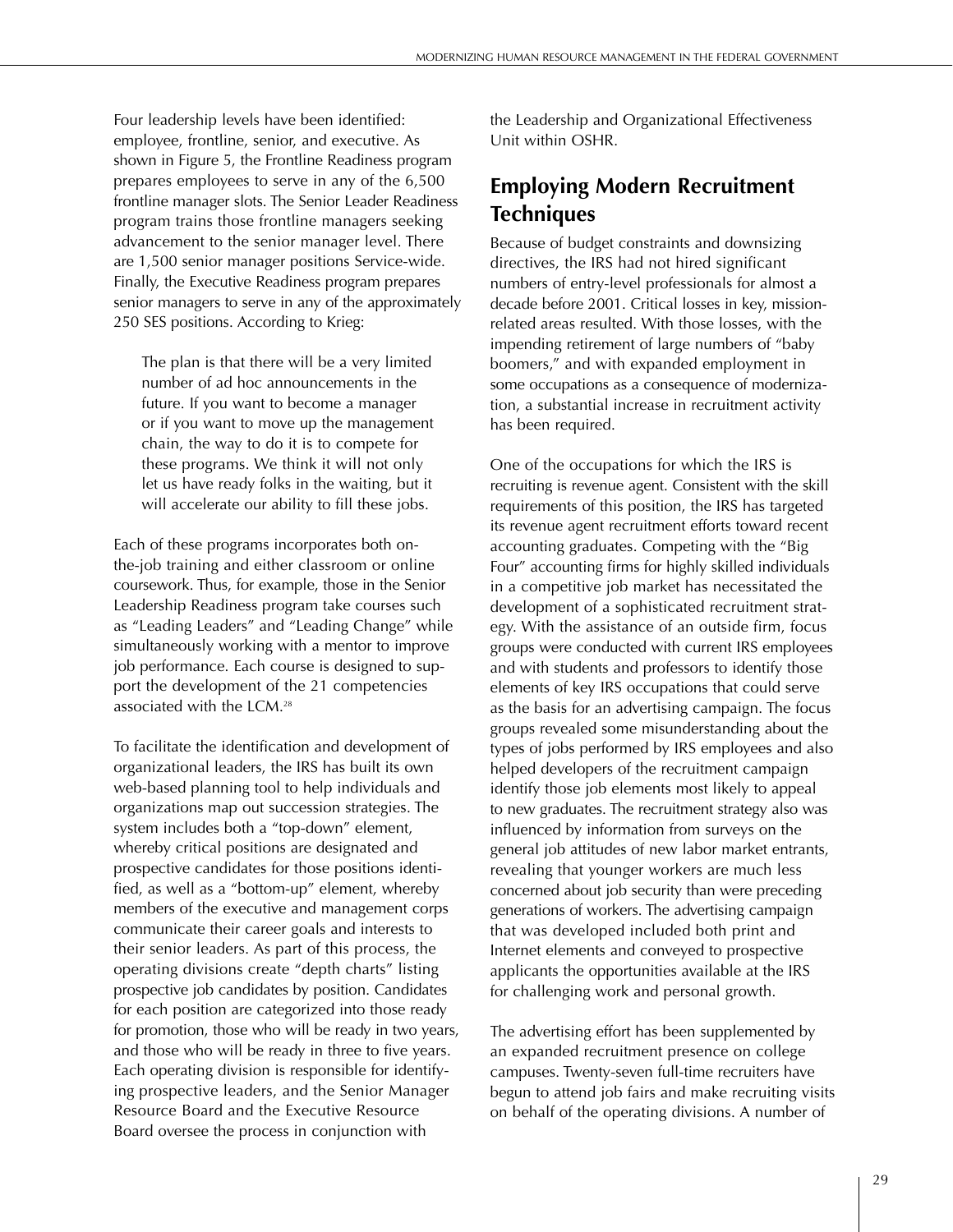executives have volunteered to establish relationships with their alma maters or schools in their areas.

The recruitment strategy for FY 2001 was highly successful. Of a total of approximately 1,800 external applications received for the position of revenue agent, 441 were rated "superior." Of these, 361 were hired. Selective use was made of the recruitment and relocation incentives authorized in RRA '98 to fill positions in high-cost-of-living areas and/or areas with highly competitive labor markets. Eighty-three recruits were offered recruitment bonuses averaging approximately \$9,000 each. Moving expenses were paid for 23 hires.

## **Expediting the Hiring Process through Category Rating**

The hiring of new revenue agents was expedited by the use of the category rating authority made available to the IRS in RRA'98. Traditional government hiring procedures are slow and burdensome to both agencies and applicants. Previously, applicants for the revenue agent position took a six-hour exam that assessed social, accounting, and reasoning skills. It usually would take several months to grade the exam, at which time those receiving top scores could be called in for interviews. Often, of course, these individuals had found other employment by the time they heard back from the IRS.

The new approach is much more expeditious. After a structured interview, those qualified for the position are assigned to one of three categories ("qualified," "high," and "superior"). Those in the superior category can be offered a position once the categorization process, which takes a matter of weeks rather than months, is complete.

To be assigned to the "superior" category, a candidate must meet one of three benchmark indicators (for education, experience, or professional certification) and score well in the structured interview, which includes a writing sample, general competency questions, and technical knowledge questions. General competencies include verbal and quantitative reasoning and social and motivational skills; technical competencies are those relating to accounting and auditing.

Any of the candidates in the "superior" category can be hired without adhering to the Rule of Three. Traditionally, the selecting official had to choose from the three top scorers even if, in his or her judgment, others with slightly lower scores could better perform the job duties and contribute to organizational success. According to Krieg, "the primary advantage is that you are not restricted to the Rule of Three. Once you've identified people and they've gotten through the assessment and they're Category A, everyone in that group can be offered a job." Veterans receive preferred status under categorical hiring, just as they did with the Rule of Three. With category rating, veterans rise to the top in whatever category they are assigned.

There are constraints on who can be hired. Candidates in the "superior" category must be selected before candidates in a lower category can be considered, and veterans must be hired first. Generally, however, the new process is faster, places less burden on the applicant, and allows more discretion on the part of the selecting official than traditional government hiring processes. The new approach has increased the applicant pool, reduced the length of the hiring cycle, and facilitated the hiring of high-quality applicants for key positions, thereby contributing to the success of the recruitment initiative.<sup>29</sup>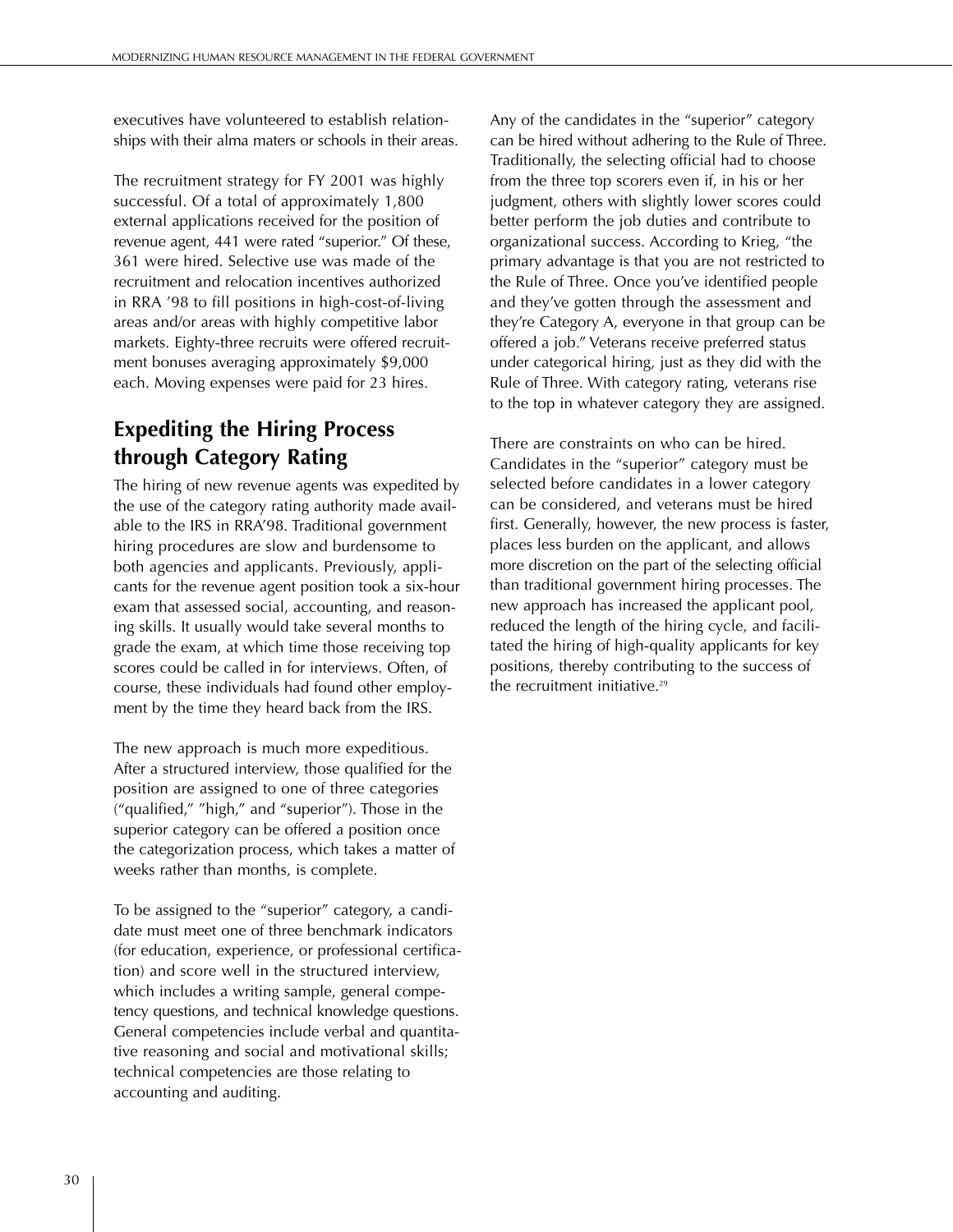# **Investing in Employee Training and Development for Enhanced Capacity**

## **Expanding the Job Scope for Frontline Positions**

The changing skill requirements for IRS employees are apparent in the creation of three new frontline positions intended to improve compliance through expanded outreach and education and to improve service by providing a single point of contact for the resolution of tax issues. The IRS traditionally has had separate functions for answering taxpayer inquiries, clarifying and correcting tax returns, and collecting unpaid taxes. Taxpayers often had to be referred to multiple offices to get a problem resolved. Problem-solving days, on which employees from

multiple functions collectively help resolve taxpayer problems, are one way of addressing the problem. The creation of three new frontline occupations of tax outreach specialist (TOS), tax resolution representative (TRR), and tax compliance officer (TCO) is another.

The TRR position will replace the customer service representative (CSR) at the agency's walk-in sites. One official explained the rationale behind the TRR:

Previously we had CSRs in walk-in offices. If a taxpayer had a complicated question,

### **New Frontline Service Positions**

#### **Tax Resolution Representative (TRR)**

In W&I walk-in, primarily responsible for resolving examination and collection issues related to pre-filing, filing, and post-filing processes; conducting examinations of individual tax returns and/or an analysis of the taxpayer's financial condition and related operations; providing technical tax advice and tax-related accounting assistance to the taxpayer; and providing tax law advice and procedural assistance to the taxpayer.

#### **Tax Outreach Specialist (TOS)**

In W&I and SB/SE, primarily responsible for providing technical tax guidance and tax-related accounting consultation and the services related to pre-filing and filing processes for taxpayers, stakeholders, and partners; conducting surveys, studies, and focus groups to determine the effectiveness of existing agency tax specific products, services, and communications; customizing communication materials to assist and influence voluntary tax compliance within specific taxpayer segments; and serving as a liaison among IRS functions in conducting and performing compliance outreach activities, education, and volunteer programs.

#### **Tax Compliance Officer (TCO)**

In SB/SE, primarily responsible for the planning and conducting of examinations and related investigations of individual and business taxpayers to determine federal tax liability as well as conducting analysis of the taxpayer's financial condition and related operations.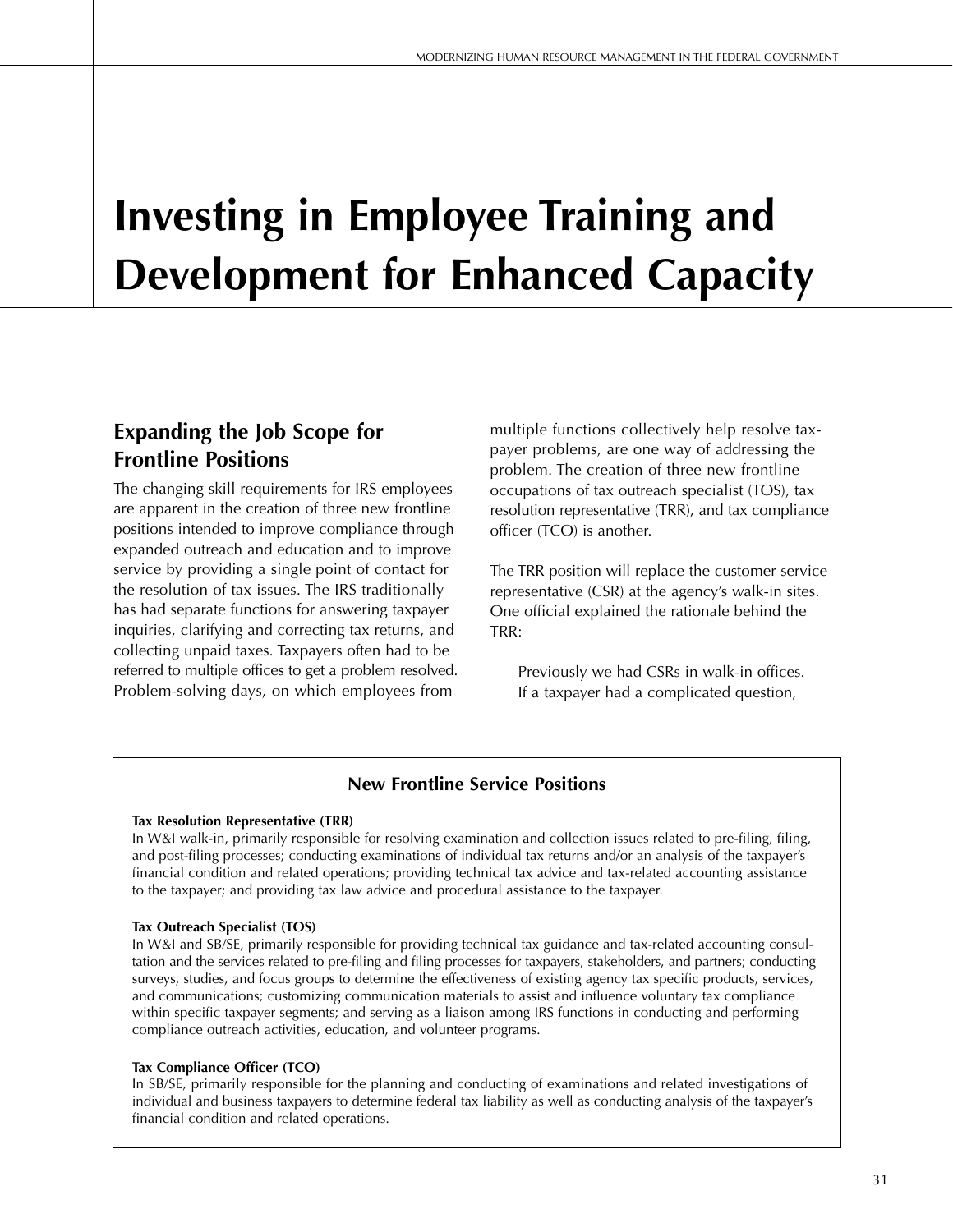the CSR would have to call a revenue agent or officer to the front counter or take the information and give it to someone else to respond. Taxpayers were often frustrated, didn't receive an answer, and/or received an incorrect answer. The intent was to put in place an individual with extensive technical know-how to answer the more complex questions.

A "fact sheet" prepared by the agency describes the rationale for the three positions:

As we move into the "new IRS," employees must become more proactive consultants, advisors, and advocates to the customers they support. Employees in the new positions must be able to interact with customers and serve as the single point of contact to resolve both general and technical customer issues.

Employees in the tax specialist positions will serve an outreach function and will partner with businesses to educate employees about the tax law before the actual filing of tax returns. The TCO positions represent an upgrading of the previous tax auditor position, which had traditionally been assigned less complex audits, freeing the revenue agents up for the more complex audits. Whereas the tax auditor position had no education requirements, TCOs are now required to have accounting training.

According to Krieg, the tax outreach specialists focus on pre-filing activities, consistent with the philosophy of tax administration promoted by former Commissioner Rossotti:

They are designed to do marketing and to educate the taxpayer community. Their goal is to come up with initiatives as well as to put materials together for new small businesses. If we see we have problems in a particular type of small business, they will work with that community to assist in the pre-filing and filing so that compliance never has to deal with them.

All three positions require a higher level of skill than did the predecessor positions. Incumbents must have the equivalent of at least six credit hours of accounting training for journey-level, and 12 hours of accounting training for the highest graded positions in each occupational category. Employees transitioning to the new jobs can meet this qualification by passing an exam. Those not able to demonstrate accounting competency are being provided training through new e-learning technologies at the agency's cost and on the agency's time (see the discussion of "Partnering in the Provision of World-Class Training").

In upgrading the requirements for these positions, the IRS extended the job series to afford employees the opportunity to achieve higher levels of competence and to provide greater value to the organization. The new positions represent a "win–win" outcome for taxpayers and employees. The taxpayer can have his or her problem resolved more quickly, and employees are provided the opportunity to upgrade their skills and attain higher positions in the same job series.

## **Partnering in the Provision of World-Class Training**

Those filling the new frontline service positions at the IRS will acquire the needed job competencies via an expanded training effort that incorporates new e-learning technologies. The IRS has entered into a partnership with a consortium of 16 universities to provide employees with world-class, accredited technical training in areas such as accounting, IT, and tax law. Pursuant to this partnership, the consortium assists IRS operating divisions by analyzing their learning needs and designing customized courses, as well as by actual course delivery.

The Accounting Competency program is an example of the benefits that this consortium has provided. Individuals filling the positions of tax resolution representative, tax specialist, and TCO are now required to have the equivalent of six credit hours of accounting training and 12 hours for the highest graded positions in each job series. In FY 2001, accounting training was made available through the consortium to all employees transitioning to these new positions. The training was provided at the agency's expense and on the agency's time. As of late 2001, more than 1,000 employees have either completed or were enrolled in web-based accounting courses through the IRS university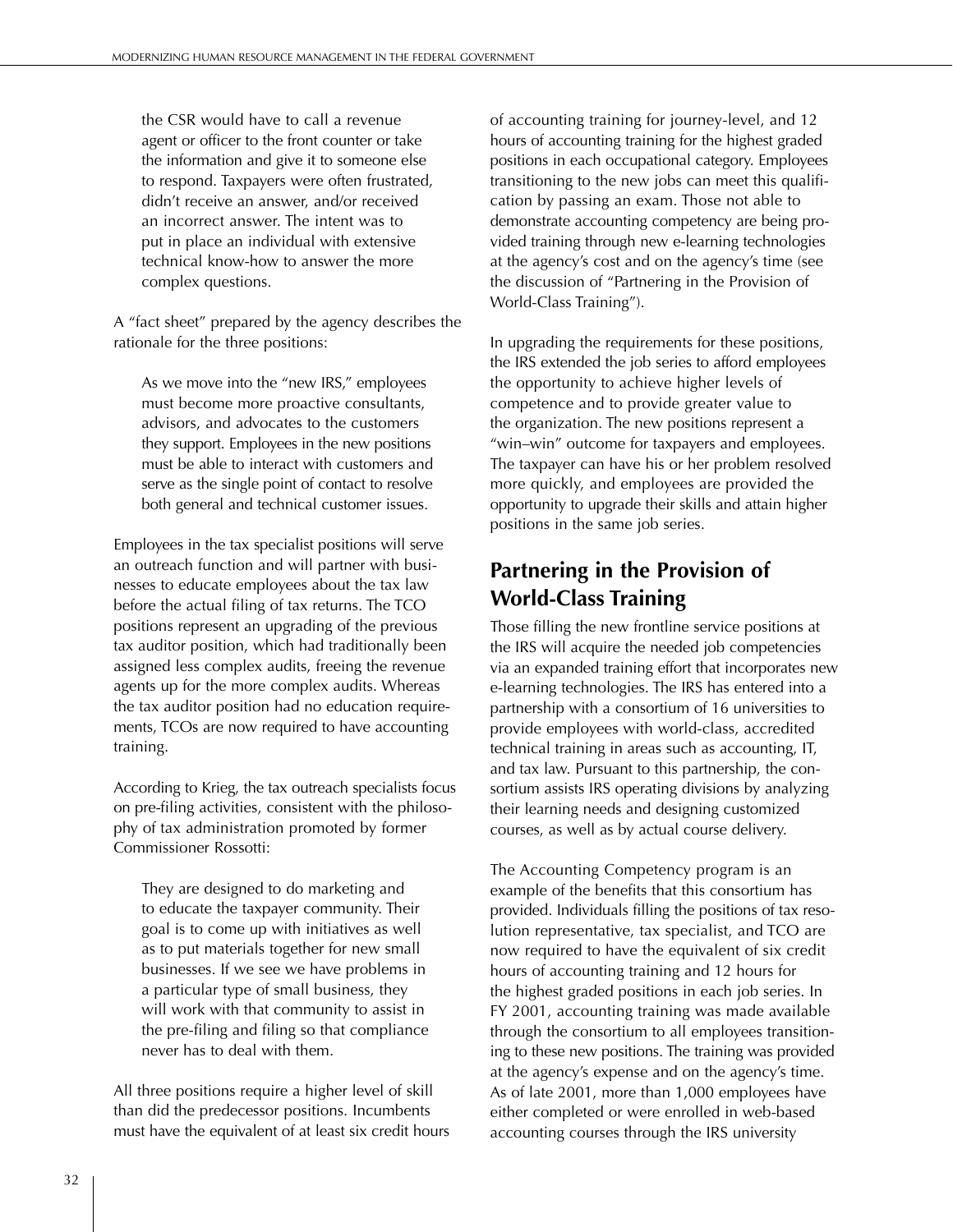

**Figure 6: IRS Training Dollars (Dollars in millions)**

consortium. Approximately 85 percent of those who have completed the course have passed it.

The university consortium is one vehicle for implementing the IRS's new e-learning strategy. The four courses that comprise the Accounting Competency Training program are delivered entirely online. Students receive a textbook, a study guide, and other materials, but "attend" class, communicate with the instructor, and hold discussions with other students entirely via the Internet.

According to Barnett, initially there was some "pushback" from employees who preferred traditional classroom training. Dalrymple was able to obtain a change in policy to allow employees the choice of taking the courses in a classroom or online. Ultimately, however, says Barnett, "not that many people jumped ship and went to the classroom." Barnett adds, "It's a cultural change for my staff as well as for our employees and managers. The fact that you don't go to a classroom to learn something makes people feel like they're not being trained. What we've noticed, people are beginning to recognize that 'Oh yeah, it *is* training'."

With electronic delivery, training dollars can be redirected from the cost of travel that often accompanies classroom training to actual course delivery. The Service estimates that in the past, as much as 70 percent of the training budget was spent on travel and only 30 percent directly on training. The objective is to reverse those percentages by 2007. This, coupled with the significant increase in training dollars over the past five years, as shown in Figure 6, will result in a dramatic increase in training hours delivered.

O'Malley says that the new e-learning strategy has helped his organization cope with recent budget assessments. O'Malley commented:

When we had to cut the training budget in FY 2002, we did not have to cut large portions of our CPE [continuing professional education] curriculum because it was delivered electronically. If we had certain sections delivered by a classroom, we would have had to cut CPE for maybe a quarter of our workforce in order to balance the books. We had a cost-efficient delivery medium in place, so we were able to protect most of the CPE from the budget cutters.

The new strategy also promotes the sharing of learning resources across business units via development of an electronic repository for training materials. For example, training in the tax treatment of depreciation is needed in six different occupations. Previously, a dozen different instructors might be developing courses on the subject. Pursuant to standards developed by a new curriculum design and development team, all course materials henceforth will be placed in a repository readily available for course developers.

#### **Supporting Employee Development and Growth**

In conjunction with a general expansion in training hours and dollars, the IRS has created a Human Resource Investment Fund (HRIF). The HRIF, established in partnership with the NTEU, is a source of funding for training that may not directly relate to an employee's current job. The intent, consistent with the human capital perspective, is to encourage employees to obtain new skills and knowledge that can help them progress to higher and more demanding positions. One official described the purpose of the HRIF as follows:

This really says to our employees, "not only do we care about your development in your current job, we also want to give you the opportunity to develop the things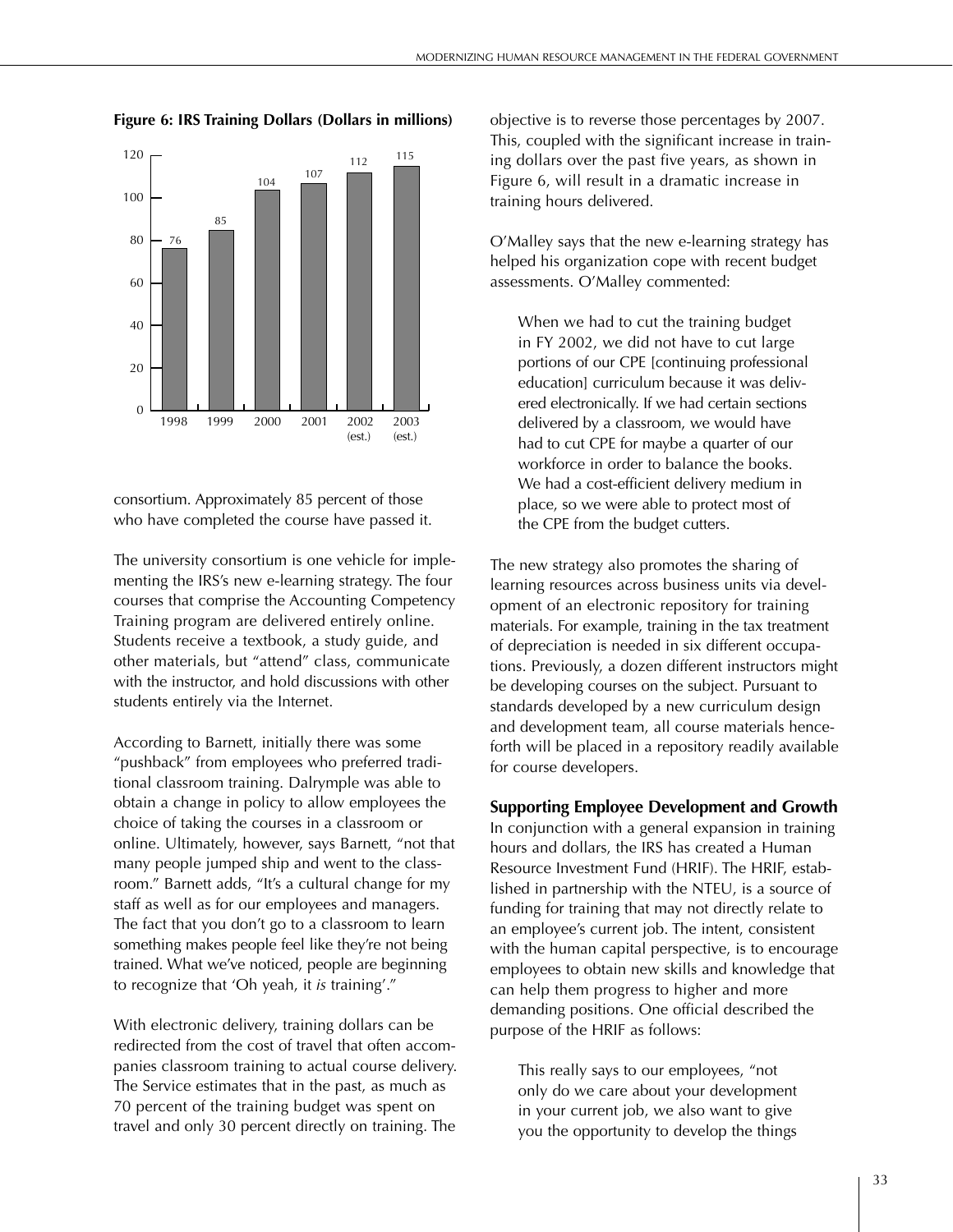that you think are your next career move." Right now, most of our training budget goes to developing people in their current jobs and, generally, that's how it's spent. What the HRIF allows us to do is, for example, if I'm a secretary and I say, "I have an interest one day in becoming a revenue agent," I can apply under the investment fund to get accounting credits.

Before the establishment of the HRIF, employees were provided training and educational assistance only in direct support of their current jobs. Pursuant to the agreement with NTEU, any training or educational program that is mission related can be funded. The fund is intended to help the agency gain new capacities and flexibility as a result of enhanced employee skills.

In FY 2000, the IRS set aside 2 percent of its training budget for the HRIF, amounting to more than \$2 million. More than 4,000 employees applied for funding, of whom approximately 2,000 were accepted. These employees participated in one of three pilots: the Accounting Competency program, the Information Systems Investment Fund, or the Career Growth program. Pilots funded for 2001 are a Masters in Business Administration/Masters in Taxation program and a Foreign Language program to develop bilingual skills. The HRIF encourages employees to develop new skills and take ownership of their careers. As one official commented, "It's telling employees that education is important, and we really believe that it's not necessarily just tied to what you do today, but it's helping you choose a new career path for tomorrow."

The HRIF complements the Service's new recruitment initiative. Market research has shown that prospective employees place a high value on career development and, hence, on the types of opportunities that the HRIF provides. It further embodies the human capital concept that organizations stand to gain by treating employees as assets rather than as costs.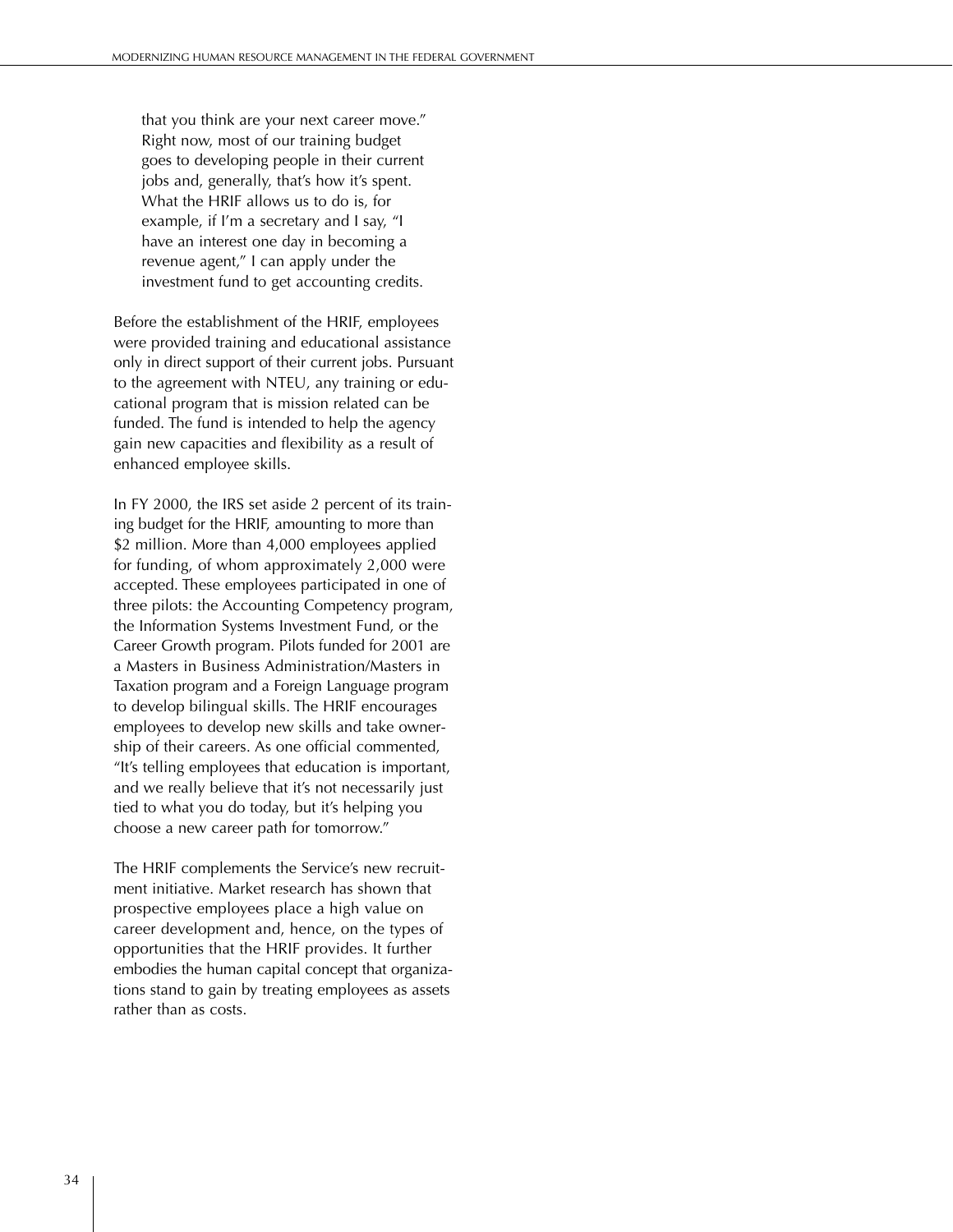# **Heightening Performance and Maintaining Accountability**

# **Developing Technical as well as Organizational Leaders: the Senior Leadership Service**

In modernizing the structure and identifying and defining the roles and responsibilities of different units, it became apparent to IRS leadership that a number of new high-level positions would be required to accommodate the technical demands of modernization, including the modernization of data systems and the move to electronic forms of service delivery. Such a requirement usually would be addressed by seeking an increase in the allocation of SES slots from OPM. However, many of the new positions are technical and professional rather than executive in nature and, hence, are not technically "executive" level.

Rather than redefining the positions by adding supervisory and executive responsibilities, the IRS employed the "streamlined" demonstration project authority included in RRA '98 to create a separate category of senior executive position to be called "senior professional."30 Both senior professional and senior executive positions will be combined in a new Senior Leadership Service. Positions with significant line management leadership responsibilities will be designated "senior executive," whereas executive positions with technical and professional leadership responsibilities would be designated as "senior professional." Most of those in senior professional positions will be in mission-support functions, such as IT, HR, research and analysis, and financial management. Pay levels for the two sets of positions will be comparable.

Creating a "dual track" in this way will allow senior professionals to receive the compensation they deserve without creating a management structure around them. This helps hold down costs by avoiding the creation of unnecessary management layers. The Senior Professional Corps also will allow staffing and compensation flexibility and will provide a means of rewarding superior technical and professional expertise without imposing managerial leadership responsibilities. The IRS anticipates that the new structure will facilitate recruitment of senior technical leaders. Pay will be more closely tied to performance to facilitate the retention of high performers and the departure of poor performers.31 The separate classifications also will serve to reinforce the original intent of Senior Executives as a corps of mobile, executive leaders. Under the demonstration project authority, the project has a life of five years, after which it will be reviewed and a determination made as to its future.

# **Linking Pay to Performance through Paybanding**

The RRA '98 authorized the IRS to implement a paybanding system. Paybanding allows managers much greater flexibility in classification and pay decisions than does the traditional General Schedule (GS)––flexibility that can be utilized to reward and, hence, motivate high levels of performance. The system further creates direct linkages between pay, individual performance, and organizational performance and, hence, keeps employees focused on the agency's strategic objectives.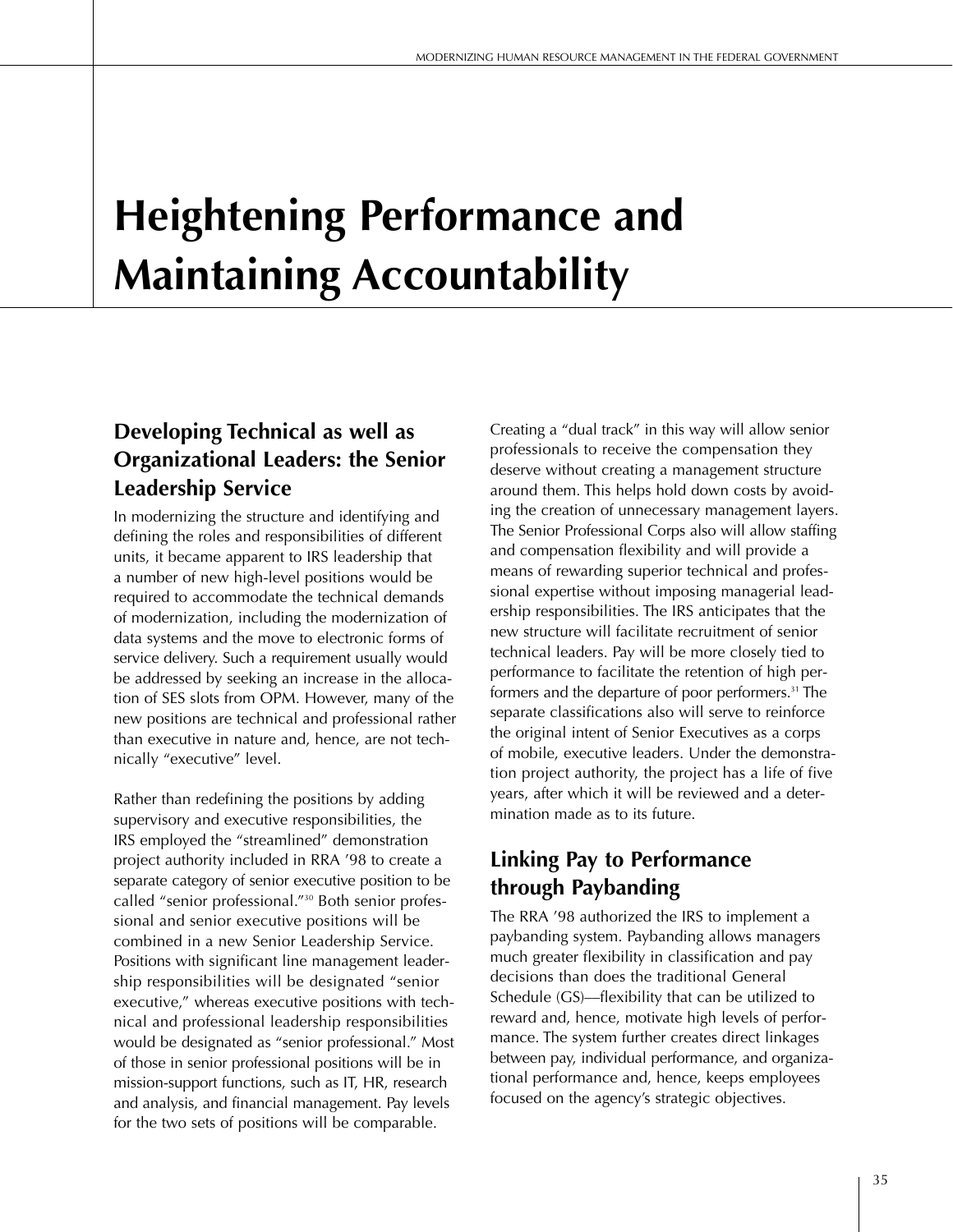| <b>Senior Manager</b><br>Payband | $SM-1$<br>72,381 | $SM-2$<br>75,879 |                | $SM-3$<br>79,545 | $SM-4$<br>83,389 |                | $SM-5$<br>87,419 |                | $SM-6$<br>91,643 |                 |  |
|----------------------------------|------------------|------------------|----------------|------------------|------------------|----------------|------------------|----------------|------------------|-----------------|--|
| $G-15$                           |                  |                  |                |                  |                  | 15/1<br>85,140 | 15/2<br>87,978   | 15/3<br>90,816 |                  | 15/4<br>93,654  |  |
| $G-14$                           | 14/1<br>72,381   | 14/2<br>74,794   | 14/3<br>77,207 | 14/4<br>79,620   | 14/5<br>82,033   | 14/6<br>84,446 | 14/7<br>86,859   | 14/8<br>89,272 | 14/9<br>91,685   | 14/10<br>94,098 |  |

**Figure 7: Senior Manager Compensation Plan (2003)**

Special Assistant for Compensation Strategy Chuck Grimes describes a design process involving a best practices study by the Hay group, gathering ideas about what people wanted in the pay system from monthly meetings of a Performance Management Executive Council, and focus groups of managers. Senior managers described in focus groups what they did not like about the pay system and repeatedly expressed what Grimes describes as "a fairly universal feeling": the managers felt that the excellent performers did not receive better pay increases than those who were "barely breathing." The Performance Management Executive Council also strongly endorsed the principle of rewarding better performance with better pay. At the time, there were provisions for quality step increases and bonuses, but these offered very limited rewards. There also was a strong emphasis on spreading the reward money around evenly. The OSHR team sought to design a system that would remedy this situation.

As shown in Figure 7, the IRS's new senior manager pay band consolidates two general schedule salary grades (GS-14 and GS-15) into one. The principles on which the new system is based include the following:

- Higher levels of performance will result in higher pay. Managers progress from step to step within the band only if their rating under the PMS meets or exceeds certain standards.
- The higher the pay, the higher the performance expectations. The standard for moving up a step within the band increases the higher up a manager is. A manager can move from step 1

to step 2 with two "met" expectations ratings over a two-year salary review period but can move from step 9 to step 10 only with a combination of "exceeded" and "outstanding" performance ratings over two years. Increasing the performance "bar" in this way will ensure that only outstanding managers advance to the top of the pay band.

Longevity no longer matters in managerial compensation. The rules that govern the senior manager pay band contrast with the traditional approach, in which step increases were based primarily on longevity.

Traditionally, a disproportionate number of managers have been rated in one of the top two ratings categories, making the distinctions and the associated awards less meaningful. To address this problem, the IRS has provided each division with a "point budget" with four points awarded for each senior manager. For an "outstanding" rating, the division must spend six points of its budget. An "exceeded expectations" rating costs four points, and a "met expectations" rating costs two points. This system places restraints on the number of high performance ratings that can be awarded.

#### Barnett comments:

It's still a cultural change. The reality in the IRS has been that if a manager got a 'met' appraisal, there was probably something lacking in the performance. The new reality is that a 'met' means a manager is doing everything expected––that is still a big cultural change. We're trying to enforce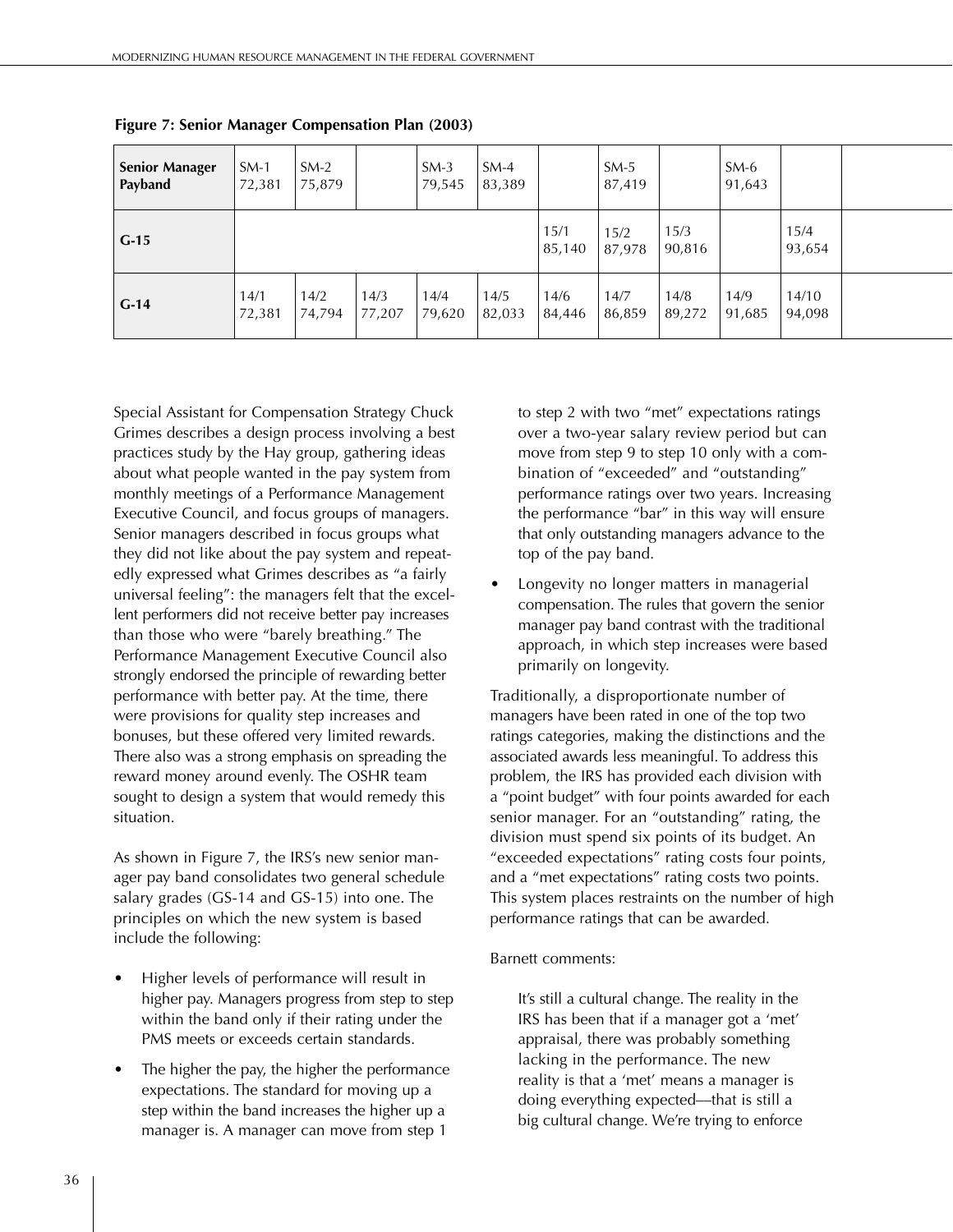| $SM-7$<br>97,071 |                | $SM-8$ | SM-9<br>100,713   105,580 |                                                | $SM-10$<br>110,682 |
|------------------|----------------|--------|---------------------------|------------------------------------------------|--------------------|
| 15/5<br>96,492   | 15/6<br>99,330 | 15/7   | 15/8                      | 15/9<br> 102,168   105,006   107,844   110,682 | 15/10              |
|                  |                |        |                           |                                                |                    |

the new standard in W&I, but there is still some resistance.

Each division now has a Performance Review Board (PRB) made up of executives and senior managers to actively manage and monitor the paybanding system. The PRBs review the performance ratings to ensure consistent application across the divisions, evaluate the ratings against the performance of the organizational unit, compare the ratings to the overall point budget, and forward reports to the commissioner of the division. Each

commissioner, in turn, reviews and approves the PRB report. As necessary, the commissioner can reallocate points within the division, and request additional points from the deputy commissioner of the IRS, who can allocate additional points as warranted.

To enhance the effectiveness of the system, the IRS has made pay differentials more meaningful. "In 2002, outstanding managers could receive as much as \$4,900 in bonuses, compared with only \$2,400 in 2001.

In 2001, the payband structure used for senior managers was extended to managers in IRS service centers and call centers. Salary grades GS-11, GS-12, and GS-13 have been consolidated into a single 16-step department manager payband. The requirements for progressing to a higher step within the band are similar to those for senior managers.

The pay and classification flexibility afforded by the senior and department manager paybands expedited the reduction in management layers that accompanied the organizational restructuring.

## **IRS Senior Manager (SM) Payband Performance Awards**

- Based on the SM's annual performance rating—payout expressed in terms of "shares"
- Award pool is established at 2% of aggregate SM salaries, divided into performance bonus (90%) and special act (10%) pools
- Share value is determined by dividing the SM performance bonus pool by 4 shares per SM
	- Example: SM bonus pool is \$2.7M for 1,500 SM (6,000 shares)
	- $-$  \$2.7M divided by 6,000 = \$450 per share (this share value applies servicewide)
- Performance bonus and special act pools are allocated to business units on a pro-rata salary basis the pool funds are fungible for a given payband
- Once the business unit has allocated minimum bonus shares for Outstanding ratings, the business unit can allocate remaining funds as it sees fit
- See chart below—using \$450 per share, a Level IV SM with an Outstanding rating would receive a minimum bonus of 8 shares at \$450 per share or \$3,600

| Performance Bonus Share Minimums by Rating, SM Level |                                                |                           |                            |                            |
|------------------------------------------------------|------------------------------------------------|---------------------------|----------------------------|----------------------------|
| Rating                                               | Level 1<br>$(Steps 1-2)$                       | Level II<br>$(Steps 3-6)$ | Level III<br>$(Steps 7-8)$ | Level IV<br>$(Steps 9-10)$ |
| <b>Outstanding</b>                                   | 6 shares                                       | 6 shares                  | 7 shares                   | 8 shares                   |
| <b>Exceeded</b>                                      | Optional—must be less than for Outstanding     |                           |                            |                            |
| Met                                                  | No Bonus (Exceptions by Division Commissioner) |                           |                            |                            |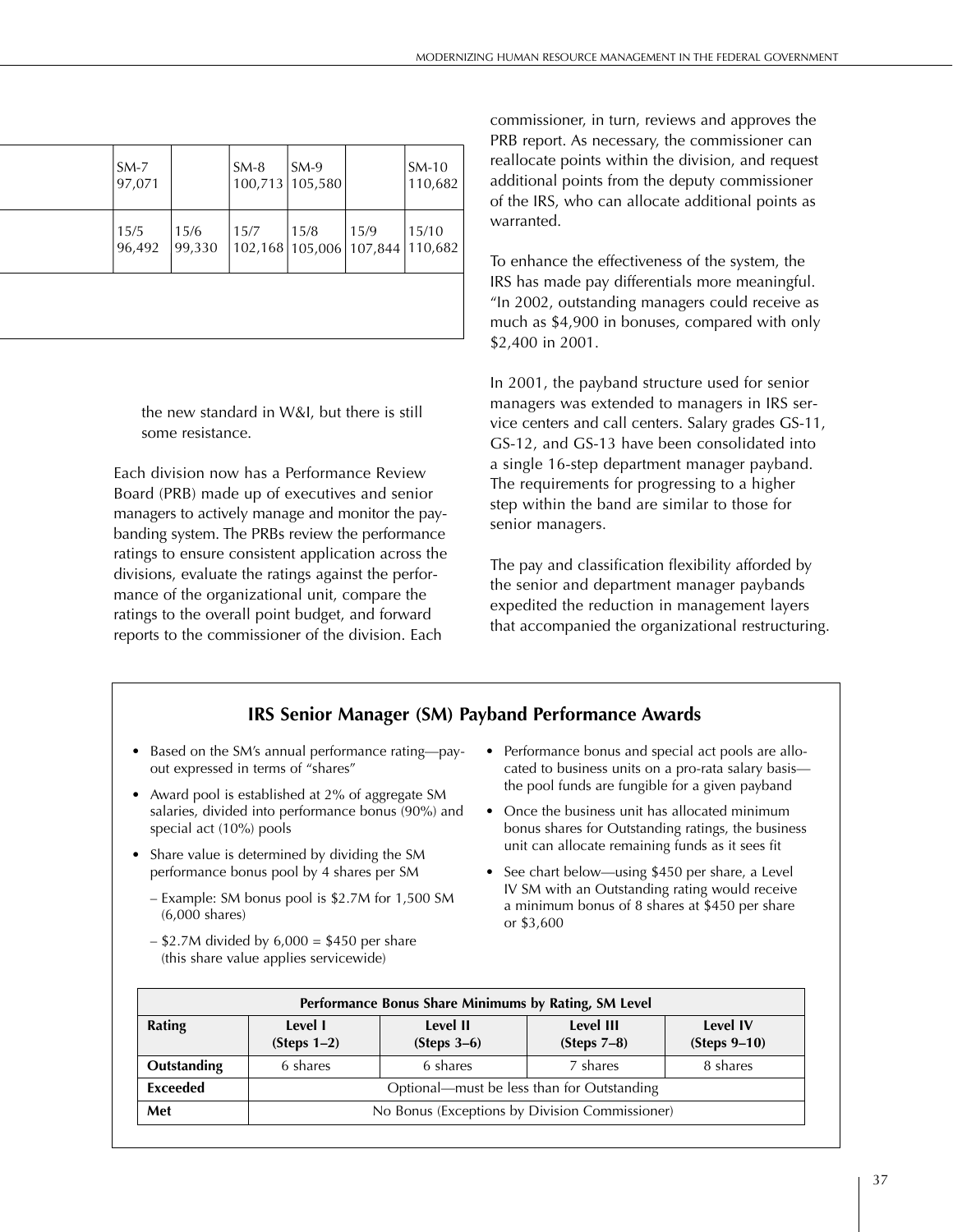Approximately 400 mid- and top-level management positions were eliminated in the process of collapsing management layers by half. Managers who had previously been segregated into separate GS-14 and GS-15 grades were placed into a single senior manager band, thereby eliminating hierarchical distinctions and permitting the agency greater flexibility in making assignments. Any manager in the senior manager band could be appointed to any senior manager position. A similar dynamic prevailed with regard to the department manager payband. As a result of the reduction in management positions, the IRS was able to fund additional frontline positions and thereby improve service to taxpayers.

In June 2002, the Hay Group completed an evaluation of the senior manager paybanding system.<sup>32</sup> The evaluation concluded that the new system does link compensation to performance, eliminates longevity-based increases in base pay, and supports the concept of equity by recognizing and rewarding high performance with biennial step increases and performance bonuses. The evaluation further concluded that the system provides better rewards than the GS system to those who meet or exceed their performance rating requirements. In addition, the new system assisted the Service's realignment from a geographically based structure to a business-based architecture and was cost neutral.

According to the Hay Group, senior managers have expressed some concerns about the new system, such as the concern that the higher requirements as one moves up the steps actually put the better performers at a disadvantage as they move up, compared with those at lower levels. The Hay Group evaluation also noted that it is too early to conclude that base pay increases and performance bonuses are linked to organizational performance.

It is a lot to ask that a new paybanding system, involving dramatic changes from the previous system, display immediate and striking success. The IRS paybanding system, clearly a very innovative one, has met some of its preliminary objectives and will require further evaluation in the long run.

# **Distinguishing Levels of Performance through the Performance Management System**

The value of the new paybanding system is heavily contingent on the effectiveness of the IRS's new PMS, which provides a means of assessing individual performance. Consistent with the practice of leading private sector firms, the PMS is designed to "create a line of sight between the contributions of individual employees and the organization's performance and results."33 Under this system, a manager's pay is increased in direct proportion to the contribution he or she makes to the achievement of organizational objectives. To ensure that pay decisions are based on a credible and accepted performance appraisal process, the implementation of paybanding was delayed a year pending development and implementation of the PMS.

Under the PMS, the performance of IRS executives and managers is appraised along two dimensions. "Responsibilities" correspond to the organization's core values and performance measures in the areas of employee satisfaction, customer satisfaction, business results, leadership, and equal employment opportunity. These link to the LCM and serve as the basis for assessing ongoing, day-to-day behaviors. In addition, executives and managers identify personal performance "commitments," which link directly to the business objectives of each unit and acknowledge individual accomplishments that promote those objectives. In essence, responsibilities relate to how the job is done on a day-to-day basis, and commitments pertain to what is done––often expressed in terms of specific projects or objectives. Under the new senior manager and department manager paybands, managers and executives are eligible for rewards exclusively on the basis of performance management outcomes.

Barnett said about the PMS and paybanding:

What it is doing for us, I believe, is enabling us to drive to real pay for performance. I know in Wage and Investment we are actually looking at our ability to reward the people who perform all of the balanced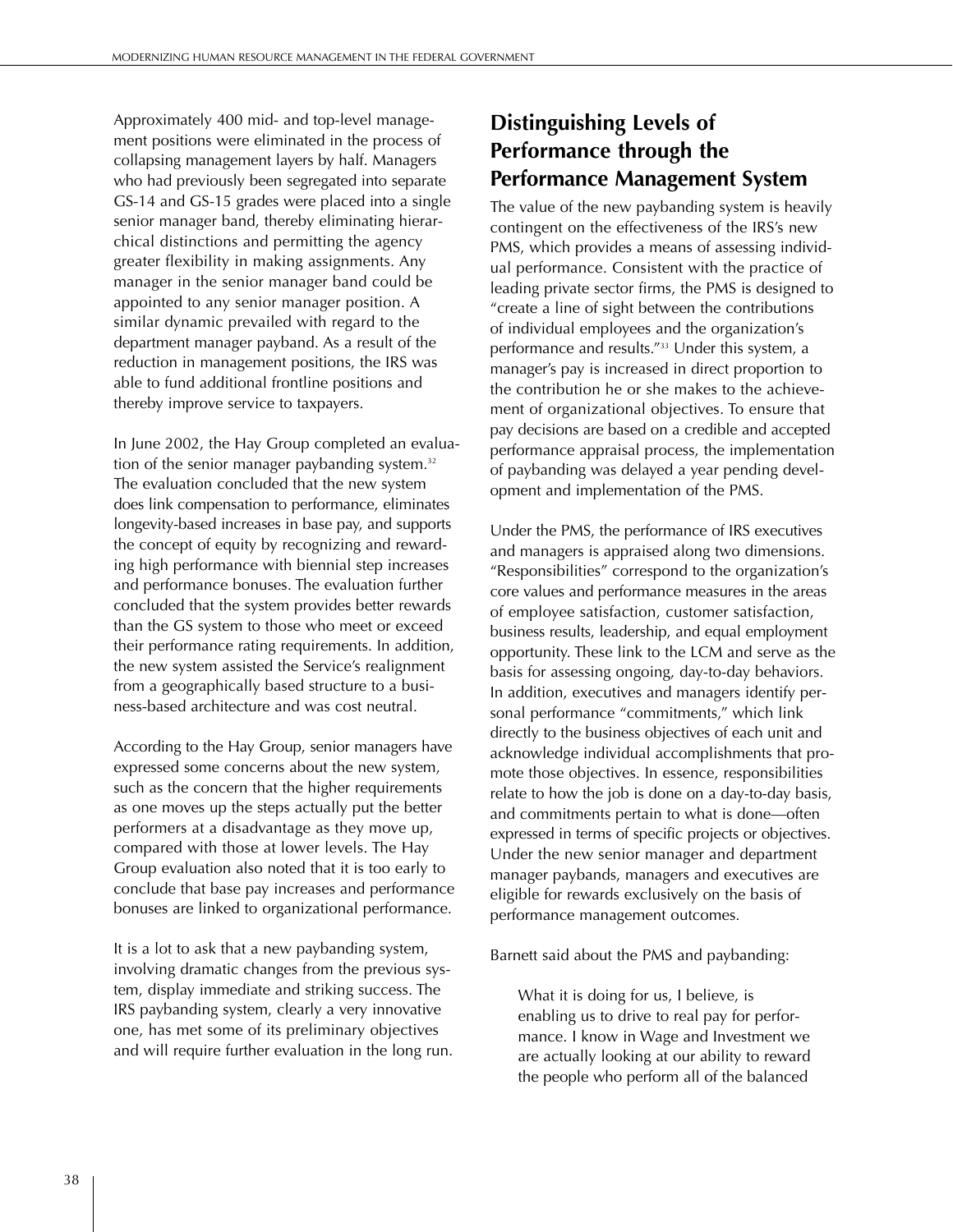measures to the highest degree. This means we're very seriously looking at how they performed in business results and customer satisfaction and employee satisfaction. Because of the payband structure, we look across the functions at our senior managers as a group, and I think that's very healthy.

Managers attempting to implement the PMS have to contend with provisions of RRA '98 that prohibit the use of "tax enforcement results" to evaluate employees.34 That provision of the law was a direct consequence of findings during the 1997–1998 Senate Finance Committee hearings that revealed that numerical quotas imposed in some IRS offices had contributed to the abuse of taxpayers by revenue officers. The IRS has interpreted the law as prohibiting all use of numerical measures for evaluation purposes. As a result, managers' "commitments" must be expressed in terms of actions rather than results. One manager commented:

We're trying to get away from numbers. And we're all learning how to evaluate people without absolute numbers. Sometimes in the attempt not to use numbers we get a little too general, I think. And I find my managers constantly saying, "What do they want?" "What do they want us to say?" It's been a learning process.

In partnership with the NTEU, the IRS has rewritten the performance standards for all nonmanagement employees. Frontline employees are being appraised according to new "critical job elements" (CJEs), which have been rewritten to reflect the strategic goals set forth in the new Balanced Management System. Previously, the principle focus was on "business results." Now, of the five categories of CJEs, two correspond to the "customer satisfaction" goal, two to the "business results" goal, and one to the "employee satisfaction" goal. The employee satisfaction goal states that "the employee supports the workplace climate where ethical performance is paramount and everyone is treated with honesty, dignity, and respect, free from harassment and discrimination."35 Any employee not meeting this or the other CJE standards can be dismissed.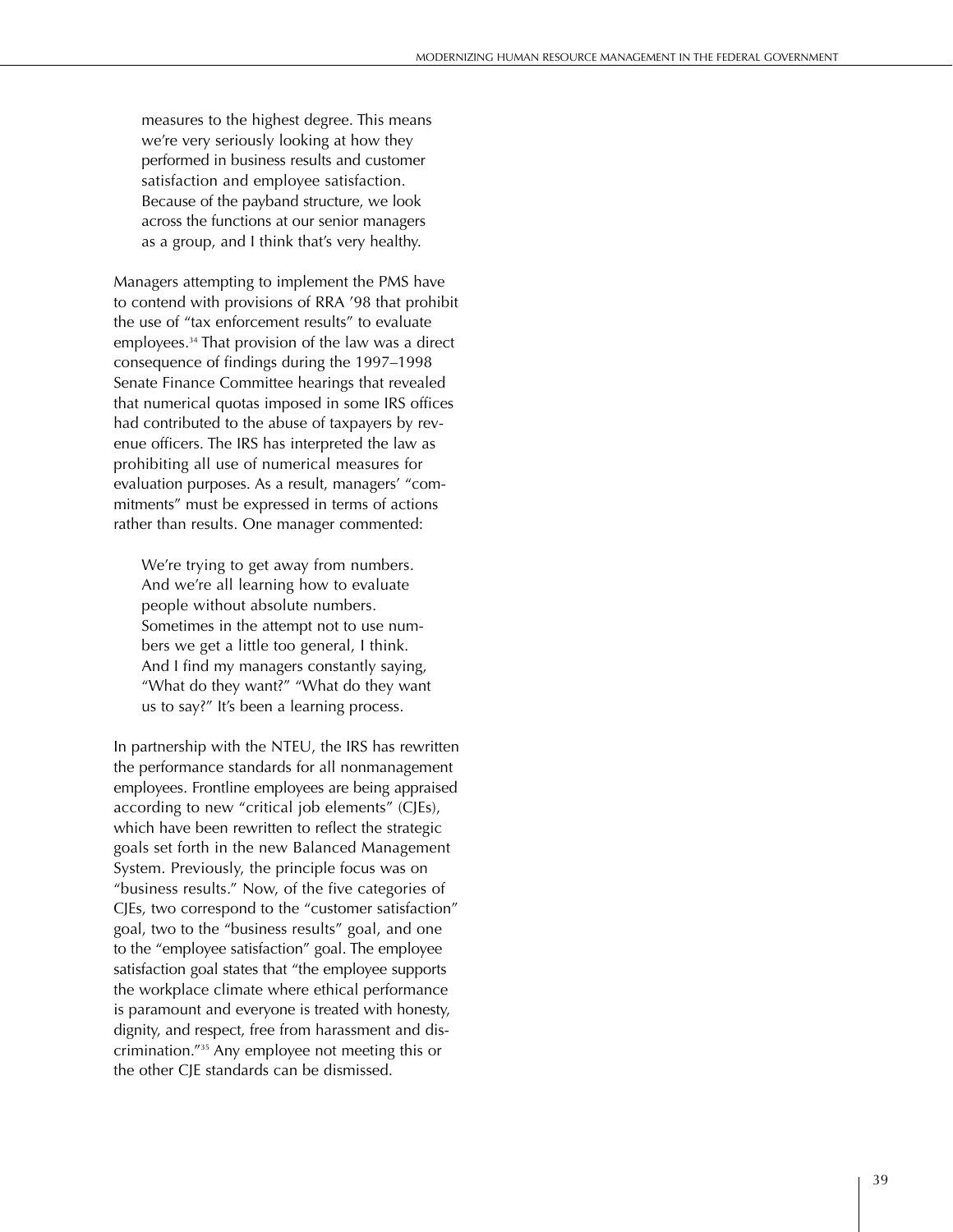# **Lessons Learned and Recommendations**

Over the last five years, the IRS has invested a large quantity of time, energy, and resources in developing a state-of-the-art HR program. That program, headed by the new OSHR, has provided critical support as the agency has gone through one of the largest and most comprehensive restructurings in the history of the federal government. Among the support functions provided have been those identifying the competencies associated with new jobs, developing the systems needed to support new objectives and new modes of operating, engineering the transfer of personnel from the old to the new structure, and finding and bringing on board individuals with the skills needed to bring the systems modernization to a successful conclusion.

The IRS has incorporated into its HR program elements identified by the GAO as critical to effective performance in the current environment. The IRS also has demonstrated how HR programs can be tailored to an agency's particular needs. Most of the programs described here were developed for the explicit purpose of enhancing the prospects for a successful outcome of the agency's modernization effort.

The IRS experience takes on larger significance in the context of efforts to reform the civil service system as a whole. One key IRS flexibility, category rating, has already been extended throughout the government with the Homeland Security Act of 2002. That same law provided agencies with permanent authority to offer buy-outs to their workers for workforce reshaping purposes. It is quite possible that the availability of other IRS flexibilities will be broadened as well. Both of the incoming chairs of the Senate Committee on Governmental Affairs

and the House Committee on Government Reform have expressed an interest in overhauling the government's HR processes.

There are reasons for caution, however, in assuming that positive outcomes will necessarily result from simply granting agencies additional flexibilities. The GAO has noted that many agencies do not take full advantage of the flexibilities already afforded them. Apparent from the IRS experience is that structural flexibility is a necessary but not sufficient condition for effective performance. Of critical importance to the successes achieved at the IRS has been the leadership provided at multiple levels.

Former Commissioner Rossotti has played the most important role. He employed the flexibilities that Congress provided to create an executive team capable of bringing about the needed changes. This included both individuals from the private sector, such as Kehoe of SB/SE, Langdon of LMSB, Elaine Petschek of Tax Exempt/Government Entities, and Duder of W&I, as well as IRS career executives such as Deputy Commissioner Bob Wenzel, Assistant Deputy Commissioner David Mader, Dalrymple, Hart, and Nolan, who know the inner workings of the agency. In addition, Rossotti followed a practice of pairing the newcomers with experienced careerists in order to couple the new with the old and to bring to bear on the modernization initiative the knowledge and abilities of a highly talented workforce. Rossotti even recruited career civil servants with reputations for innovation from other agencies. Sanders, former chief HR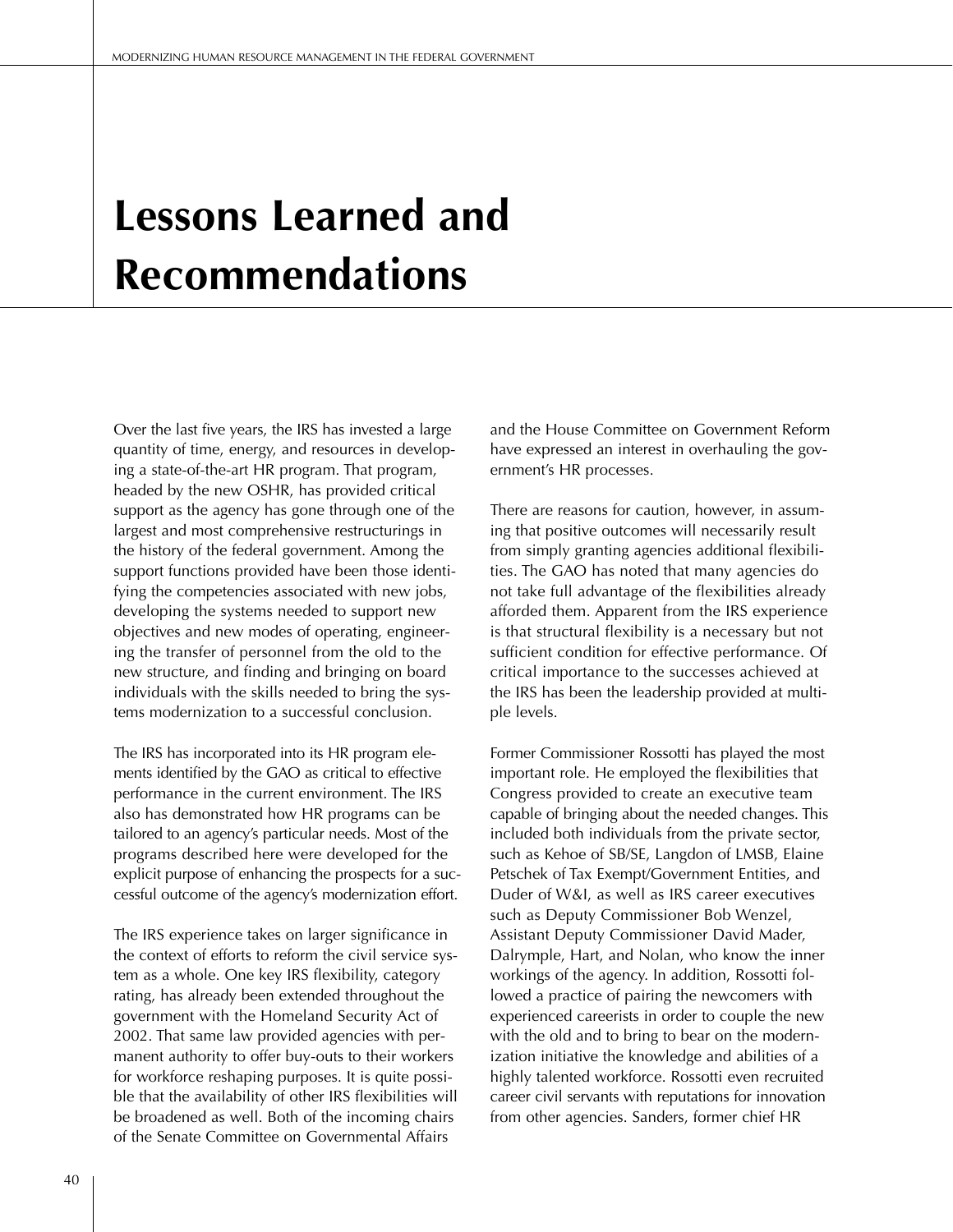officer, had previously served as head of the Civilian Personnel Management Service at the Department of Defense.

With Rossotti's leadership and the sense of urgency with which he approached the modernization effort, the new executive team took on projects that few other executive teams would be willing to face. It is unprecedented for a government agency to require its entire contingent of senior managers to compete for their jobs. With the Senior Leadership Service, the IRS team took an idea that had languished since first being put forth by OPM and made it happen. Although other agencies have put paybanding, category rating, or workforce planning initiatives into effect, none has managed all these initiatives simultaneously while undergoing one of the most extensive structural reconfigurations in the history of the federal government.

## **Lessons Learned**

Based on the IRS experience, there are four valuable lessons for other government organizations:

- **It is important to accompany flexibilities with measures that enhance chances for effective implementation.** Foremost among these is the appointment of a leader who has an interest in and knowledge about management issues as well as the fortitude to promote new organizational values and processes. Also key are the resources to enable the retention of contractors and consultants to both provide technical expertise and drive the change process internally.
- **The accomplishments of IRS are in no small part attributable to the creation of a knowledgeable, engaged, and effective leadership cadre.** This cadre was built, not born. Commissioner Rossotti and Deputy Commissioner Wenzel effectively leveraged the structural changes to redefine jobs and to put in place a set of players who actively supported the transformation. The critical pay authority, as well as the job recompetition, was critical in this regard.
- **An early determination to have an open and transparent implementation process proved vitally important.** Important stakeholders, including those representing IRS employees,

were involved in all key HR policy decisions through the Human Resources Executive Committee. This helped promote acceptance among employees.

• **The comprehensiveness and coherence of the program were critical factors. The overriding lesson of the IRS experience is the importance of an integrated, coherent, and comprehensive organizational strategy in support of which an HRM system can be designed.** By employing the various devices identified in this report, Commissioner Rossotti and the top leadership team ensured that the HRM changes were consistent with and in support of the organizational changes. Whether or not they personally supported all the changes, employees and managers throughout the organization understood the direction that Rossotti was taking the organization and the rationale behind it.

## **Recommendations to Policy Makers**

### **1. Provide new tools but make sure those for whom the tools are intended are skilled in their use.**

#### *1a. Support agency reform initiatives with specific legislative mandates that are designed participatively.*

The IRS experience thus highlights the importance of coupling structural flexibilities with measures that enhance prospects for getting leaders who know how to put those flexibilities to effective use. Many of the measures that Congress included in IRS RRA '98, such as personnel flexibilities and the five-year term for the Commissioner, were important enablers in this regard. Some of these measures, such as the personnel flexibilities, were proposed by an IRS task force and accepted by Congress, in an example of participative decision making between the administrative and the legislative branches.

## *1b. Consider extended, fixed terms of appointment for agency reform leaders.*

#### *1c. Emphasize management qualifications in evaluating candidates for agency leadership, especially where reform and modernization are priorities.*

The five-year term for the Commissioner provided in the legislation made it more likely that an individual of Rossotti's caliber would take the job and provided sufficient time for him to get the modernization off to a successful start. Similar provisions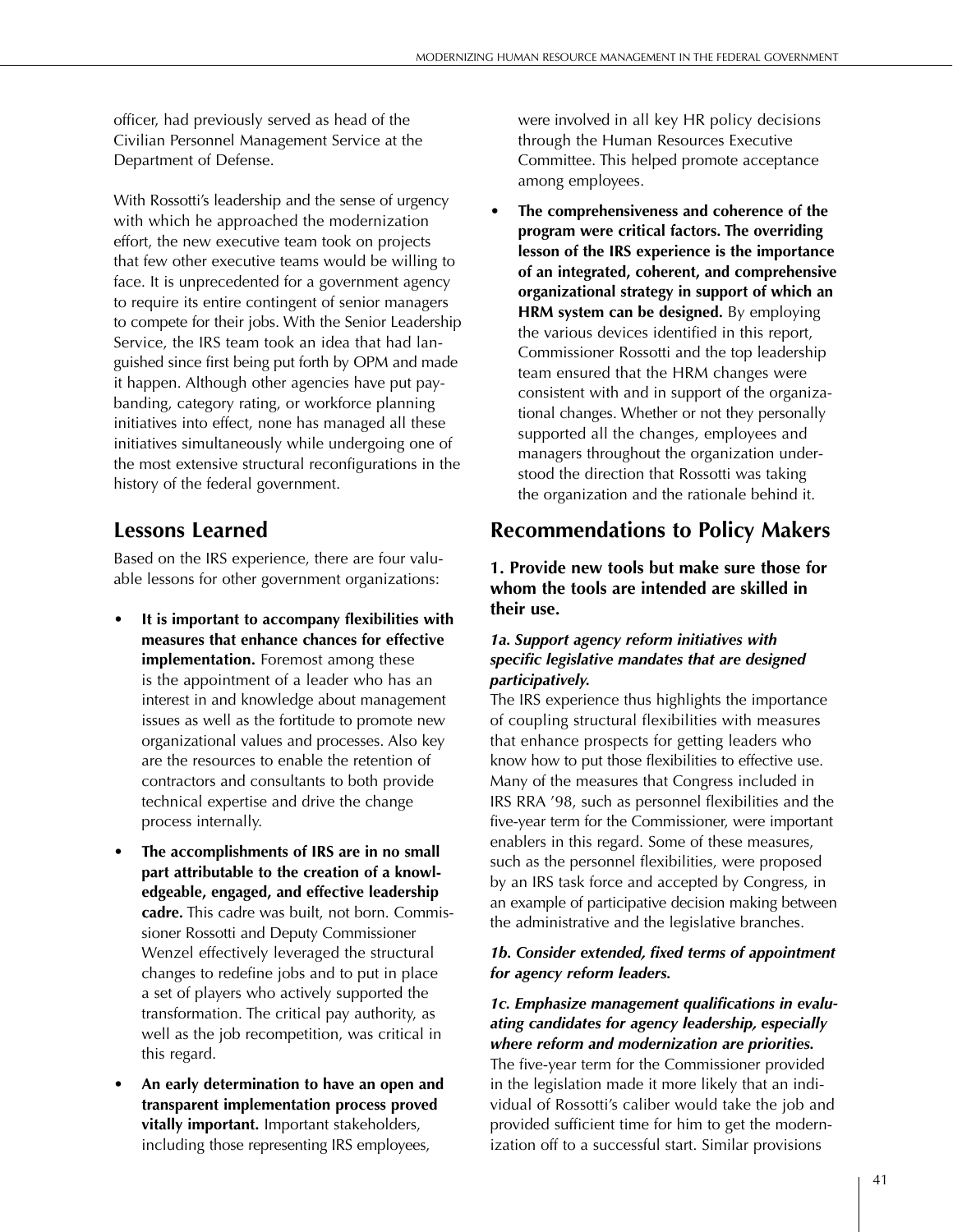should be extended to other agencies in which modernization considerations are preeminent.

Rossotti was the first IRS Commissioner whose primary qualification for the position was management rather than tax law expertise. The acknowledgement on the part of policy makers that individuals heading agencies in which management issues are of preeminent importance should have a high degree of management expertise is itself an important step. The IRS Oversight Board, which played a role in the selection of a replacement for Rossotti, has been an important advocate for professionalism in the position. The nomination by President Bush of OMB Deputy Director for Management Mark Everson as the new IRS Commissioner is a positive step in this regard.

Senator George Voinovich has also promoted the idea that those appointed to high-level positions in the major government agencies should have management qualifications. His initiative to have nominees for these positions questioned about management issues is a good one. It not only makes it more likely that qualified individuals are appointed to these positions but sends a message to the President and the executive branch generally that Congress cares about these matters.

**2. Congress and the President should make critical pay positions available to other agencies that are engaged in large-scale organizational modernization.** The IRS experience indicates important provisos for the dissemination of critical pay authorities. In the IRS, top leadership devoted careful attention to the utilization of these authorities and aligned the use of the authorities with strategic vision and priorities. As described earlier, there were extensive provisions for checks and reviews to ensure accountability in the use of the authorities. IRS leadership carefully integrated the critical pay appointees into the organization, in part by pairing them with experienced career executives.

# **Recommendations to Agencies**

## **1. Partner with outsiders to obtain new competencies or to extend existing ones.**

In upgrading personnel policies and practices, policy makers and agency heads should take full advantage of the expertise available from the private sector. The IRS made extensive use of consultants to assist in identifying and implementing best practices from the corporate community. For example, the IRS brought in a marketing consultant to help develop a strategy for recruiting recent college graduates. The consultant organized focus groups with IRS employees, professors, and students to identify those aspects of IRS employment that would appeal to potential recruits. The university consortium has proved an effective vehicle by which the IRS has been able to leverage the teaching and knowledge resources of the university sector for its own training and development purposes. In most instances, the consultants have worked in partnership with IRS employees and have thereby helped the agency gain important and new competencies.

## **2. Change the entire system, not just individual pieces.**

To change how people in an organization think about and approach their jobs is a daunting challenge. A key element of the successes achieved at the IRS is the comprehensiveness of the changes that have been made. Change in any one element of the HR system, such as pay, succession planning, or performance appraisal, is unlikely to cause participants to change deeply rooted attitudes. It is unlikely, however, that these attitudes can withstand simultaneous change in all elements of the HR system as well as changes in management systems, job responsibilities, reporting relationships, and technology.

Comprehensive change is more difficult to manage than are more incremental approaches. Organizations choosing this approach need to enhance management capacity by taking full advantage of both internal and external resources. Internal resources include rank-and-file employees. Many of those working in the OSHR were pressed to the limit to keep up with all the varied initiatives they were asked to manage. Consulting groups provided important support for these efforts.

## **3. While changing the entire system, pay careful attention to the pieces.**

Thinking and working systematically, of course, means working skillfully on the components of the system. The previous sections of this report describe numerous lessons and challenges in the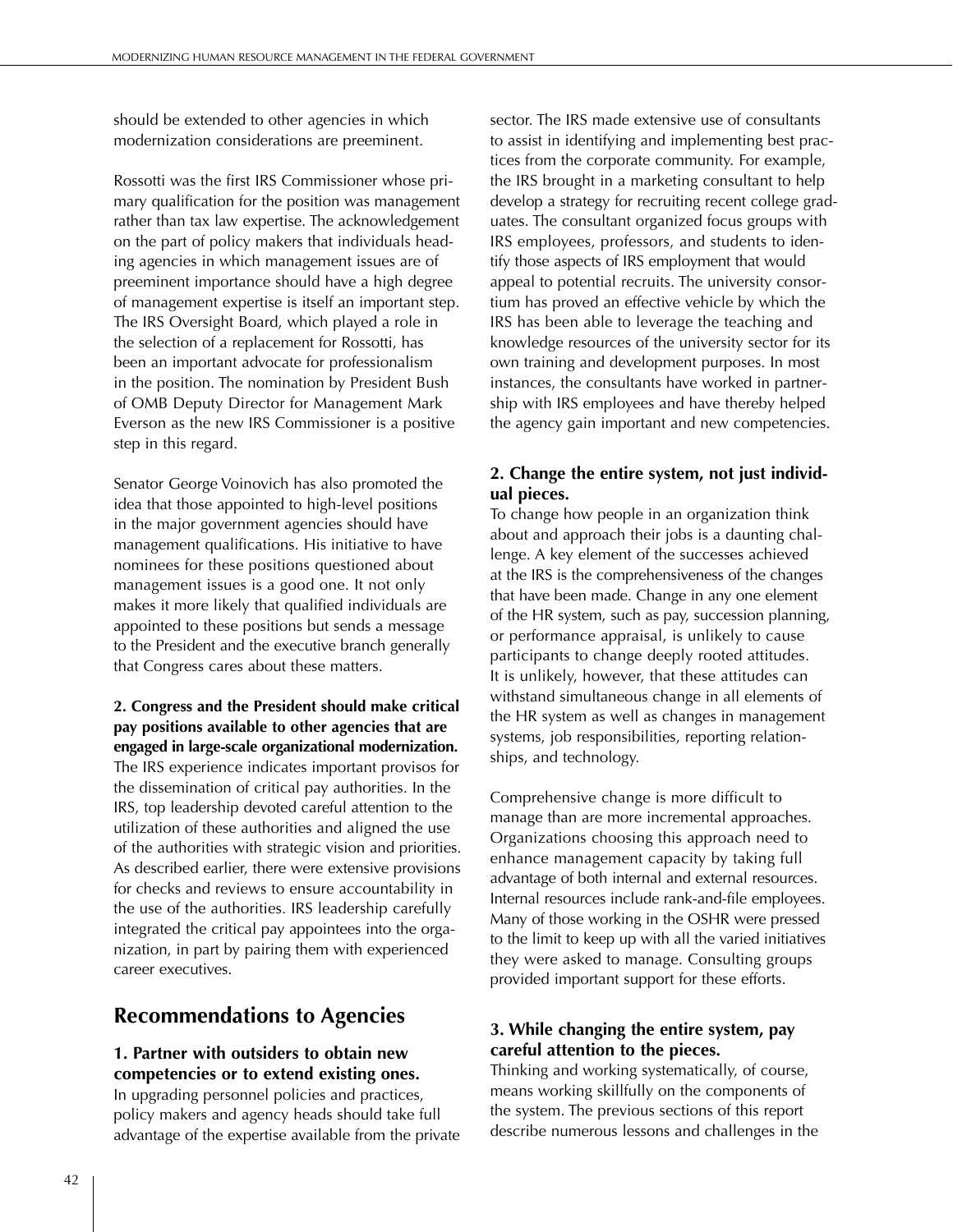IRS experience in overhauling various components of its HRM system. These, in turn, were coordinated with changes in the broader organizational system (such as the structural redesign). Space and time constraints preclude a restatement and summarization of all of them, but among many examples are the following:

### *3a. Separate the strategic HRM functions from the more routine and widely shared functions.*

As described previously, IRS executives said that the separation of strategic HRM from Agency-Wide Shared Services (AWSS) enabled strategic HRM to focus more clearly on long-term and comprehensive strategic issues. This, in turn, facilitated the development of strategic approaches to workforce planning and development. At the same time, strategic HRM functions were "mirrored" in offices in the new operating divisions. The managers reported feeling more enabled to stay in touch with people in the field in their divisions. Still, the new HRM design posed challenges, such as those encountered in establishing AWSS.

#### *3b. Adopt the Agency-Wide Shared Services approach, but prepare for the challenges.*

The new AWSS unit caused some IRS managers and employees concern over not knowing where to go for services and not getting the level of service to which they were accustomed. Also, IRS did not go ahead with early plans to have AWSS operate on a fee-for-service basis. Some IRS executives said in retrospect that this might have facilitated a more effective implementation of the design. In planning for an AWSS unit, agencies should make sure people in the organization understand the new system and its advantages and should work toward a feefor-service arrangement to ensure responsiveness.

#### *3c. In developing the "competency-based" approach to evaluation and development, concentrate on clarifying the competencies.*

As described earlier, IRS executives considered the competency-based approach valuable in dealing with such responsibilities as designing training, managerial, and workforce development programs. On the other hand, some managers expressed concern over the sheer number of competencies and uncertainty about the meaning of some of them. As obvious as it sounds, it is essential that other agencies adopting this approach invest heavily in developing competencies that are as clear and convincing as possible to the members of the organization.

In addition to these examples, the sections of this report have described lessons learned from the IRS experience about implementing critical pay authority, using the Internet for training, establishing a Senior Leadership Service that differentiates between senior executives and senior professionals, implementing a category rating system, implementing a paybanding system for managers, as well as other HRM initiatives that afford valuable lessons and experiences for other agencies to consider.

#### *3d. Implement critical pay authorities only with careful attention from top leadership, investments in successful integration of the new appointees into the organization, and provisions for accountability in the use of the authorities.*

Of all the flexibilities Congress afforded the IRS in RRA '98, none has been more important than that of critical pay. The critical pay appointees have played an important role in promoting modernization. They have brought high levels of skill and experience to the transformation of large organizations and technical expertise in upgrading the IRS's massive data systems.

## **4. Take a participative approach to the design and implementation of new HR systems.**

The IRS took a highly participative approach to the modernization. The union representing the majority of IRS employees, the NTEU has been a full partner in the changes. It has been a partnership in substance as well as in form. NTEU head Colleen Kelly cites many instances in which decisions were changed or even reversed based on suggestions, ideas, and information brought forth by union representatives.

#### *4a. Include the unions and partner with them.*

#### *4b. Maximize participation by managers and their associations.*

Managers also have been consulted on the changes. The new paybanding system represented a less radical change to the status quo than some executives would have preferred, but general acceptance among managers of the new system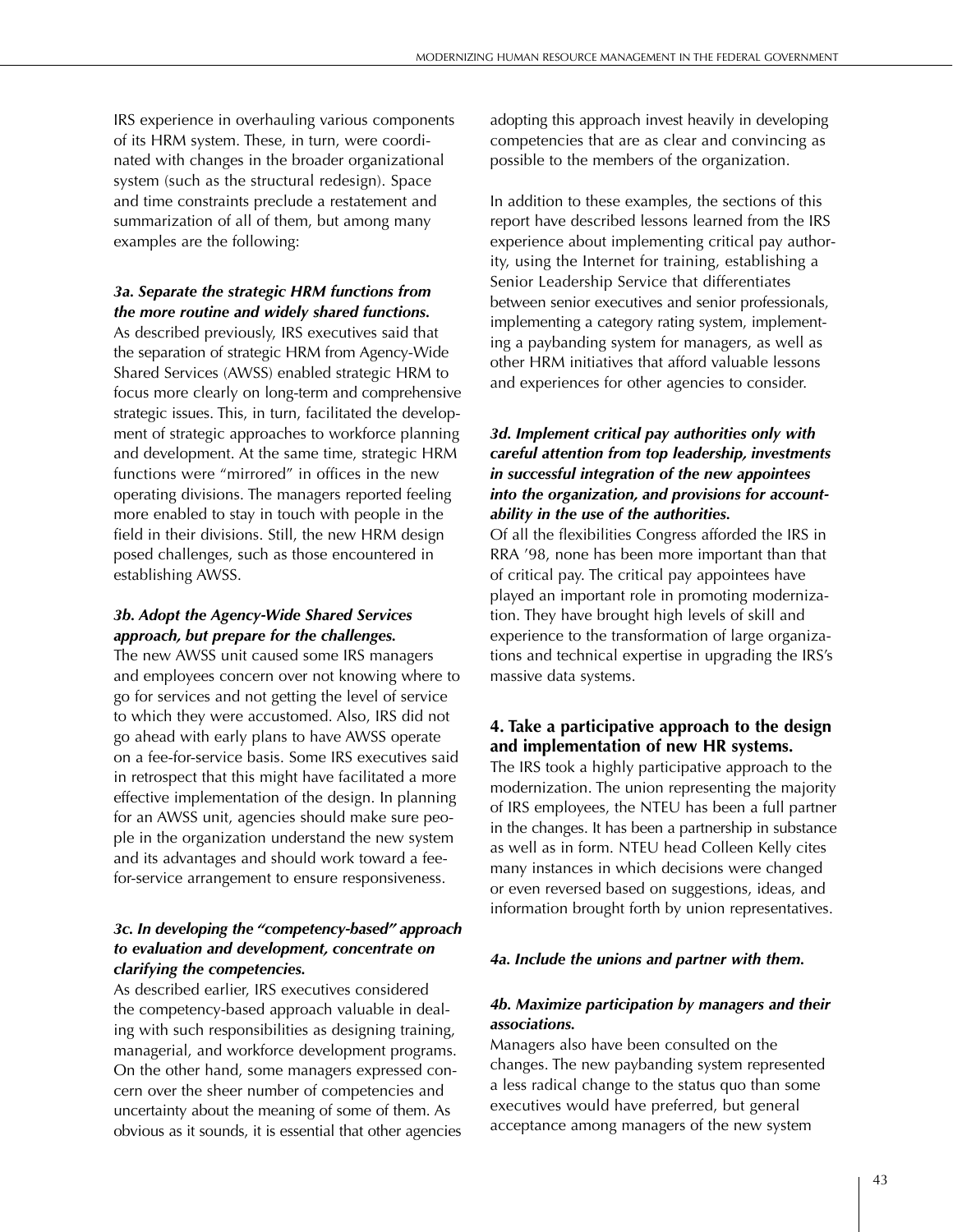seems to have been achieved. Top leadership made clear throughout the modernization process that jobs would be protected. Even during the job recompetition among senior managers, everyone was guaranteed a job with no loss of pay, whether or not they were selected for a position in the new structure. Representatives of the two management associations, the Professional Managers Association and the Federal Managers Association, as well as NTEU all serve on the HRPC where all the various initiatives were vetted.

#### **5. Make apparent the link between HR system changes and mission accomplishment.**

IRS employees share an understanding of their common mission to collect taxes, to collect them fairly, and to do so with minimum disruption to the lives of citizens. To the extent that the initiatives described here have helped promote that mission, they have been able to garner internal support. It is critical for agencies undertaking change of this magnitude to repeatedly demonstrate to employees how proposed changes make it possible for the agency to better support its mission.

Within the framework that former Commissioner Rossotti set forth in "Modernizing America's Tax Agency," those links were generally easy to make. His vision, as set forth in that document, made it apparent that enhanced education and training for employees was vital to effectively serving taxpayers. The new PMS has been linked closely to the system of "balanced" measures that Rossotti instituted, with managers now accountable for performance in the three critical areas of business results, employee satisfaction, and customer satisfaction. The technology changes that he envisioned required expertise from outside the agency, which the critical pay provision made possible.

#### **6. Make leadership development a priority.**

Leadership considerations are central to many of the HR activities described here. A set of leadership competencies specific to the IRS has been defined, and every manager is now assessed according to how well those competencies are demonstrated. These competencies include some that have not historically been associated with government management, such as "uses communication in a strategic manner," "solicits and understands internal/external customer needs," and "takes calculated entrepreneurial risks." Agencies seeking to transform their HR systems need not only to define leadership but to help those in leadership positions develop in areas where they are weak. That effort should be accompanied by a program to identify and develop future leaders.

#### **7. Sequence HR changes strategically.**

We found the development of the leadership competency model as a critical early step in the changes undertaken by the IRS. The competencies included in that model provided the basis for selection during the job recompetition among senior managers. Sanders further emphasizes the importance of allowing employees to gain familiarity with the new performance appraisal system before pay decisions were linked to it. Says Sanders, "Since the latter depends on the former, if the former isn't any good, the latter isn't going to work. That was a deliberate strategic sequence."

In highlighting the importance to the success of the PMS of having in place a set of balanced measures according to which managers could be assessed, Sanders says:

We couldn't build a performance management system for executives without our balanced measures system for the organization and without a strategic planning and budgeting system that led to business plans that executives could be held accountable for. Only when those things are working reasonably well did we move to the next phase, which was linking pay to them. If you did it prematurely, if we didn't have organizational measures in place, if we didn't have a business planning system in place, if we didn't have a performance appraisal system that linked to those things, then pay for performance becomes much, much more difficult to sell and to implement.

As a pioneer in HRM modernization in the federal government, the IRS has taken a few arrows. Some elements of its program have had to be rethought and revised. On balance, however, a remarkable degree of progress has been made, and even the arrows, to the extent that they facilitate learning by others, will have served an important purpose.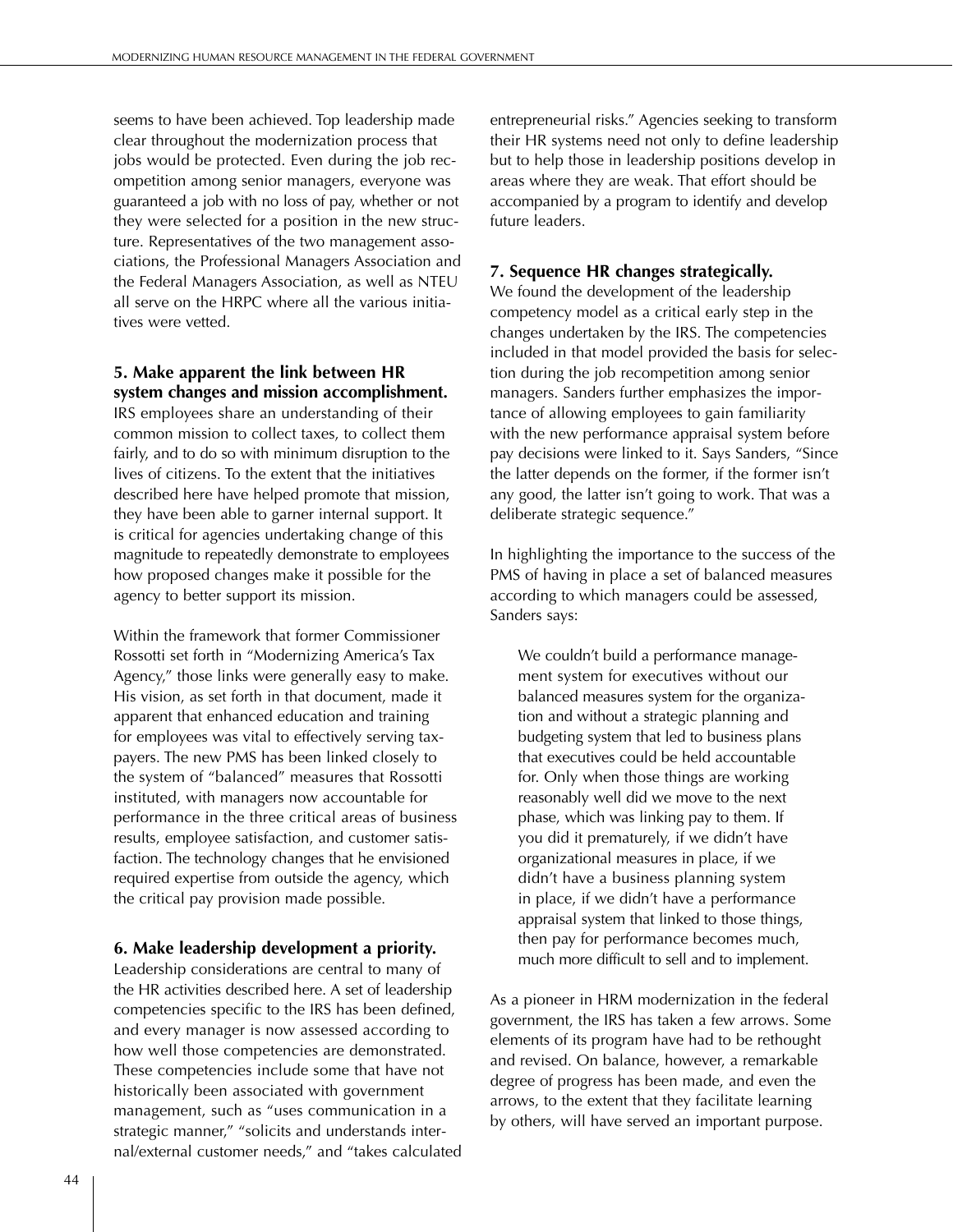# **Appendix I: The IRS Leadership Competency Model (LCM)**

# **Competency Index**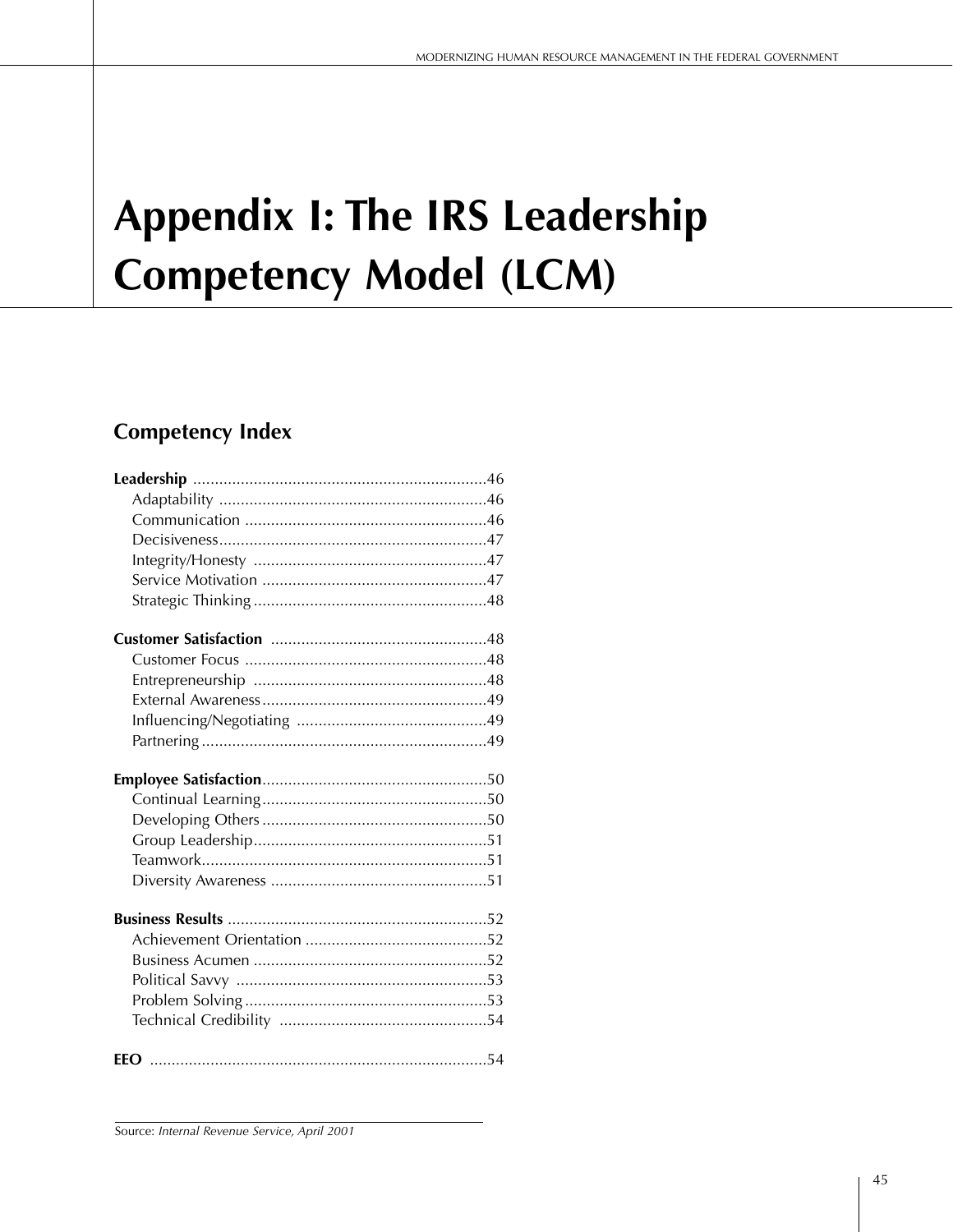# **Leadership**

Demonstrates integrity, sound judgment, and the highest ethical standards of public service. Successfully leads organizational change, effectively communicating the Service's mission, core values, and strategic goals to employees and other critical stakeholders and engaging them in the development of objectives that contribute to those goals. Motivates employees to achieve high performance by facilitating a positive workplace that fosters diversity, innovation, initiative, open and honest communication, and teamwork among employees and peers.

## **Adaptability**

Demonstrates openness to change and to receiving new information; readily changes behavior and work methods in response to new information, changing conditions, or unexpected obstacles. Adjusts rapidly to new situations warranting attention and resolution. Modifies tactics or the overall strategy based on requirements of the situation.

- 1. **Demonstrates Adaptability:** Is able to shift behaviors and priorities based on changing work demands. Alters normal procedures to fit specific needs of team or situation, to get the job done, and/or meet goals (e.g., adjusts own schedule, shifts workload).
- 2. **Modifies Behavior in Reaction to New Situations:** Rapidly adjusts to frequent changes and modifies behavior or management style in response to new situations. Decides what to do based on the situation or people involved.
- 3. **Adapts Approach to Achieving Goals:** While maintaining the same overall plan or goal, changes *how to accomplish* the plan or goal. Is able to anticipate new situations and move into unfamiliar organizations (internal and external) or functional/program areas in an effort to achieve an established plan, goal, or project.
- 4. **Adapts Overall Strategy:** Changes the overall plan, goal or project to fit the situation. May involve making temporary changes to the structure or goal of a program/organization to meet the overall needs of the situation.

## **Communication**

Engages others and facilitates two-way communication through oral and written presentations to individuals and groups. Expresses facts and ideas clearly and in an organized manner. Adapts oral and written communication to the needs, interests, and style of the audience. Connects with employees and helps to create a cohesive work environment through effective listening. Uses open communication strategically to achieve an objective. Is tactful, compassionate, and sensitive when communicating, treating others with respect.

- 1. **Fosters Open and Honest Communication:** Engages audience in two-way communication. Presents ideas––either verbally or in writing––in a way that engages others. Selects the appropriate medium for communicating issues. Listens effectively to others' ideas and opinions.
- 2. **Clarifies or Emphasizes the Message:** Conveys the importance of the message clearly and confidently. Shares information (e.g., competitive comparisons, appropriate financials) openly with the team. Listens and responds to others' reactions and uses appropriate methods (e.g., examples, visual aids) to effectively clarify or emphasize the message.
- 3. **Addresses the Needs, Interests, and Style of the Audience:** Adjusts communication in accord with audience's mood and emotional reaction. Considers and responds appropriately to the needs, feelings, and capabilities of different people in different situations. Tailors written communication to the type of content and audience. Allows others ample opportunity to react and express themselves. Exchanges information in a constructive, noncritical, and nondefensive manner.
- 4. **Uses Communication in a Strategic Manner:** Develops an integrated communication approach to support a vision or strategy. Strategically uses communication (e.g., medium, timing, message, presenter) to produce enthusiasm and foster an atmosphere of open exchange and support.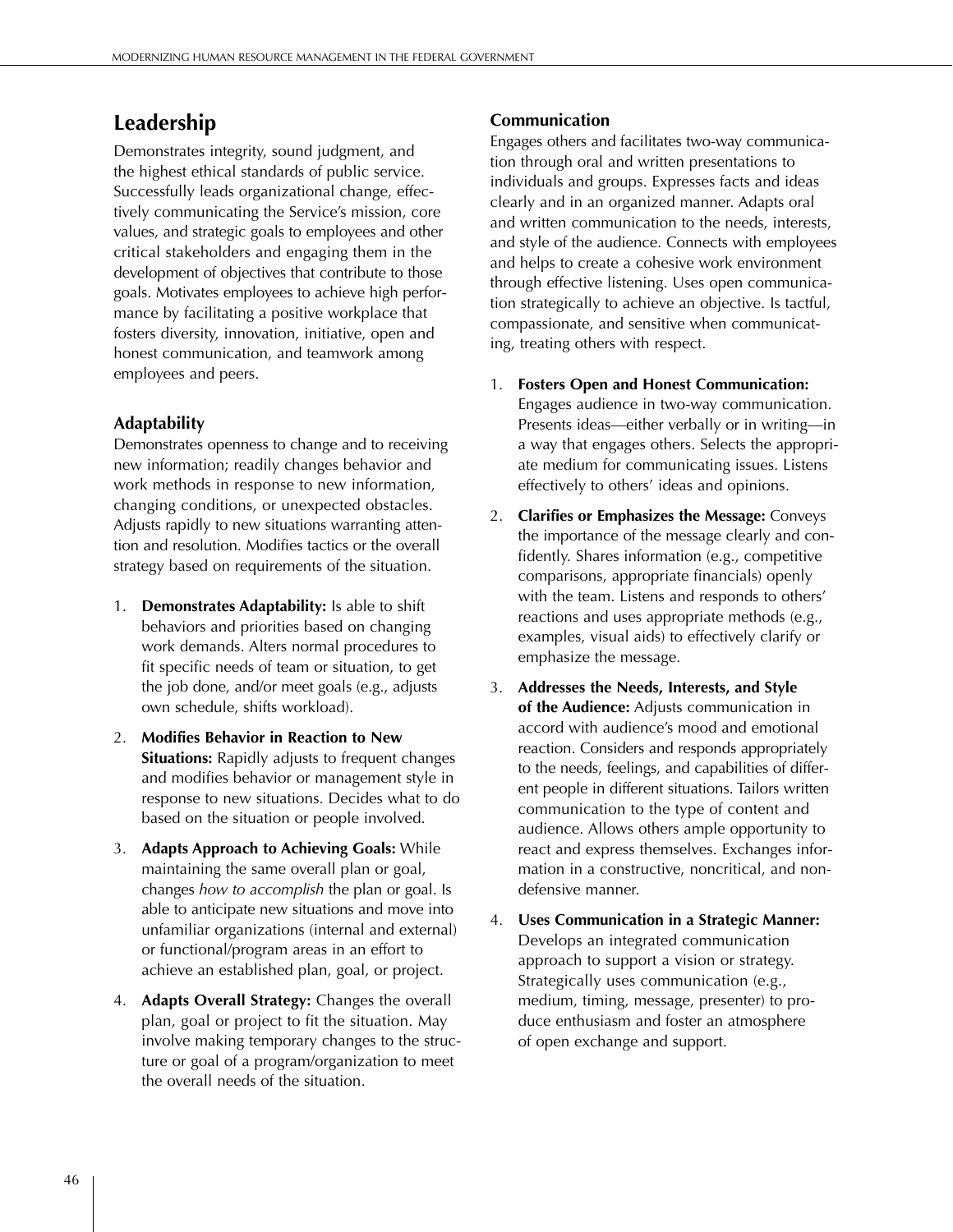#### **Decisiveness**

Exercises good judgment by making sound and well-informed decisions; perceives the impact and implications of decisions; makes effective and timely decisions, even when data are limited or solutions produce unpleasant consequences. Exhibits an optimistic and persistent approach when facing business challenges. Acts proactively.

- 1. **Acts Responsively and Makes Timely Decisions:** Recognizes and acts upon present opportunities. Overcomes obstacles to address present problems.
- 2. **Acts without Complete Information:** Stops excessive debate and makes a decision. Sees and acts decisively upon opportunities in the face of ambiguous circumstances or in the midst of a confusing situation.
- 3. **Makes Decisions in Challenging Business Environments:** Willingly takes the lead and makes tough decisions in times of crisis. Has confidence to make bold decisions quickly.
- 4. **Persists and Holds Firm on Tough Decisions:** Makes and stands by sound decisions when faced with resistance from others.

#### **Integrity/Honesty**

Instills mutual trust, respect, and confidence; creates an environment that fosters high standards of ethics and insists on total integrity; behaves in a fair and ethical manner toward others; and demonstrates a sense of organizational responsibility and commitment to public service.

- 1. **Is Candid and Honest about Work Situations:** Behaves in a fair, ethical manner toward others. Expresses thoughts even when it would be easier not to be candid about the situation.
- 2. **Acts Consistently with the Organization's Guiding Principles:** Behaves consistently with the guiding principles of the organization. Takes pride in being trustworthy. Follows through on promises. Maintains credibility by honest communication and fair treatment of others.
- 3. **Acts with Integrity, Even When It Is Not Easy to Do So:** Acts in a fair and ethical manner even when there is a significant risk. Readily admits

to having made a mistake and takes action to correct it. Confronts unethical actions in others.

4. **Fosters Integrity and High Ethical Standards in Others:** In work situations, encourages others to conduct themselves in a fair and honest manner. Creates and supports an environment in which compassion, support, trust, and ethical treatment are valued and practiced.

## **Service Motivation**

Creates and sustains an organizational environment that motivates others to provide the quality of service essential to high performance. Shows a commitment to public service and serves as an ambassador for their organization. Influences others toward a spirit of service and meaningful contributions to mission accomplishment.

- 1. **Makes a Personal Commitment to Public Service:** Expresses and demonstrates loyalty and commitment to the organization. Demonstrates pride in the contributions of self, team, and the organization. Personally serves as an ambassador for the organization.
- 2. **Acts to Support the Organization's Mission and Goals:** Aligns own activities and strategies with those of the larger organization. Understands, makes choices, and sets priorities to fit with the mission, goals, and guiding principles of the organization. Instills public trust. Officially interacts with the community as an organization representative.
- 3. **Encourages Others to Commit to the Organization:** Inspires others to buy into the organization's mission, goals, and guiding principles. Fosters enthusiasm and passion for organizational and individual excellence. Promotes "corporate sponsorship" in community activities.
- 4. **Promotes a Positive Image of the Organization:** Represents the organization in national and international venues. Promotes a positive image of the organization through marketing strategies. Encourages and supports outreach programs as the world class leader in tax administration.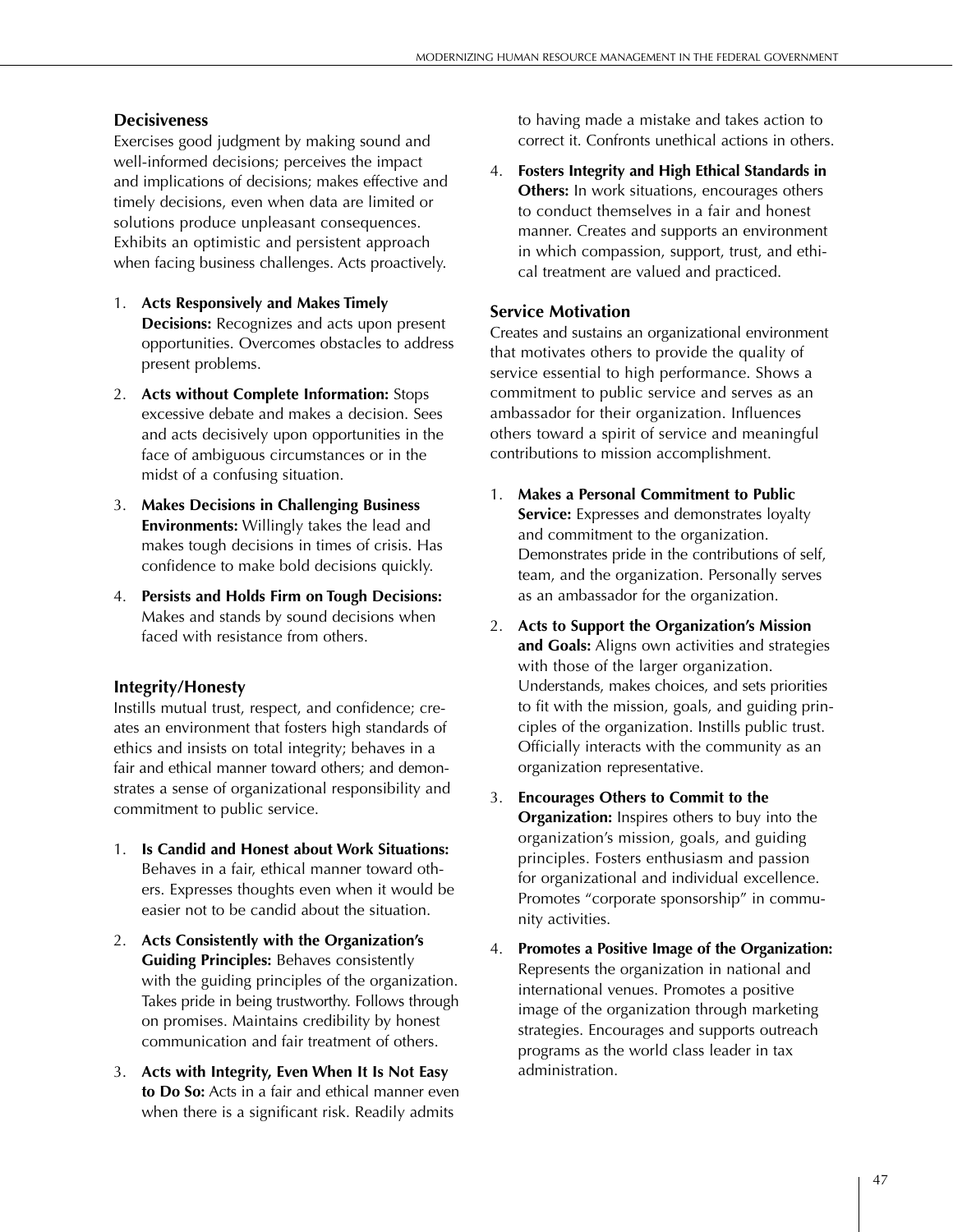## **Strategic Thinking**

Formulates effective strategies that take into account the external influences on an organization from a national and global perspective. Examines policy issues and strategic planning with a long-term perspective leading to a compelling organizational vision. Determines objectives, sets priorities, and builds upon strengths. Anticipates potential threats or opportunities.

- 1. **Understands the Organization's Strategic Goals:** Comprehends organizational goals and strategies developed by others. Prioritizes work in alignment––and acts in accordance––with set strategies, objectives, or goals.
- 2. **Links Daily Tasks to Strategies, or Long-Term Perspectives:** Assesses and links short-term, day-to-day tasks in the context of long-term tax administration strategies or a long-term perspective. Considers whether short-term goals will meet long-term objectives.
- 3. **Develops Work Plans Based on Strategic Priorities:** Analyzes long-term issues, problems, or opportunities, and uses this information to develop broad-scale, longer-term objectives, goals, or projects that support the larger organization strategy.
- 4. **Develops Strategies in Support of the Mission:** Develops and implements tax administration and financial strategies and allocates resources in support of the organization mission. Deals with emerging issues, business trends, and changes as a result of strategic changes. Prepares and reviews contingency plans for problems and situations that might occur.

# **Customer Satisfaction**

Demonstrates the importance of customer focus as a critical component of the Service's mission. Listens to customers, constantly gathering their feedback, actively seeking to identify their needs and expectations and effectively communicating those needs and expectations to employees. Ensures that employees do the same and that they are prompt, professional, fair, and responsive to the circumstances of individual customers, to the extent permitted by law and regulation. Continuously

valuates organizational performance from a customer's point of view.

## **Customer Focus**

Understands the internal and external customers' points of view and uses this understanding to prevent and solve problems and provide quality services. Solicits internal and external customers' interests and adjusts priorities to meet changing customer needs. Anticipates and meets the needs of customers by delivering and continuously improving quality services.

- 1. **Solicits and Understands Internal/External Customer Needs:** Solicits and understands customers' points of view. Strives to balance interests of the taxpayers with the interests of the government.
- 2. **Responds to Internal/External Customer Needs:** Personally interacts with customers to correct problems promptly without being defensive. Works to make self fully available to customers and protect taxpayers' rights.
- 3. **Takes Action for the Internal/External Customer:** Makes concrete attempts to add value for customers, to make things better for them in some way. Seeks information about the real, underlying needs of the customers beyond those expressed initially and matches these to available or customized services. Collaborates to develop mutually acceptable outcomes with customers.
- 4. **Uses a Long-Term Perspective:** Works with a long-term perspective in addressing customer problems and issues. May trade off immediate costs for the sake of the long-term relationship. Looks for long-term benefits to the customer.

## **Entrepreneurship**

Creates innovative solutions. Identifies opportunities to develop and market services and new products within or outside of the organization. Manages risks; initiates actions that involve a deliberate risk to achieve a recognized benefit or advantage. Encourages others to develop new ideas and take risks.

1. **Develops Solutions to Meet Needs/ Opportunities:** Identifies needs and opportuni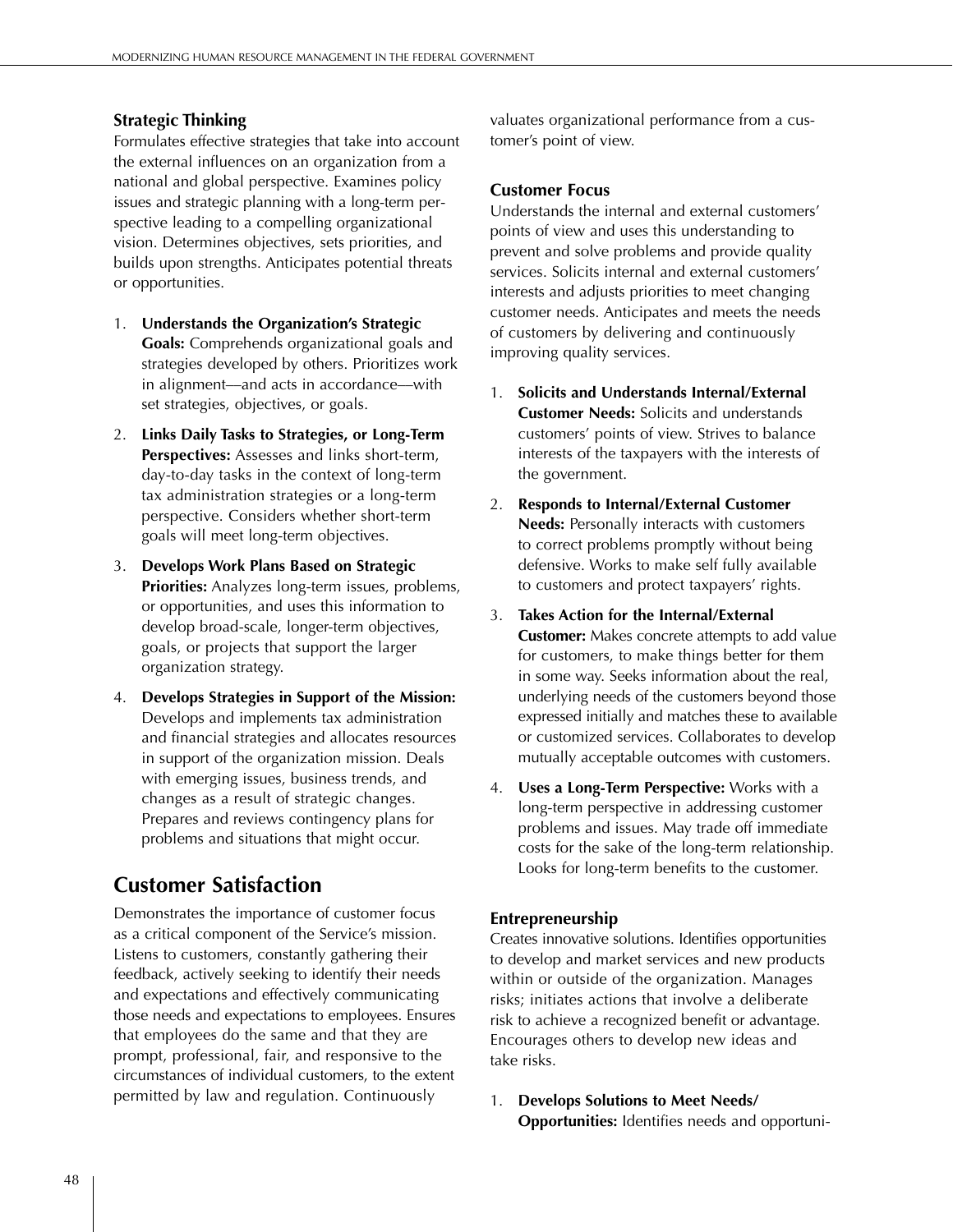ties and develops new services within or outside the organization. Will consider the radical or unconventional. Is prepared to look beyond the data for solutions.

- 2. **Encourages Risk Taking in Others:** Promotes an entrepreneurial environment within the work unit. Supports risk taking by employees in an effort to increase effectiveness (e.g., uses mistakes as learning opportunities).
- 3. **Experiments with Solutions:** Sets priorities or chooses goals on the basis of calculated inputs and outputs. Makes explicit considerations of potential cost savings and return on investment. Develops and implements varied solutions to increase program and workplace effectiveness.
- 4. **Takes Calculated Entrepreneurial Risks:** Commits significant resources and/or time (in the face of uncertainty) to increase benefits (i.e., improve performance, reach a challenging goal, etc.).

#### **External Awareness**

Identifies and keeps up to date on key policies and economic, political, and social trends that might impact the organization. Understands near-term and long-range plans relating to tax administration in a global economy. Interacts with key stakeholders in industry and the public sector.

- 1. **Identifies Trends in External Environment:** Identifies and keeps up to date on technical improvements; key policies; and economic, political, business, and social trends that might impact the organization.
- 2. **Acts on Current Trends in the External Environment:** Understands and addresses the underlying problems, opportunities, or political forces affecting the organization (e.g., tax practitioners, taxpayers, other governmental agencies). Positions the organization's services to take advantage of current trends.
- 3. **Understands Future Developments in the External Environment:** Understands the direction of government and industry and how changes might impact the organization; considers how present policies, processes, and methods, as well as ongoing issues, might be affected by future developments and trends.

4. **Uses Knowledge of the External Environment to Improve the Organization's Position:** Makes strategic decisions based on emerging trends in the external environment. Uses the understanding of future trends to devise plans to restructure the organization's ability to meet stakeholders' needs.

#### **Influencing/Negotiating**

Influences others; builds consensus through give and take; gains cooperation from others to obtain information and accomplish goals; seeks common ground that leads to mutually satisfying solutions.

- 1. **Persuades Based on Facts and Reason:** Uses factual arguments to persuade and influence others (e.g., appeals to reason or data). Prepares thoroughly for presentations.
- 2. **Adapts Style and Approach:** Adapts a presentation or discussion to anticipate and appeal to the interest and sophistication of others (e.g., appeals to others' self-interest, identifies others' sources of concern, and addresses those concerns). Adapts an approach to find mutually beneficial solutions.
- 3. **Influences through Others:** Gains the support of influential parties and enlists their help in convincing others and getting agreement.
- 4. **Uses Complex Influence Strategies:** Uses complex strategies, tailored to individual situations, to sell and implement ideas (e.g., gets people to take ownership of ideas/plans by involving them). Assembles political coalitions or "behindthe-scene" support to increase persuasive impact.

## **Partnering**

Builds strong alliances, engages in cross-functional activities; collaborates across boundaries, and finds common ground with a wide range of stakeholders. Employs contacts to build and strengthen internal support bases. Resolves conflicts and disagreements in a positive and constructive manner.

1. **Makes Informal Contacts and Builds Rapport:** Identifies and uses opportunities to meet new people and develop new relationships. Builds or maintains rapport and trust with a wide circle of associates, customers, and others. Uses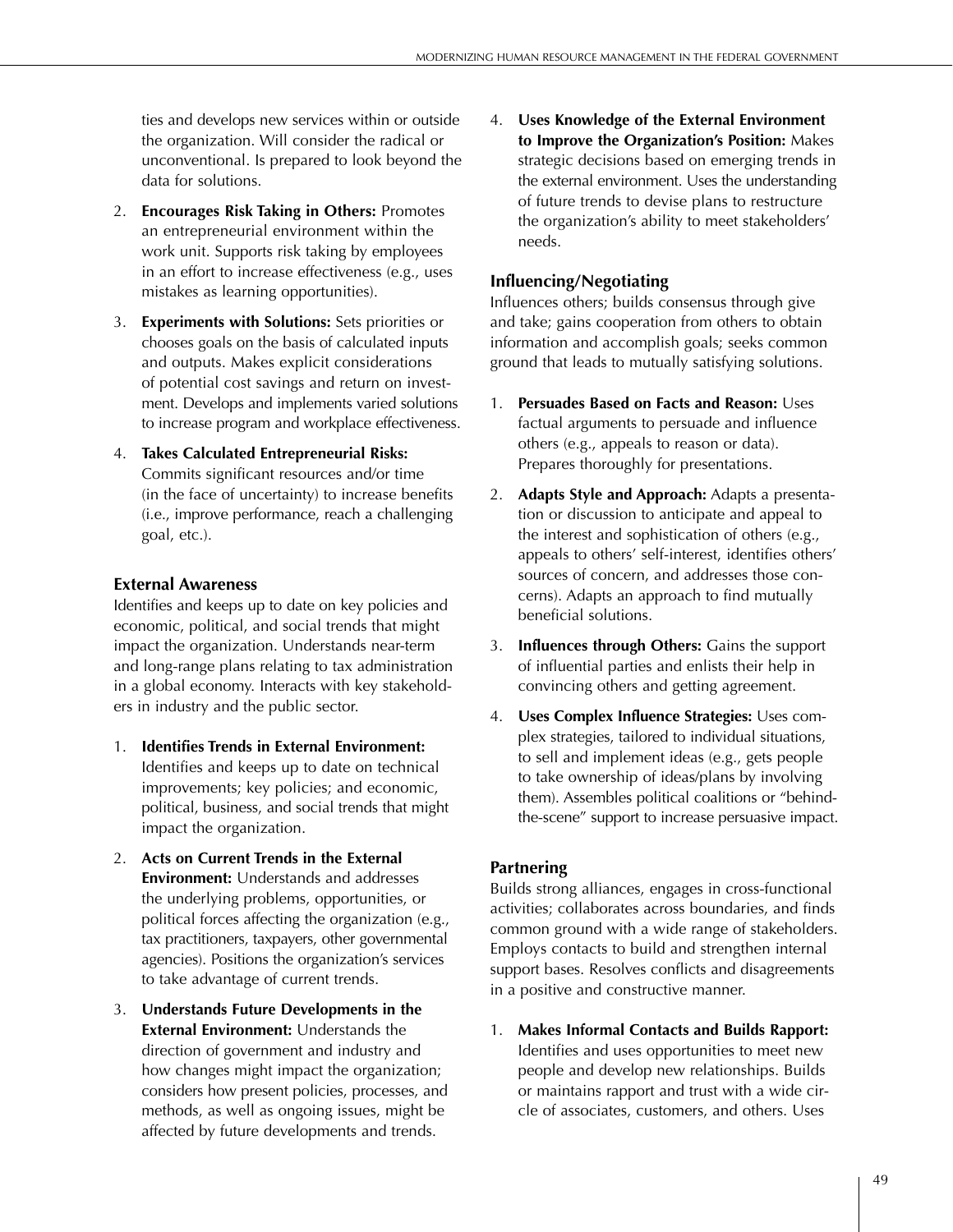conflict management techniques for achieving win-win results.

- 2. **Develops Networks and Builds Alliances:** Actively develops and maintains positive relationships with key individuals and organizations (e.g., private sector, NTEU, executives, and employee and management organizations).
- 3. **Uses Networks to Strengthen Internal and External Organization Support:** Strategically uses a network of relationships (across business units, government, industry, community, etc.) to support and create opportunities and ensure the success of the organization's long-range goals.
- 4. **Enables the Use of Cross-Functional Activities and Collaboration:** Actively supports others in building and maintaining cross-functional relationships. Establishes policies and supports partnering and collaboration with NTEU representatives, customers, stakeholders, community, etc.

# **Employee Satisfaction**

Demonstrates the importance of employee satisfaction in successfully accomplishing the Service's mission. Promotes cooperation, flexibility, and teamwork among employees. Ensures that, to the extent possible, employees have the tools and training to do their jobs. Provides continuous, constructive feedback to employees concerning individual and group performance, including timely evaluations of performance. Coaches and develops employees so that they realize their full potential as members of the Service. Supports labor–management partnership, responding to employee concerns promptly, identifying trends, and taking corrective action to maintain a safe, high-quality work environment in which everyone is treated with respect.

## **Continual Learning**

Creates and values new learning opportunities; grasps the essence of new information; masters new technical and business knowledge; recognizes own strengths and weaknesses; pursues self-development; seeks feedback from others and opportunities to master new knowledge so that customer service and business processes are improved.

- 1. **Is Aware of Own Strengths and Limits:** Has a realistic sense of own abilities. Willing and able to receive both positive and developmental feedback from others.
- 2. **Keeps Current in Own Field of Expertise:** Takes initiative to stay current with new approaches in tools, methods, or technologies in own discipline by reading, talking to others, attending courses, or by experimenting with innovative approaches.
- 3. **Makes Long-Term Self-Development Plans:** Develops long-term goals for self-improvement that will be beneficial to the organization. Seeks out feedback regarding areas for improvement and incorporates into own development planning.
- 4. **Keeps Current with Business Changes:** Stays current on new tools, methods, technologies, or approaches that may potentially impact the business, even when these areas are outside of own area of expertise.

## **Developing Others**

Develops leadership in others through coaching, mentoring, rewarding, recognizing, and teaching employees. Guides subordinates as they do their work. Creates an environment for continuous learning that encourages short- and long-term selfdevelopment.

- 1. **Gives How-To Directions:** Gives detailed instructions and/or on-the-job demonstrations; tells how to do the task; makes specific and helpful suggestions. Works patiently with others who may be struggling.
- 2. **Informally and Formally Develops Others:** Gives directions or demonstrations with reasons or rationale as a means to develop skills and expertise. Guides others as they do their work without doing the work for them. Supports developing others by serving as an instructor.
- 3. **Provides Feedback to Encourage Development:** Gives specific positive or developmental feedback for developmental purposes. Reassures others after a setback. Gives individualized suggestions for improvement. Explains on an ongoing basis what was done well and how to improve on technical and business skills.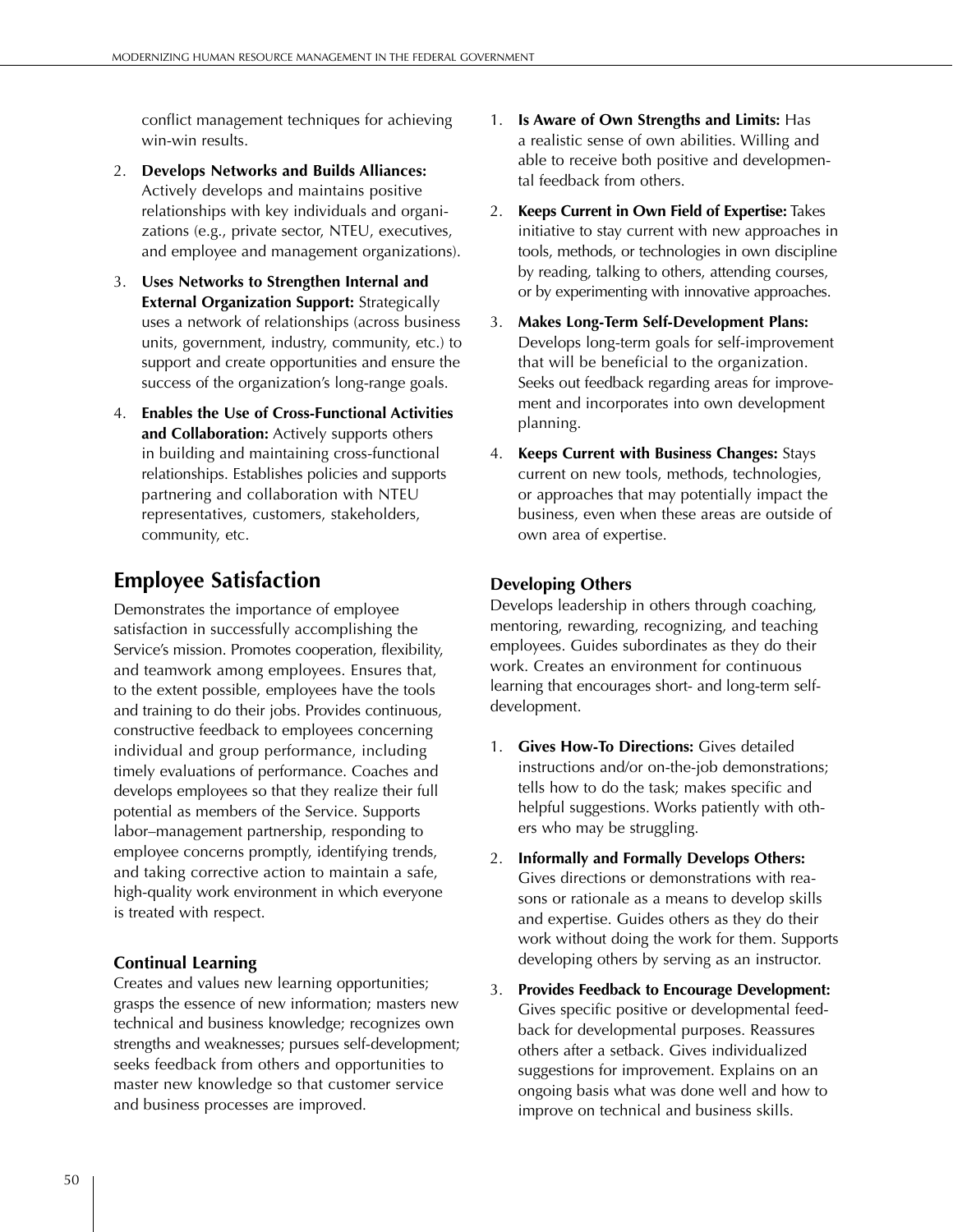4. **Does Long-Term Coaching or Training to Create Leaders:** Creates an environment and strategy to support continuous learning (e.g., teaching assignments, on-the-job instruction). Creates and communicates a long-term plan for the development of subordinates' skills, abilities, and competencies. Systematically builds a solid talent pool for the organization. Develops high-potential people to ensure effective succession planning.

#### **Group Leadership**

Informs people and ensures that the practical needs of the group are met. Develops a motivating environment by involving group members in decision making and goal accomplishment. Develops and implements a shared vision. Leads through personal example and through communication of a compelling vision.

- 1. **Informs and Involves People:** Lets people affected by a decision know what is happening. Makes sure the group has all of the necessary information about a decision or change. Explains the reasons for a decision or change. Effectively shares information and resources within a workgroup or project team. Contributes to and supports the decision-making processes used by the group.
- 2. **Supports and Empowers Group Members:** Empowers group members to take accountability and authority for the overall productivity of the group. Involves employees appropriately in the decision-making process. Makes sure the practical needs of the group are met by obtaining needed personnel, resources, and information for the group. Models behavior that supports nonhierarchical relationships. Communicates the organization's mission, guiding principles, and strategic business goals. Leads through personal example within the work group. Leads through personal example within the territory/operation.
- 3. **Promotes Group and Cross-Functional Effectiveness:** Uses strategies to improve group productivity (e.g., group assignments, cross-training). Obtains cooperation from other areas of the organization to minimize obstacles to goals. Promotes organizational effectiveness

by encouraging employees to share information and resources with other areas of the organization in an effort to enhance decision making, solve mutual problems, and achieve strategic business goals.

4. **Communicates a Compelling Vision:** Develops and implements a shared vision that integrates organizational goals, priorities, and values with innovative programs and processes. Communicates a vision that produces clarity, excitement, enthusiasm, and commitment. Models the organization's mission and guiding principles.

#### **Teamwork**

Fosters commitment, team spirit, pride, and trust. Consistently develops and sustains cooperative working relationships. Continuously and openly communicates with team members. Respects and cares for team members. Encourages and facilitates cooperation within the organization.

- 1. **Cooperates:** Participates willingly and supports team decisions; is a good team player; does his/her share of the work. Treats others as equals.
- 2. **Keeps Team Members Informed:** As a member of a team, keeps other team members informed and up to date about the group process, individual actions, or influencing events; shares all relevant or useful information.
- 3. **Expresses Positive Expectations of the Team:** Expresses positive expectations of others in terms of their abilities, expected contributions, etc. Speaks of team members in positive terms. Shows respect for others. Demonstrates compassion and empathy for team members.
- 4. **Builds Teams:** Acts to promote a friendly climate, good morale, and cooperation (e.g., holds team get-togethers). Resolves team conflicts. Uses knowledge of goals, roles, interpersonal relationships, and work processes to build effective teams and improve team performance.

#### **Diversity Awareness**

Values and embraces diversity. Demonstrates confidence in self and others; considers different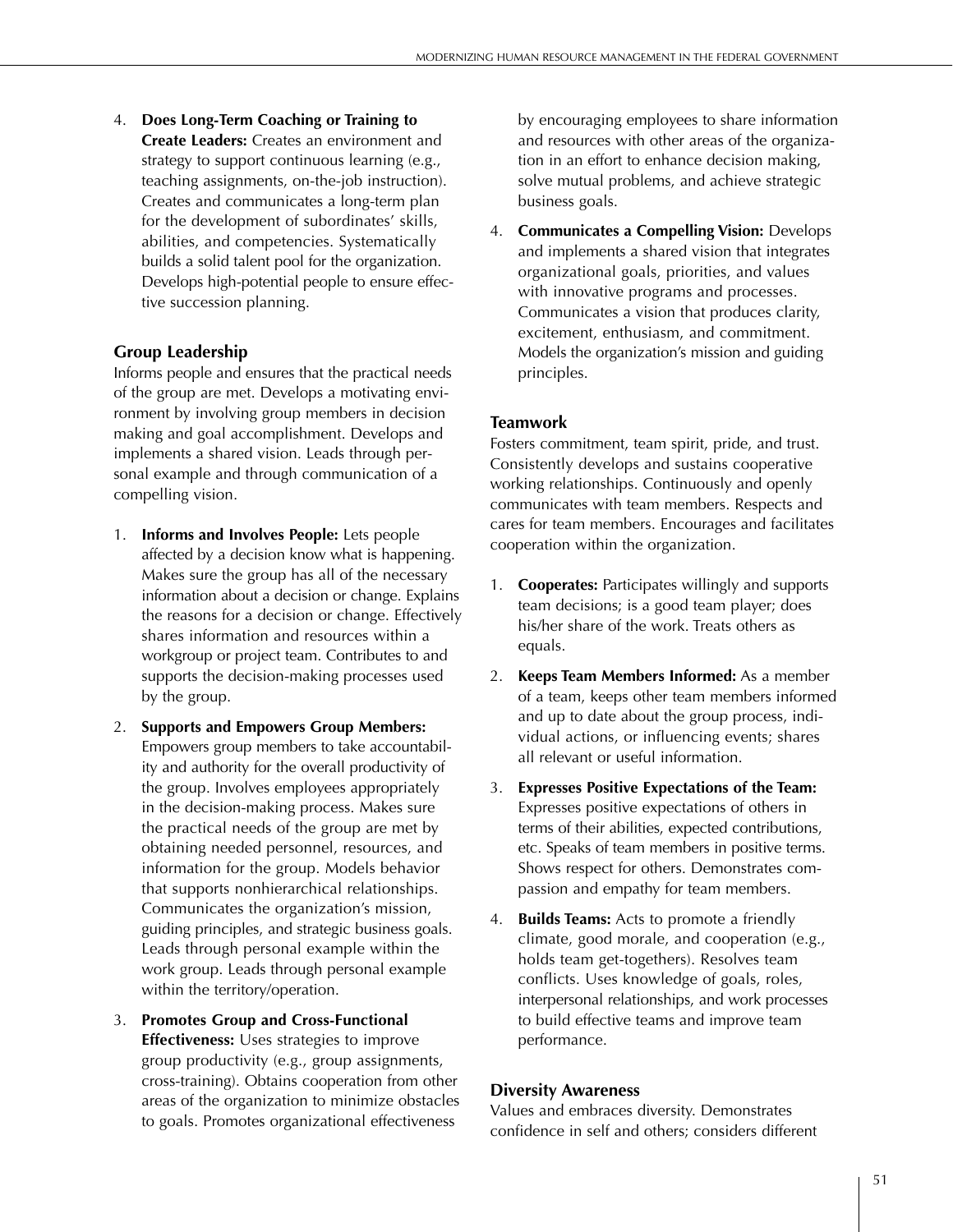perspectives and experiences of the workforce and customers. Ensures that the organization builds on these differences and that employees and customers are treated in a fair and equitable manner.

- 1. **Is Willing to Learn from Others:** Solicits ideas and opinions to help form specific decisions or plans. Demonstrates self-confidence. Promotes team cooperation showing positive regard for others who are different from oneself.
- 2. **Is Open to Diversity:** Respects, treats with courtesy, and relates well to people of diverse backgrounds. Is sensitive to and shows tolerance for others' views. Applies knowledge of EEO rules and regulations to promote and maintain a fair work environment.
- 3. **Values Diverse Perspectives:** Encourages group members to contribute. Values and encourages contributions from others who have varying perspectives, experiences, or needs. Understands the underlying causes for someone's feelings, behavior, or concerns. Promotes consensus decision making.
- 4. **Fosters Diversity:** Uses understanding of others to create an environment that values/encourages/learns from various perspectives and experiences. Works to resolve conflicts between individuals with diverse perspectives. Models behavior that demonstrates the importance of diversity and supports diversity efforts.

# **Business Results**

Effectively develops and executes plans to accomplish strategic goals and organizational objectives, setting clear priorities and acquiring, organizing, and leveraging available resources (human, financial, etc.) to efficiently produce high-quality results. Constantly reviews and analyzes performance measures, consults and collaborates with stakeholders, and takes decisive action, in accordance with law, regulation, and Service policy. Continuously seeks to improve business processes, sharing those efforts with other units to better overall Service performance.

## **Achievement Orientation**

Pushes self and others to set and meet goals. Strives to improve performance through balanced measures. Uses creative and innovative techniques for producing quality work and surpassing a standard of excellence. Takes on challenging assignments and persists until significant performance improvements are attained.

- 1. **Focuses on Doing Well:** Consistently strives to produce quality work. Feels good about accomplishments and is frustrated with inefficiency, waste, or internal issues that slow down achieving results.
- 2. **Sets and Meets Goals:** Sets goals and uses own methods of measuring outcomes against a standard of excellence. May focus on new or more precise ways of meeting goals set by others.
- 3. **Improves Performance:** Pushes self and team to do better; is not satisfied with current performance levels. Makes specific changes to the system or own work processes in order to improve performance (e.g., does something faster, more efficiently; improves quality, uses creative and innovative techniques).
- 4. **Accepts Challenges, Persists, and Makes Large-Scale Performance Improvements:** Takes on difficult assignments and is excited by the challenge. Creates goals for improvement and measures performance against those goals; compares current performance with baseline (e.g., past) performance to track improvements. Persists until large-scale performance improvements are achieved.

#### **Business Acumen**

Applies core management area (financial, human resources, and technology) principles and approaches to increase program and workplace effectiveness. Takes steps to prevent waste, fraud, and abuse. Manages available resources, makes cost/benefit decisions, and develops and implements strategies to make sound business management decisions in a manner that instills public trust.

1. **Understands Core Management Areas:** Demonstrates a fundamental understanding of the principles of financial management, marketing, human resources management, and technology applications in day-to-day activities.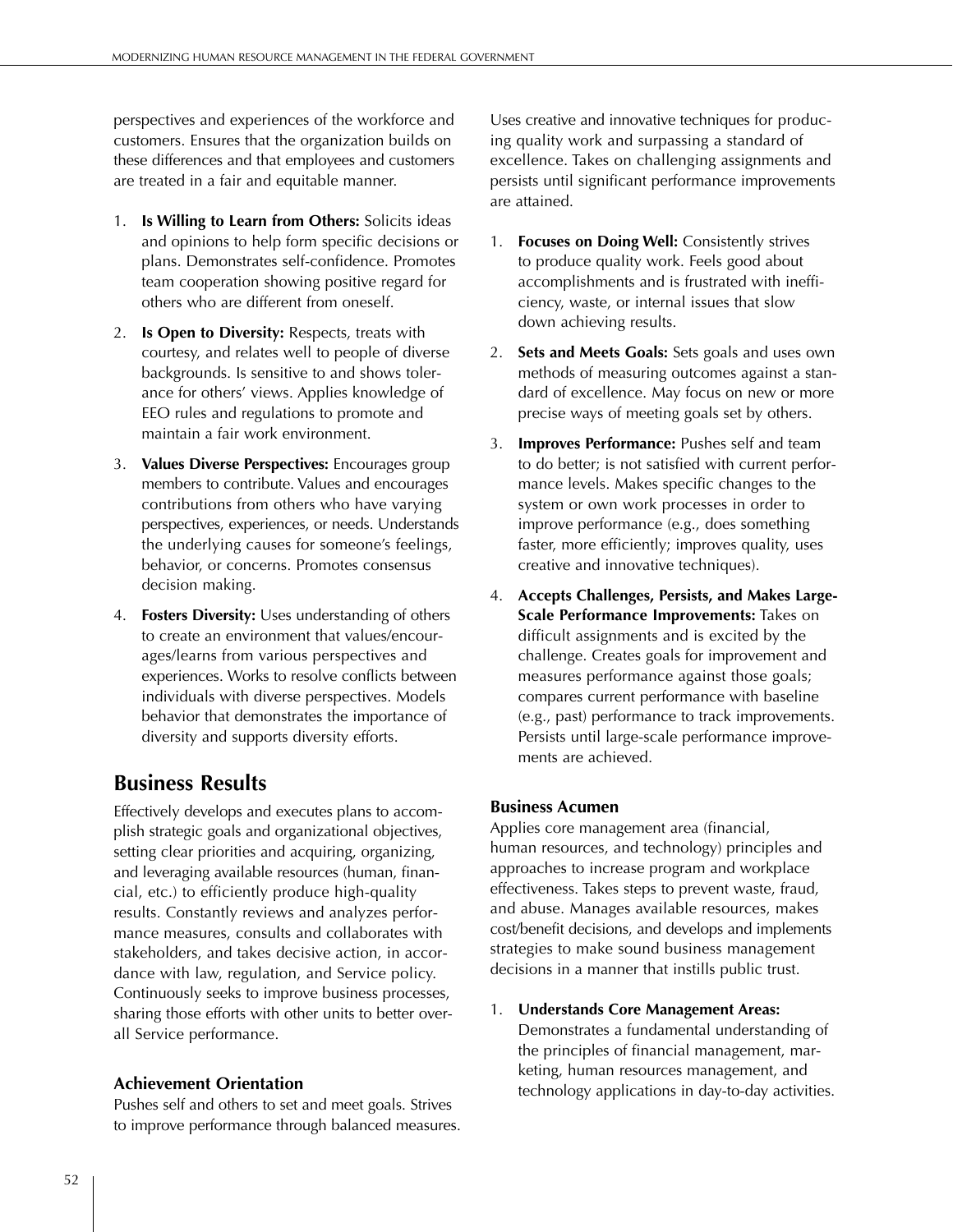- 2. **Uses Knowledge of Core Management Areas to Increase Workplace Effectiveness:** Assesses current and future resource (financial and human resource) requirements and uses cost/benefit approaches to set priorities and identify ways to effectively and efficiently satisfy anticipated needs. Considers and uses technology appropriately to increase workplace productivity. Manages programs and budgets in a cost-effective manner.
- 3. **Understands and Addresses the Most Current Thinking and Practices in Core Management Areas:** Uses a broad perspective of the dynamic shifts in the fields of financial management, human resources management, and technology applications to identify opportunities for new programs or services.
- 4. **Anticipates Future Trends and Appropriate Applications of Core Management Areas:** Uses in-depth knowledge of the organization and the core management areas to identify and design new strategies for the organization. Determines how the organization can best position itself to add value to the public over the long term.

## **Political Savvy**

Recognizes and acts upon the internal politics that impact the work of the organization. Approaches each problem situation with a clear perception of organizational and political reality; recognizes the impact of alternative courses of action. Uses the most effective channels to accomplish organizational goals.

- 1. **Understands Formal Structure:** Recognizes the current formal structure or capabilities of the organization and how they relate to balanced measures. Uses the formal structure of the organization, rules and regulations, internal policies and procedures, etc. to accomplish work objectives.
- 2. **Understands Informal Structure:** Understands and uses informal structures (identifies key actors, decision influencers, etc.) and applies this knowledge when formal structure does not work as well as desired. Understands organizational realities, networks, and accepted practices and knows how these informal structures relate to balanced measures.
- 3. **Leverages Underlying Organizational Environment:** Understands the relationships within and between various groups and how the actions of one group impact others. Recognizes unspoken organizational limitations (what is and is not possible at certain times or in certain situations). Uses the organizational environment and the language, etc. that will produce the best response.
- 4. **Leverages Organizational Politics:** Uses ongoing influence and political relationships within the organization (alliances, rivalries) in order to achieve a desired result that will benefit the organization. Identifies opportunities for significant organizational improvement by utilizing personal relationships within the organization.

## **Problem Solving**

Identifies and analyzes problems; distinguishes between relevant and irrelevant information to make logical decisions; provides solutions to individual and organizational problems.

- 1. **Breaks Down Problems, Issues or Challenges into Parts:** Sorts out tasks in order of importance. Can separate an issue or problem into its pros and cons and clarify issues.
- 2. **Solves Routine Problems:** Understands how each part of an issue affects another (i.e., A impacts B) and uses this information to solve specific/routine problems and issues.
- 3. **Analyzes Complex Problems and Proposes Solutions:** Analyzes complex or large amounts of information and identifies potential solutions. Weighs the value of each solution to improve program and workplace effectiveness.
- 4. **Anticipates and Prevents Problems:** Understands the relationships between work processes, systemic barriers, and needs. Understands how several parts of an issue or part of a chain of events affect each other (e.g., understanding how relationships and work processes impact other work processes that are only indirectly related). Uses this information to anticipate obstacles and take steps to prevent potential problems.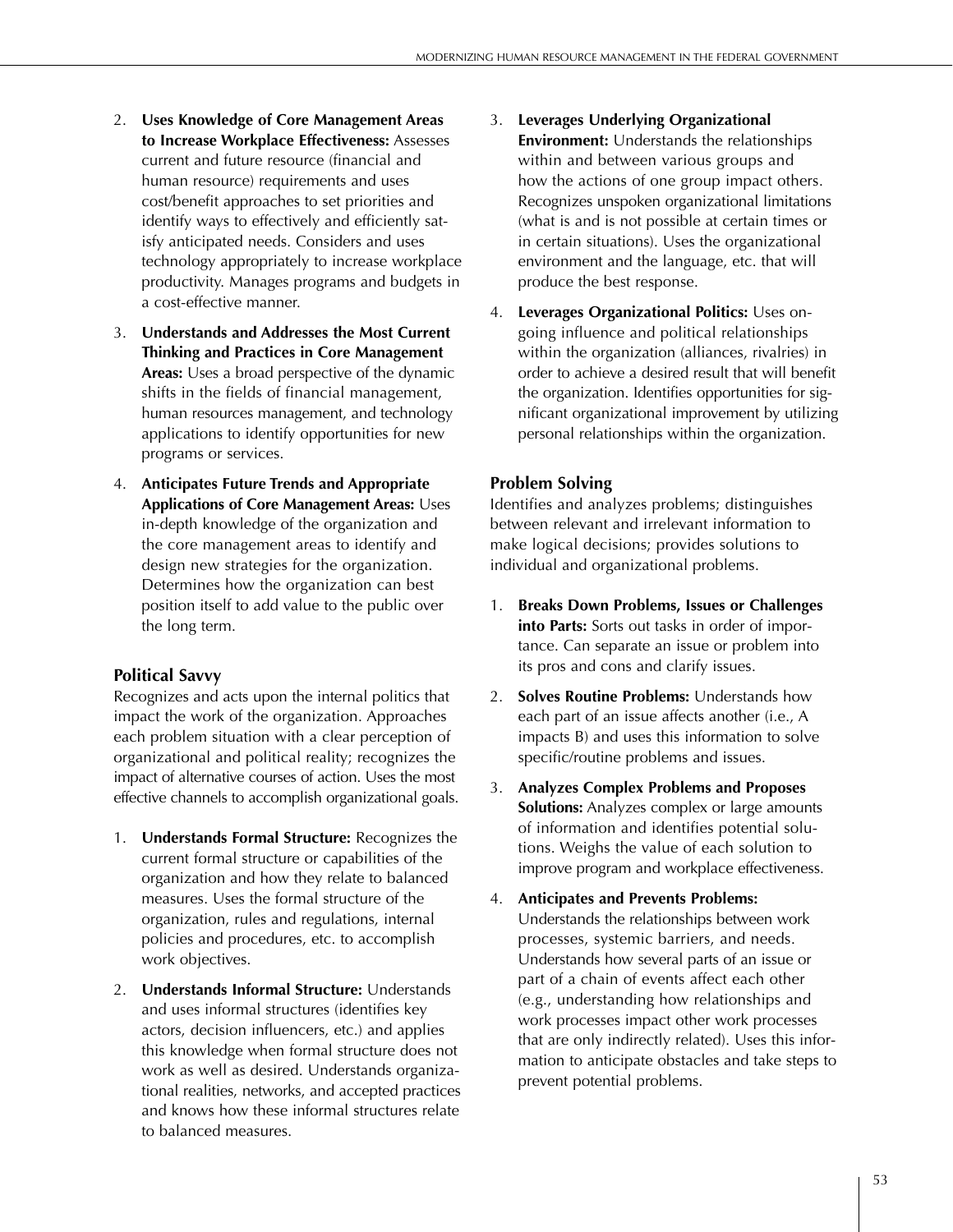## **Technical Credibility**

Performs and continuously learns about current and emerging issues/developments in own field of expertise. Applies this knowledge to make technically sound operational decisions and helps expand knowledge of area throughout their organization.

- 1. **Utilizes Knowledge in Own Area:** Is thoroughly conversant regarding major aspects of own area, technical developments, systems, etc. Demonstrates this understanding by applying technical knowledge, experience, and information to impact decisions and efforts in own area of expertise.
- 2. **Demonstrates Deep Understanding of Expertise Area:** Possesses a deep understanding of developments, innovations, and changes in field of expertise. Uses this knowledge and understanding to make technically sound operational decisions that serve internal and external customers well.
- 3. **Actively Contributes to Enhancing Level of Expertise within the Organization:** Expands levels of expertise by creating opportunities (e.g., cross-functional assignments, outreach efforts, teaching opportunities) that contribute to increasing the expertise within the work group, business unit, and organization.
- 4. **Recognized as an Expert in the Field:** Is invited to represent the organization in Congressional committees, panels, research consortiums, etc. Is sought out by others to solve problems of a highly technical nature. Attracts new talent into the organization based on credible personal reputation.

# **EEO**

Takes steps to implement the EEO and affirmative employment goals established by the bureau. Supports staff participation in special emphasis programs. Promptly responds to allegations of discrimination and/or harassment and initiates appropriate action to address the situation. Cooperates with EEO counselors, EEO investigators, and other officials who are responsible for conducting inquiries into EEO complaints. Assigns work and makes employment decisions in areas such as hiring, promotion, training, and developmental assignments without regard to sex, race, color, national origin, religion, age, disability, sexual orientation, or prior participation in the EEO process. Monitors work environment to prevent instances of prohibited discrimination and/or harassment.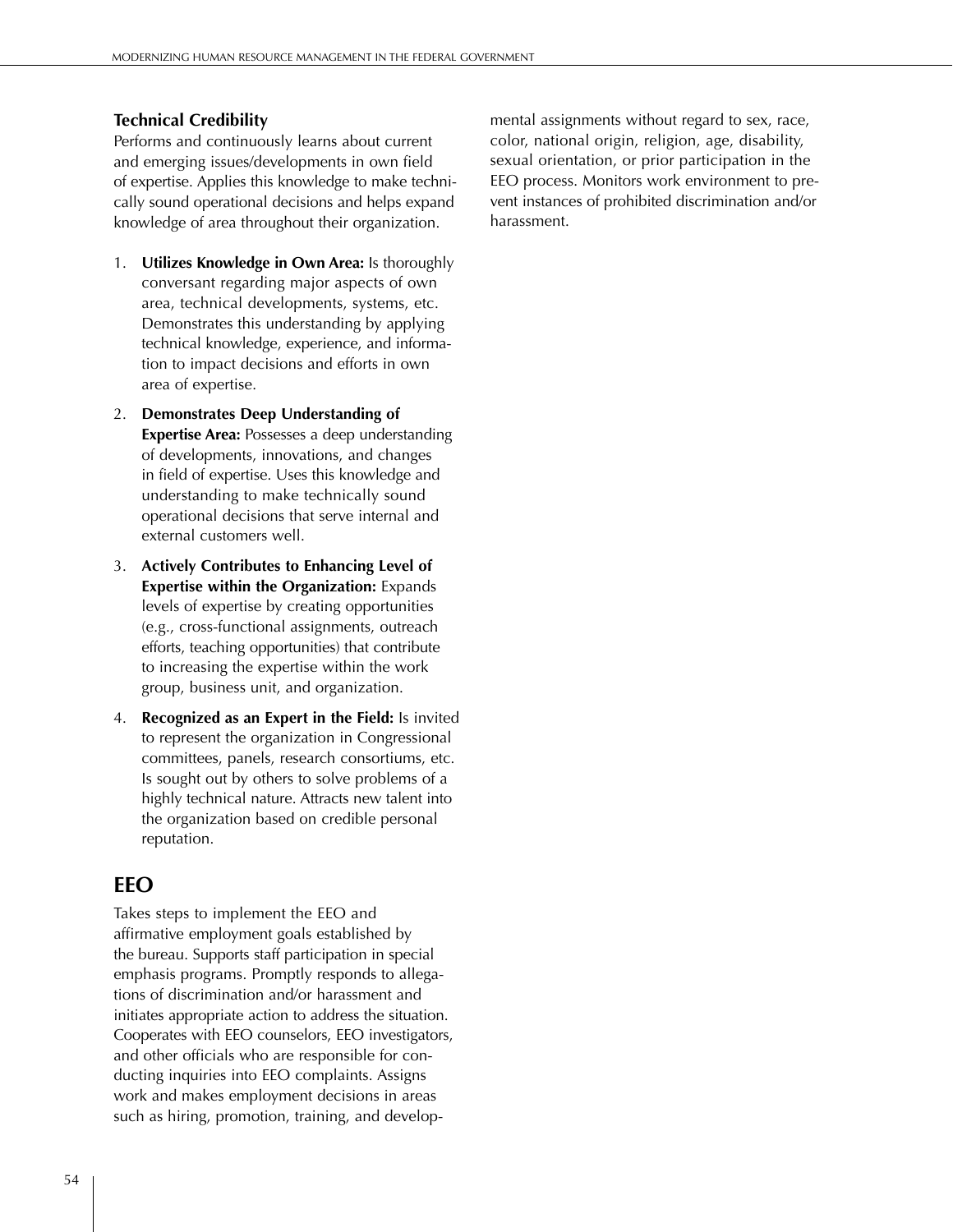# **Appendix II: Category Rating— Revenue Agents**

# **Introduction**

The category rating authority granted the IRS as part of the IRS Restructuring and Reform Act of 1998 was employed by the agency to facilitate the hiring of over 350 Revenue Agents in Fiscal Year 2001. A twophase process was employed whereby applicants were initially categorized as "Superior," "Exceptional," or "Qualified" based on their grade point average, experience, and professional certification. Each applicant was rerated subsequent to an on-site assessment of job knowledge, writing skills, and "soft" skills such as communication. Of the total 1,784, 441 applicants were rated as "Superior." Three hundred sixty-one of those were actually hired.

## **CATEGORY "C"/QUALIFIED CATEGORY RATING**

All applicants must meet basic qualification requirements (i.e., possess the required 30 semester hours [SH] in accounting) and demonstrate knowledge of principles of accounting, intermediate accounting, advanced accounting, cost accounting, and auditing through education and/or experience. Note: Up to 6 SH similar to business law, economics, statistical or quantitative methods, computerized accounting or financial systems, or finance may be substituted for the required accounting.

Applicants must meet ONE of the education, experience, OR certification indicators below AND successfully complete the assessment process (i.e., writing verification plus both parts of the structured interview—job knowledge and soft skills) at the levels identified below.

| <b>Education</b>                                                                                                                                             | <b>Experience</b>                                                                                                                                                                                                                                                                                                                                                                 |
|--------------------------------------------------------------------------------------------------------------------------------------------------------------|-----------------------------------------------------------------------------------------------------------------------------------------------------------------------------------------------------------------------------------------------------------------------------------------------------------------------------------------------------------------------------------|
| 4 years of progressive                                                                                                                                       | Applicant has performed, for at least 1 year, assignments under close supervision                                                                                                                                                                                                                                                                                                 |
| post-secondary education                                                                                                                                     | designed to provide training in the application of professional accounting theory and                                                                                                                                                                                                                                                                                             |
| leading to a degree sup-                                                                                                                                     | concepts. Decisions regarding what needs to be done follow well accepted accounting                                                                                                                                                                                                                                                                                               |
| plemented by or including                                                                                                                                    | practices and specific guidelines.                                                                                                                                                                                                                                                                                                                                                |
| 30 credits in accounting<br>or supplemented by or<br>including 24 SH in<br>accounting and 6 SH in<br>business law, economics,<br>statistical or quantitative | Applicant has a combination of 4 years of education and any type of professional, adminis-<br>trative, technical investigative, or other responsible experience. Must include 30 SH in<br>accounting, of which 6 hours may be in business law, economics, statistical or quantitative<br>methods, computerized accounting or financial systems, financial management, or finance. |
| methods, computerized                                                                                                                                        | Applicant has performed a variety of training assignments that require applying a profes-                                                                                                                                                                                                                                                                                         |
| accounting or financial                                                                                                                                      | sional knowledge of accounting and auditing principles and techniques in order to gain                                                                                                                                                                                                                                                                                            |
| systems, financial man-                                                                                                                                      | experience in conducting financial reviews of organizational and functional activities.                                                                                                                                                                                                                                                                                           |
| agement, or finance.                                                                                                                                         | Specific instructions are given and work is closely reviewed.                                                                                                                                                                                                                                                                                                                     |

#### **BENCHMARK INDICATORS**

*Source: Internal Revenue Service*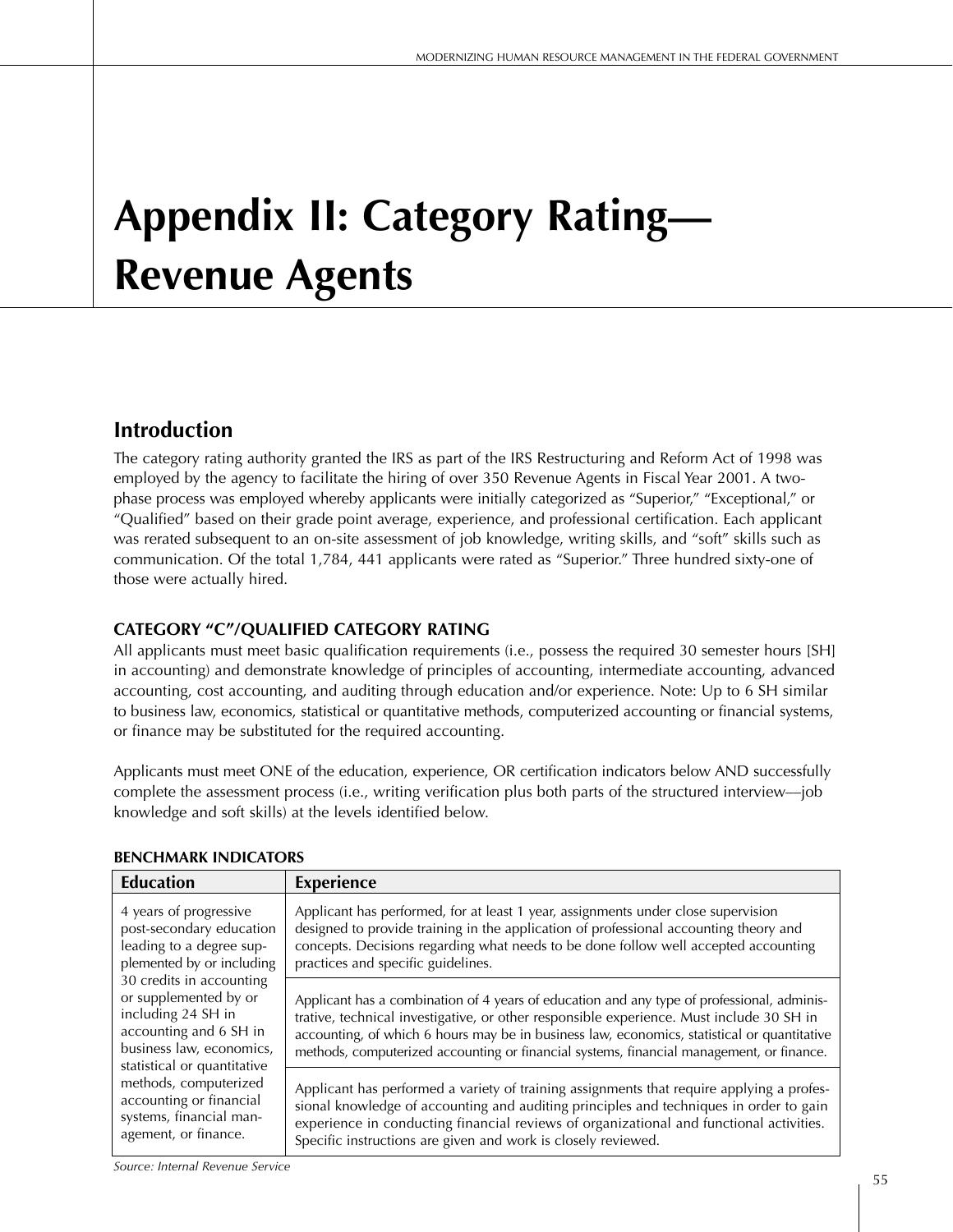#### **STRUCTURED INTERVIEW**

| <b>Competency Area</b>                | <b>Required Level</b>                                                        |  |  |
|---------------------------------------|------------------------------------------------------------------------------|--|--|
| <b>Writing Assessment</b>             | Pass two out of four assessed dimensions; provided two opportunities to pass |  |  |
| <b>Experienced Based Questions</b>    | Five questions assessing six dimensions; four-point rating scale             |  |  |
| <b>Accounting Knowledge Questions</b> | Pass four out of six                                                         |  |  |

## **CATEGORY "B"/HIGH CATEGORY RATING**

All applicants must meet basic qualification requirements (i.e., possess the required 30 semester hours [SH] in accounting) and demonstrate knowledge of principles of accounting, intermediate accounting, advanced accounting, cost accounting, and auditing through education and/or experience. Note: Up to 6 SH similar to business law, economics, statistical or quantitative methods, computerized accounting or financial systems, or finance may be substituted for the required accounting.

Applicants must meet ONE of the education, experience, OR certification indicators below AND successfully complete the assessment process (i.e., writing verification plus both parts of the structured interview-job knowledge and soft skills) at the levels identified below.

#### **BENCHMARK INDICATORS**

| <b>Education</b>                                                                                                                                       | <b>Experience</b>                                                                                                                                                                                                                                                                                                                                                                                                              | <b>Certification</b>                                                                                                                                                                                                |
|--------------------------------------------------------------------------------------------------------------------------------------------------------|--------------------------------------------------------------------------------------------------------------------------------------------------------------------------------------------------------------------------------------------------------------------------------------------------------------------------------------------------------------------------------------------------------------------------------|---------------------------------------------------------------------------------------------------------------------------------------------------------------------------------------------------------------------|
| 4 years or higher of progressive<br>postsecondary education leading to<br>a degree (120 SH/180QH) with an<br>overall accounting course GPA of<br>2.45. | Applicant has performed for at least<br>1 year a range of audit/accounting<br>activities that include planning the<br>approach, gathering data, conduct-<br>ing analysis and report of findings.<br>Independently makes decisions<br>regarding what needs to be done<br>to require the use of standard<br>audit/accounting techniques to<br>analyze accounting and control<br>systems and program activities or<br>operations. | Applicant must have successfully<br>passed all associated examinations<br>for any of the following national<br>professional certification programs:<br>Accreditation Council for<br>Accountancy and Taxation (ACAT) |
| Bachelors or higher with an overall<br>accounting course GPA of 2.45.                                                                                  |                                                                                                                                                                                                                                                                                                                                                                                                                                |                                                                                                                                                                                                                     |

#### **STRUCTURED INTERVIEW**

| <b>Competency Area</b>              | <b>Required Level</b>                                                        |  |  |
|-------------------------------------|------------------------------------------------------------------------------|--|--|
| Writing Sample                      | Pass two out of four assessed dimensions; provided two opportunities to pass |  |  |
| <b>General Competency Questions</b> | Five questions assessing six dimensions; four-point rating scale             |  |  |
| Technical Knowledge Questions       | Pass four out of six                                                         |  |  |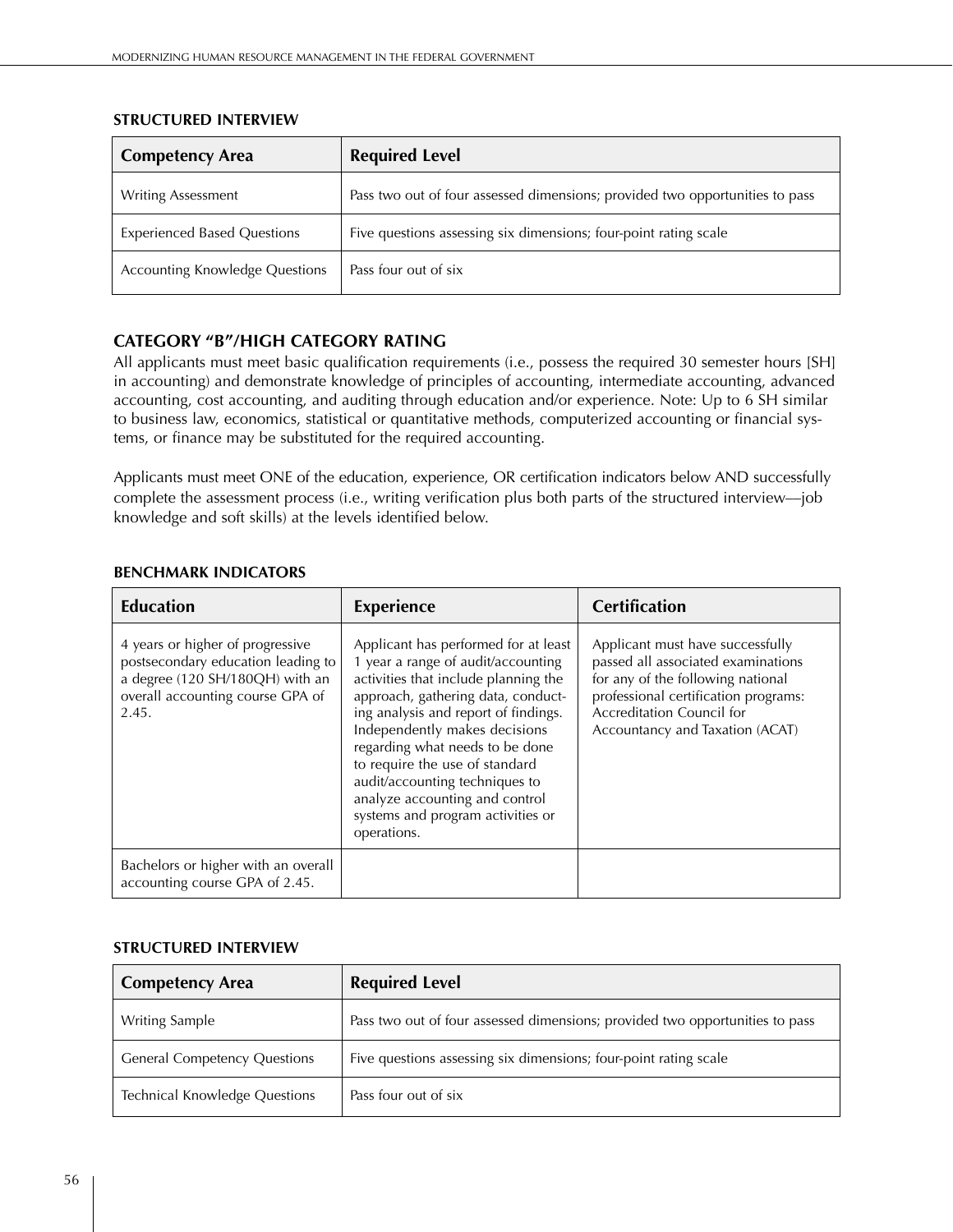## **CATEGORY "A"/SUPERIOR CATEGORY RATING**

All applicants must meet basic qualification requirements (i.e., possess the required 30 semester hours [SH] in accounting) and demonstrate knowledge of principles of accounting, intermediate accounting, advanced accounting, cost accounting, and auditing through education and/or experience. Note: Up to 6 SH similar to business law, economics, statistical or quantitative methods, computerized accounting or financial systems, or finance may be substituted for the required accounting.

Applicants must meet ONE of the education, experience, OR certification indicators below AND successfully complete the assessment process (i.e., writing verification plus both parts of the structured interview-job knowledge and soft skills) at the levels identified below.

| <b>Education</b>                                                                                                                           | <b>Experience</b>                                                                                                                                                                                                                                                                                                                                                                                                                                                                                                                                                                                                       | <b>Certification</b>                                                                                                                                                                                                                                                                                              |  |
|--------------------------------------------------------------------------------------------------------------------------------------------|-------------------------------------------------------------------------------------------------------------------------------------------------------------------------------------------------------------------------------------------------------------------------------------------------------------------------------------------------------------------------------------------------------------------------------------------------------------------------------------------------------------------------------------------------------------------------------------------------------------------------|-------------------------------------------------------------------------------------------------------------------------------------------------------------------------------------------------------------------------------------------------------------------------------------------------------------------|--|
| Bachelors or higher in accounting,<br>or business degree, including<br>finance, with an overall accounting<br>course GPA of 3.0 or higher. | Applicant has at least 1 year of<br>experience in the examination of<br>several tax liability issues from a<br>broad variety of cases, which must<br>include individual, business, and<br>fiduciary income tax returns. Uses<br>knowledge of accounting concepts,<br>systems, and procedures; tax law;<br>and business and financial practices<br>to recognize, develop, and analyze<br>relevant issues necessary for a cor-<br>rect determination of tax liability.<br>Prepares detailed work papers and<br>examination reports that support<br>the techniques used in the examina-<br>tion and technical conclusions. | Applicant must have successfully<br>passed all associated examinations<br>for ONE of the following national<br>professional certification programs:<br>Certified Public Accountant (CPA);<br>Certified Mgmt Accountant (CMA);<br>Certified Financial Accountant<br>(CFA); or Certified Internal Auditor<br>(CIA). |  |
| Masters or higher in accounting or<br>taxation with no GPA requirement                                                                     | Applicant has performed for at least<br>1 year independent assignments<br>that require analyzing accounting<br>systems and functions and applying<br>conventional accounting principles<br>to tackle ongoing operations, study<br>the relationship between accounts,<br>and resolve problems. Judgment is<br>required to choose applicable<br>guidelines or precedent situations<br>and make decisions from among<br>many alternatives, assignments.                                                                                                                                                                    |                                                                                                                                                                                                                                                                                                                   |  |

#### **BENCHMARK INDICATORS**

#### **STRUCTURED INTERVIEW**

| <b>Competency Area</b>              | <b>Required Level</b>                                                        |  |  |
|-------------------------------------|------------------------------------------------------------------------------|--|--|
| <b>Writing Sample</b>               | Pass two out of four assessed dimensions; provided two opportunities to pass |  |  |
| <b>General Competency Questions</b> | Five questions assessing six dimensions; four-point rating scale             |  |  |
| Technical Knowledge Questions       | Pass four out of six                                                         |  |  |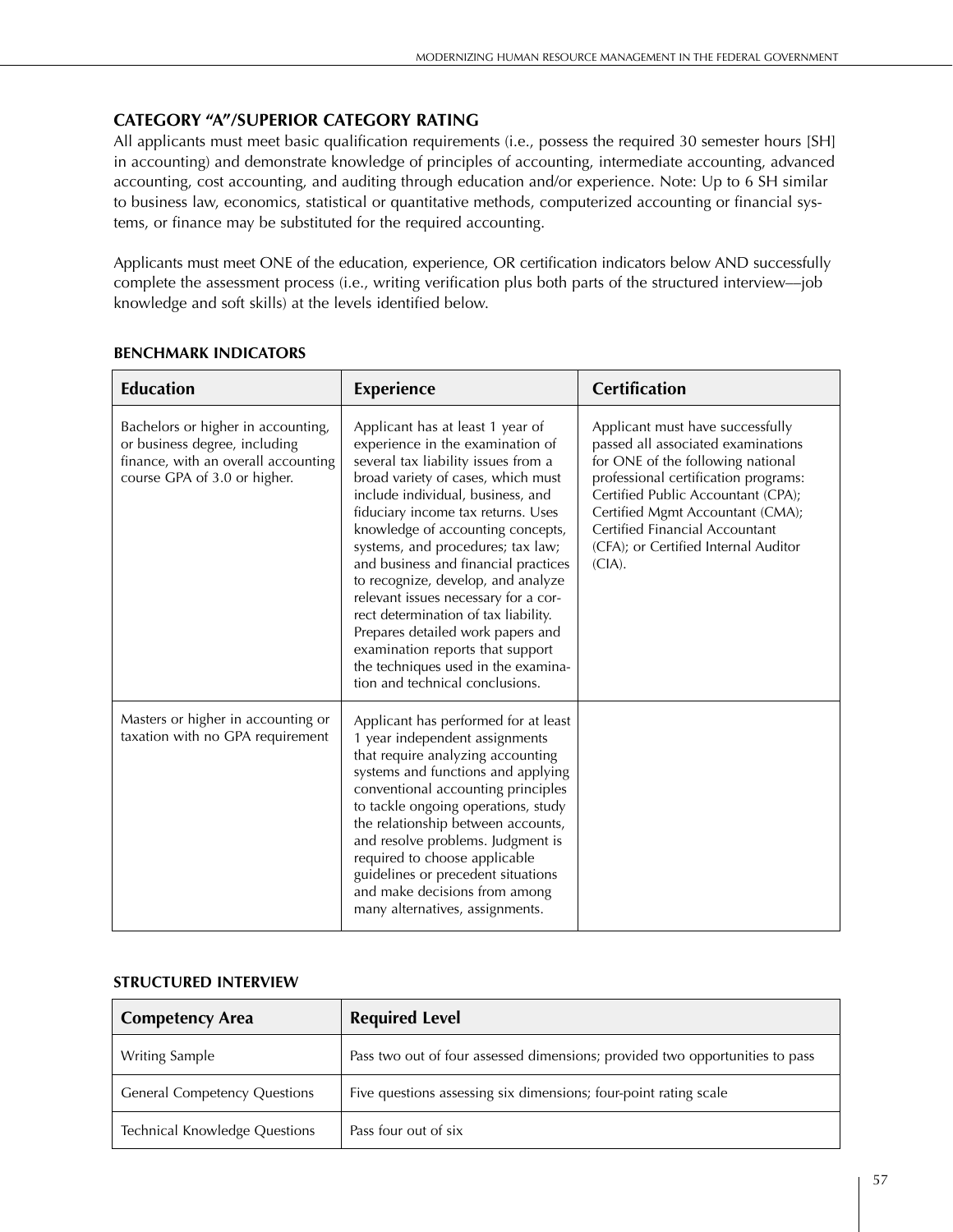# **Appendix III: Critical Job Elements for Performance Appraisal**

# **Employee Satisfaction––Employee Contribution**

This individual performance critical job element describes how the employee's actions contribute to the overall office working conditions. The employee supports the workplace climate in which ethical performance is paramount and everyone is treated with honesty, dignity, and respect, free from harassment and discrimination.

# **Customer Satisfaction––Knowledge**

This individual performance critical job element describes how the employee promotes the satisfaction of taxpayers and customers by providing the technical expertise to serve the customers with professional and helpful service. Accurate identification and resolution of issues and the correct interpretation of laws, rules, regulations, and other information sources are key components of this critical job element.

# **Customer Satisfaction––Application**

This individual performance critical job element describes how the employee promotes the satisfaction of taxpayers and customers through professionally and courteously identifying customers' needs and/or concerns and providing quality products and services. Communication to the customer is appropriate for the issue and encourages voluntary compliance.

# **Business Results––Quality**

This individual performance critical job element describes how the employee promotes the achievement of business results by completing assignments thoroughly and accurately within established guidelines. The use of proper research and analytical tools and the protection of taxpayer privacy are key components of this critical job element

# **Business Results––Efficiency**

This individual performance critical job element describes how the employee promotes achievement of business results by completing assignments in a timely manner within established guidelines. The use of proper workload management and time utilization techniques is a key component of this critical job element.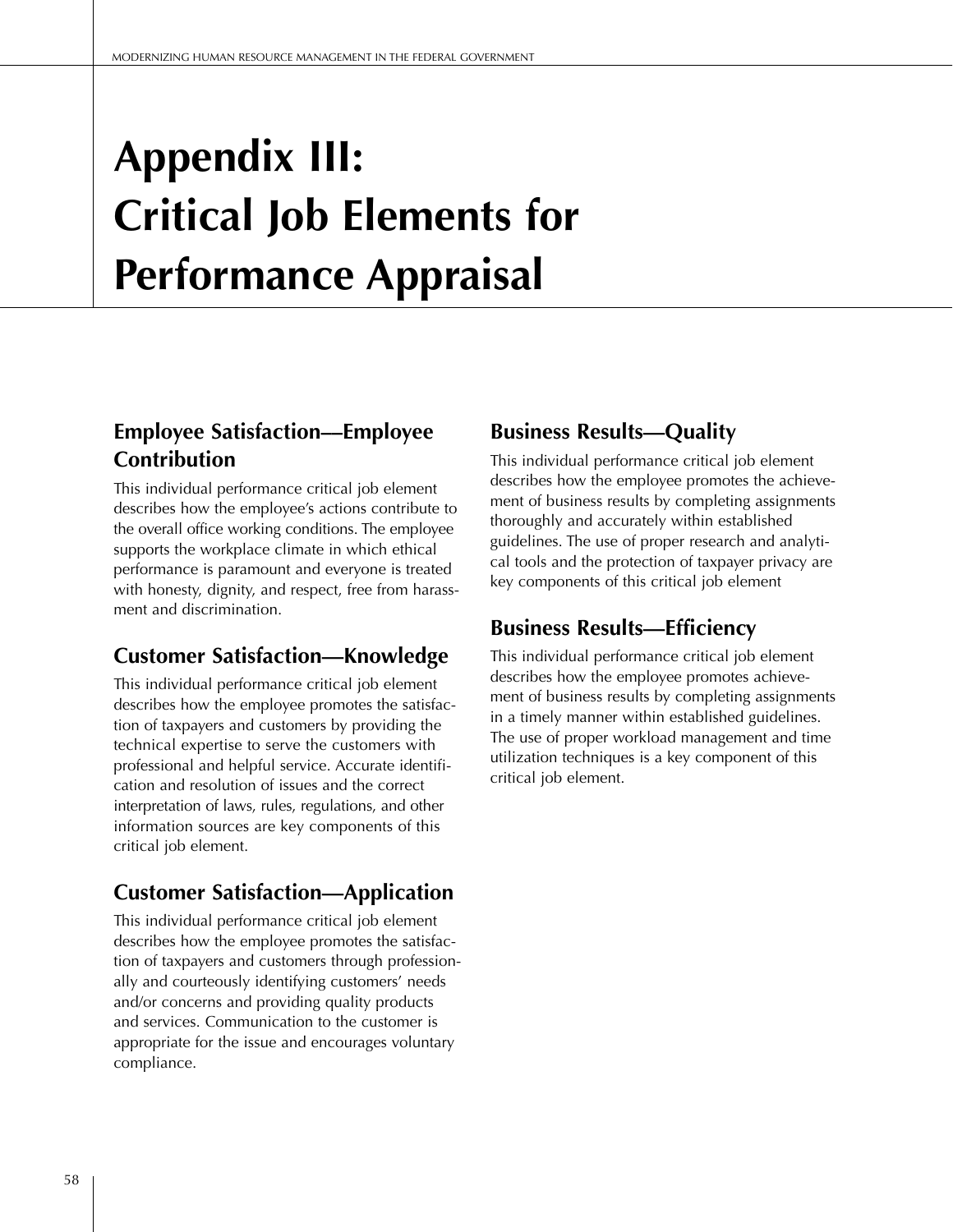# **Endnotes**

1. See J. Thompson, "The Civil Service Under Clinton: The Institutional Consequences of Disaggregation," *Review of Public Personnel Administration.* 2001; 21:508–521.

2. See *Human Capital Management: FAA's Reform Effort Requires a More Strategic Approach* (GAO-03-156).

3. The GAO has issued a number of reports on the subject of human capital, including the following: *A Model of Strategic Human Capital Management (GAO-02-373SP); Human Capital: A Self-Assessment Checklist for Agency Leaders (OCG-00-14G);* and *Human Capital: Managing Human Capital in the 21st Century* (T-GGD-00-77).

4. K. C. James, Director of the Office of Personnel Management, "A White Paper: A Fresh Start for Federal Pay: The Case for Modernization," April 2002.

5. The authority to "permit agencies to experiment, subject to Congressional oversight, with new and different personnel management concepts in controlled situations to achieve more efficient management of the Government's human resources and greater productivity in the delivery of service to the public" (5 USC 1101) was provided OPM by the Civil Service Reform Act of 1978.

6. The demonstration project was initiated at the Naval Air Warfare Center in China Lake, California, in 1981. The paybanding system was made permanent by Congress in 1994. See http://www.opm.gov/demos/ index.htm; September 2002.

7. The demonstration project covered new hires in the Forest Service and the Agricultural Research Service. See http://www.opm.gov/demos/index.htm; September 2002.

8. See the list of "Human Capital Standards" at http://apps.opm.gov/HumanCapital/standards/index.cfm.

9. See, for example, *Report to the President: The Crisis in Human Capital*, prepared by Senator George V. Voinovich, Chairman, Subcommittee on Oversight of

Government Management, Restructuring and the District of Columbia, U.S. Senate, Committee on Governmental Affairs; December 2000.

10. See Sections 1303 and 1304 of the Homeland Security Act of 2002 (HR 5005; P.L 107-296).

11. For a highly informative and carefully balanced analysis of the IRS's struggles and successes with tax systems modernization and the adoption of information technology, see B. Bozeman, *Government Management of Information Mega-Technology: Lessons from the Internal Revenue Service's Tax Systems Modernization.* Arlington, VA: The IBM Endowment for The Business of Government; March 2002. Concerning the growing emphasis on customer service, see A. Gore and R.E. Rubin, *Reinventing Service at the IRS: Report of the Customer Service Task Force.* Internal Revenue Service Publication 2197(3-98), catalog number 25006E. Washington, D.C.: Department of the Treasury; 1998. The first page of this booklet contains the following statement from Vice President Gore: "For the vast majority of Americans who want to do the right thing, the IRS should do right by them, and that means treating them with respect and trust. And, it means recognizing that taxpayers are its customers." Also see *Building a Foundation for Culture Change: A Report Prepared for the Human Resources Phase II Design Team, Internal Revenue Service Modernization.* Washington, D.C.: Organization Development Services of the U.S. Internal Revenue Service; March 4, 1999. This document describes several studies of the IRS "culture" during the decade of the 1990s that tended to conclude that IRS employees and the IRS incentive system placed a heavy emphasis on tax collection and tax law enforcement, frequently accompanied by an attitude of distrust toward taxpayers.

12. See *Reinventing Service at the IRS*, National Performance Review, 1998.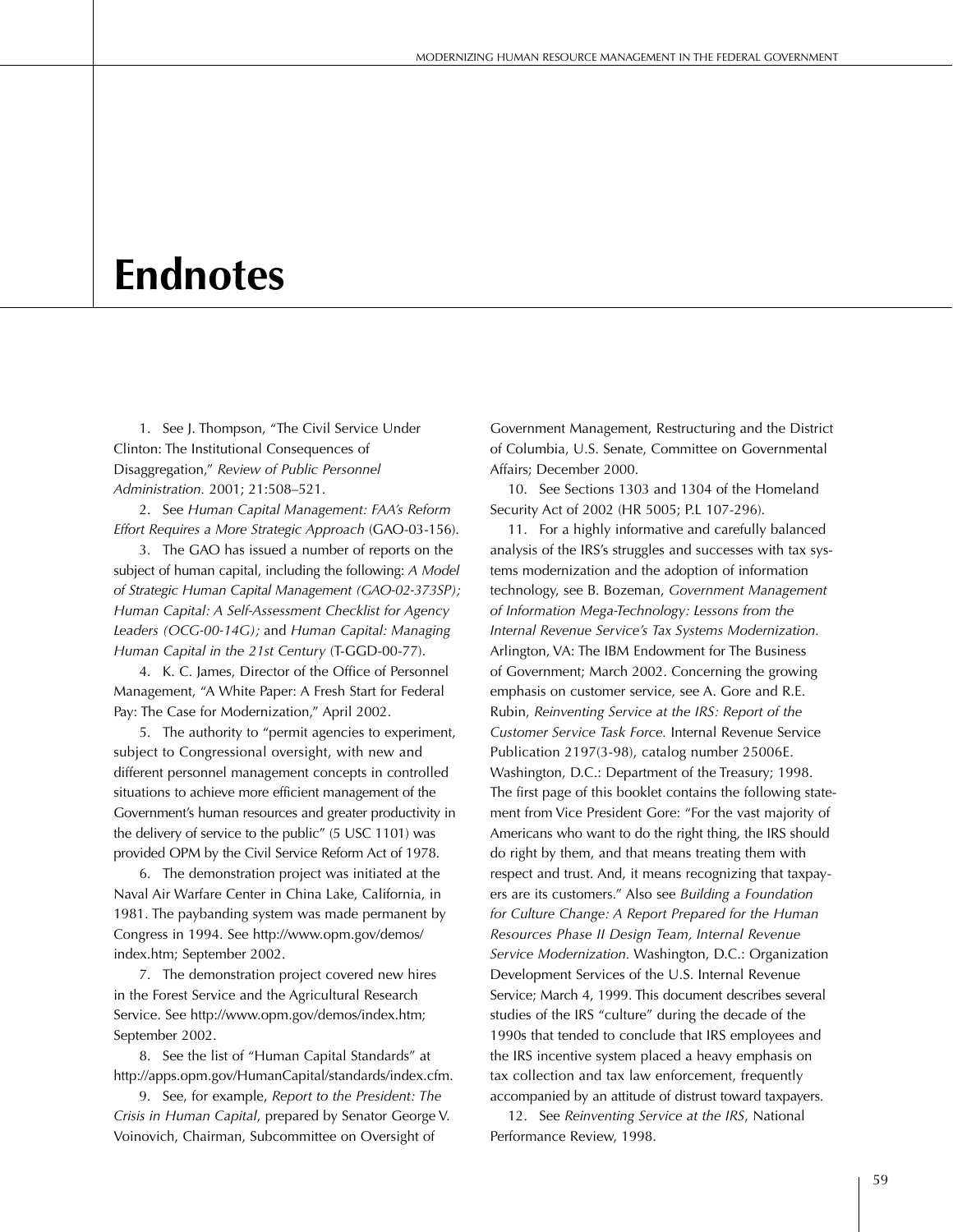13. See *Modernizing America's Tax Agency* at http://www.irs.gov/irs/article/0,,id=98170,00.html.

14. See Public Law 105-206 at http://thomas.loc.gov/ cgi-bin/bdquery/z?d105:HR02676:|TOM:/bss/ d105query.html.

15. RRA '98 provides that the implementation of changes affecting members of the bargaining unit must be negotiated.

16. Note that with the Homeland Security Act of 2002, category rating authority is now generally available.

17. See *Human Capital: A Self-Assessment Checklist for Agency Leaders* (OCG-00-14G).

18. *Embedded Human Resources Concept of Operations: A SHR/AWSS Joint Design Team Product.* July 11, 2000:2.

19. Call sites handle telephone inquiries from taxpayers on questions about tax law as well as on issues relating to individual accounts.

20. To assist with the selection of new customer service representatives, W&I and OSHR developed a new Telephone Assessment program (TAP). With the TAP, customer service behaviors are rated based on each applicant's performance in a typical, job-related scenario. This assessment instrument shortens the time required to make hiring decisions and helps ensure that only individuals with the appropriate skills and demeanors for telephone assistor positions are selected. Once hired, a competency assessment battery is used to assess training needs and ensure that training resources are targeted for maximum effect.

21. *Internal Revenue Service Career Development Guide for the Customer Service Job Family* [no date].

22. See *Human Capital: A Self-Assessment Checklist for Agency Leaders* (OCG-00-14G):17.

23. In the behavioral event interviews, each interviewee identifies specific actions that he or she has taken that exemplify the types of leadership behaviors being sought.

24. There were approximately 2,000 GS-14 and GS-15 top- and mid-level managers before the restructuring. There will be an estimated 1,500 top- and mid-level managers in the new structure.

25. Although senior managers and executives had to compete for jobs in the new structure, all were assured of no loss in pay or status. Those not placed were designated as "transition" employees and assigned meaningful work pending workforce attrition and position availability.

26. For more description and evaluation of the IRS critical pay authority, see Hal G. Rainey, *A Weapon in the War for Talent: Using Special Authorities to Recruit*

*Crucial Personnel.* Arlington, VA: The IMB Endowment for The Business of Government; 2001.

27. See *Human Capital: A Self-Assessment Checklist for Agency Leaders* (OCG-00-14G):17.

28. The LCM is shown in Appendix I.

29. A summary of the category rating process is shown as Appendix II.

30. The IRS demonstration project is modeled after a draft "Framework for Improving the Senior Executive Service," developed by OPM in 1998.

31. Under the demonstration project, the bonus pool potential will be increased from 5 percent to 10 percent of the total, senior executive/senior professional payroll. In addition, the bonus range will be extended from the previous 5 percent–20 percent to 0 percent–30 percent. Both base pay increases and bonuses will be tied to performance. Further, the performance "bar" will be higher for each successive step on the pay scale: moving from step 1 to step 2 will require a "met" rating; from step 2 to step 3 and from step 3 to step 4 an "exceeded" rating; and from step 4 to step 5 and from step 5 to step 6 will require an "outstanding" rating.

32. U.S. Internal Revenue Service, *Senior Manager Payband Evaluation: First Year Report.* Washington, D.C.: Department of the Treasury; June 2002.

33. See *Human Capital: Managing Human Capital in the 21st Century* (GAO/GGD-00-77):10.

34. Section 1204 of the law states: "The Internal Revenue Service shall not use records of tax enforcement results––(1) to evaluate employees; or (2) to impose or suggest production quotas or goals with respect to such employees."

35. Appendix III lists the five critical job elements that cut across all IRS occupations.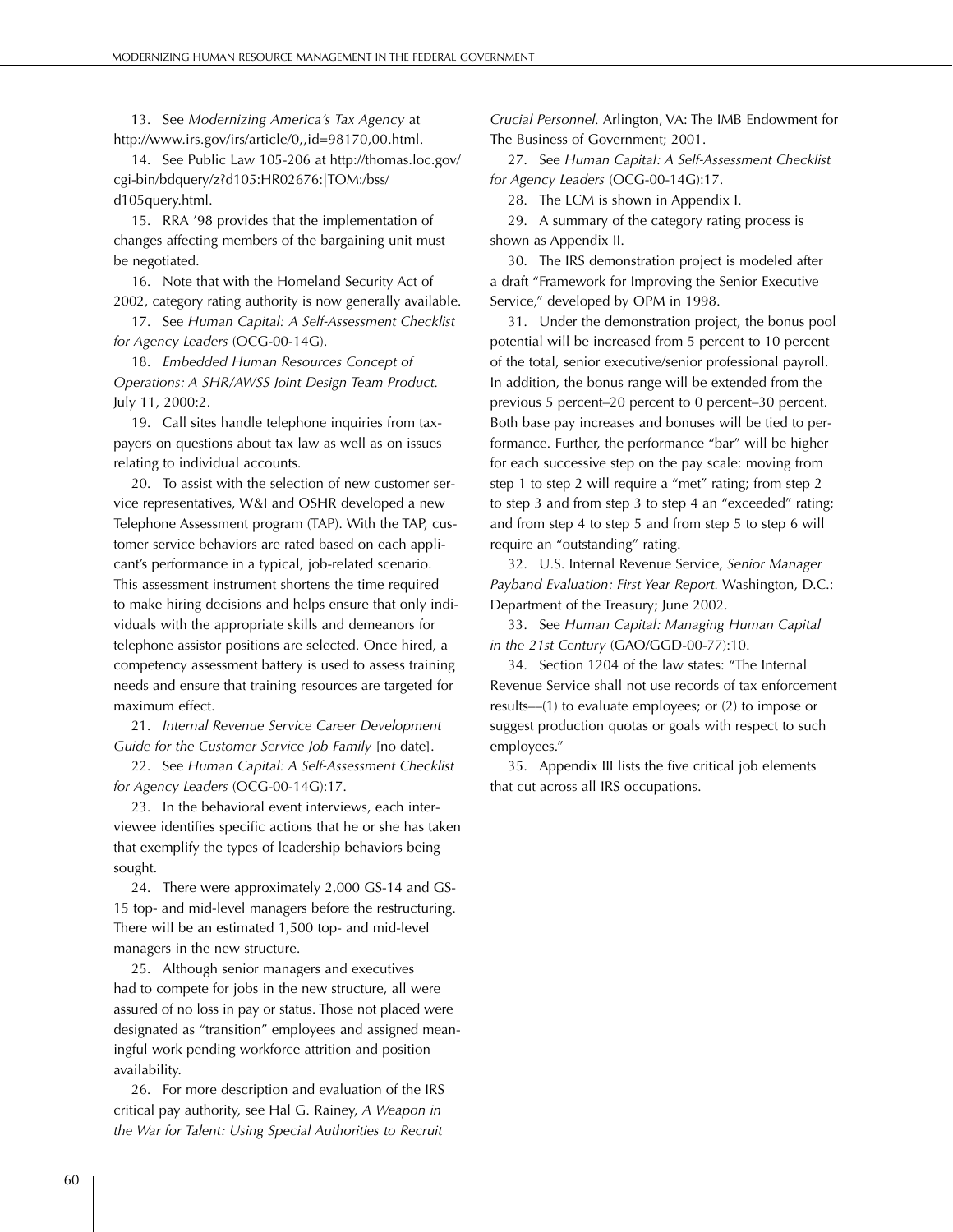# ABOUT THE AUTHORS

**James R. Thompson** is an Associate Professor and Director of Graduate Studies in the Graduate Program in Public Administration at the University of Illinois–Chicago, where he teaches courses in public personnel management, information technology, and public management.

His primary research interests are in the areas of personnel management, administrative reform, and organizational change in the public sector. He is the co-editor of *Transforming Government: Lessons From the Reinvention Laboratories* (1998) and the author or co-author of several articles addressing issues of administrative reform and strategic change in public organizations.

Professor Thompson received his Ph.D. in public administration from the Maxwell School of Citizenship and Public Affairs at Syracuse University in 1996.

**Hal G. Rainey** is Alumni Foundation Distinguished Professor of Political Science and Public Administration at the University of Georgia. His research concentrates on management in the public sector, with emphasis on leadership, incentives, change, and performance. He also conducts research on comparisons of the public and private sectors, and on the privatization of public services.

His most recent book is *Advancing Public Management* (Georgetown University Press, 2000, co-edited with Jeffrey Brudney and Laurence O'Toole). He is preparing a third edition of his book *Understanding and Managing Public Organizations,* which won the Best Book Award of the Public and Nonprofit Sector Division of the Academy of Management.

In 1995, he received the Levine Award for excellence in research, teaching, and service, conferred jointly by the American Society for Public

Administration and the National Association of Schools of Public Affairs and Administration. He has served as chair of the Public and Nonprofit Sector Division of the Academy of Management, and as chairperson of the Public Administration Section of the American Political Science Association.

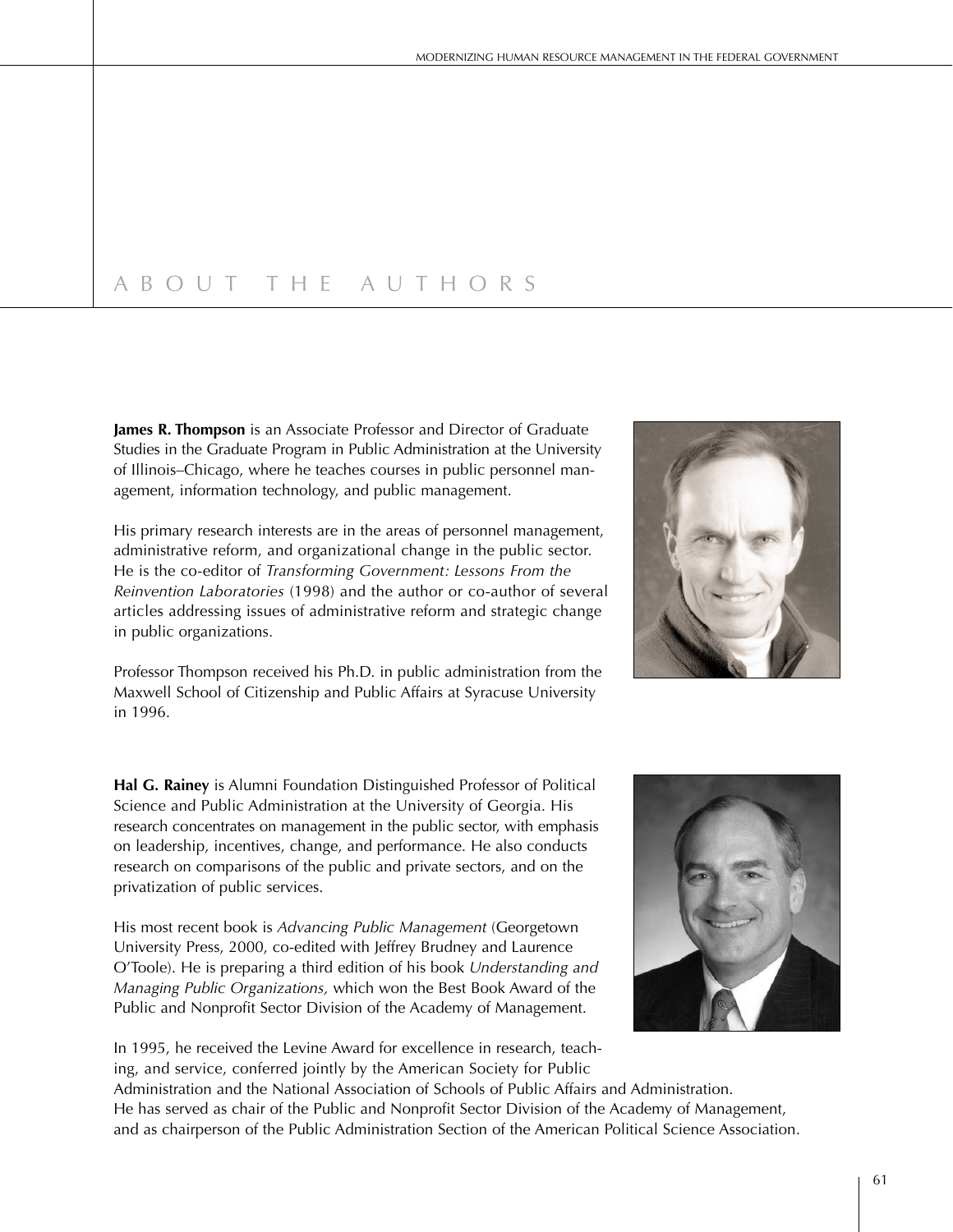Professor Rainey's recent research projects include participation with a research team evaluating the Department of Energy's contracting out of the management of the National Laboratories. He is also working with a team of researchers on a study of the reforms and changes under way at the U.S. Internal Revenue Service.

In 1991, he served on the Governor's Commission on Effectiveness and Economy in Government of the State of Georgia. As a commissioner, he served on the Task Force on Privatization. In 1996 he served on the Athens-Clarke County (Georgia) Consolidation Charter Overview Commission. Before entering university teaching and research, he served as an officer in the U.S. Navy and as a VISTA volunteer.

He holds a B.A. from the University of North Carolina at Chapel Hill, and an M.A. (psychology) and Ph.D. (public administration) from the Ohio State University.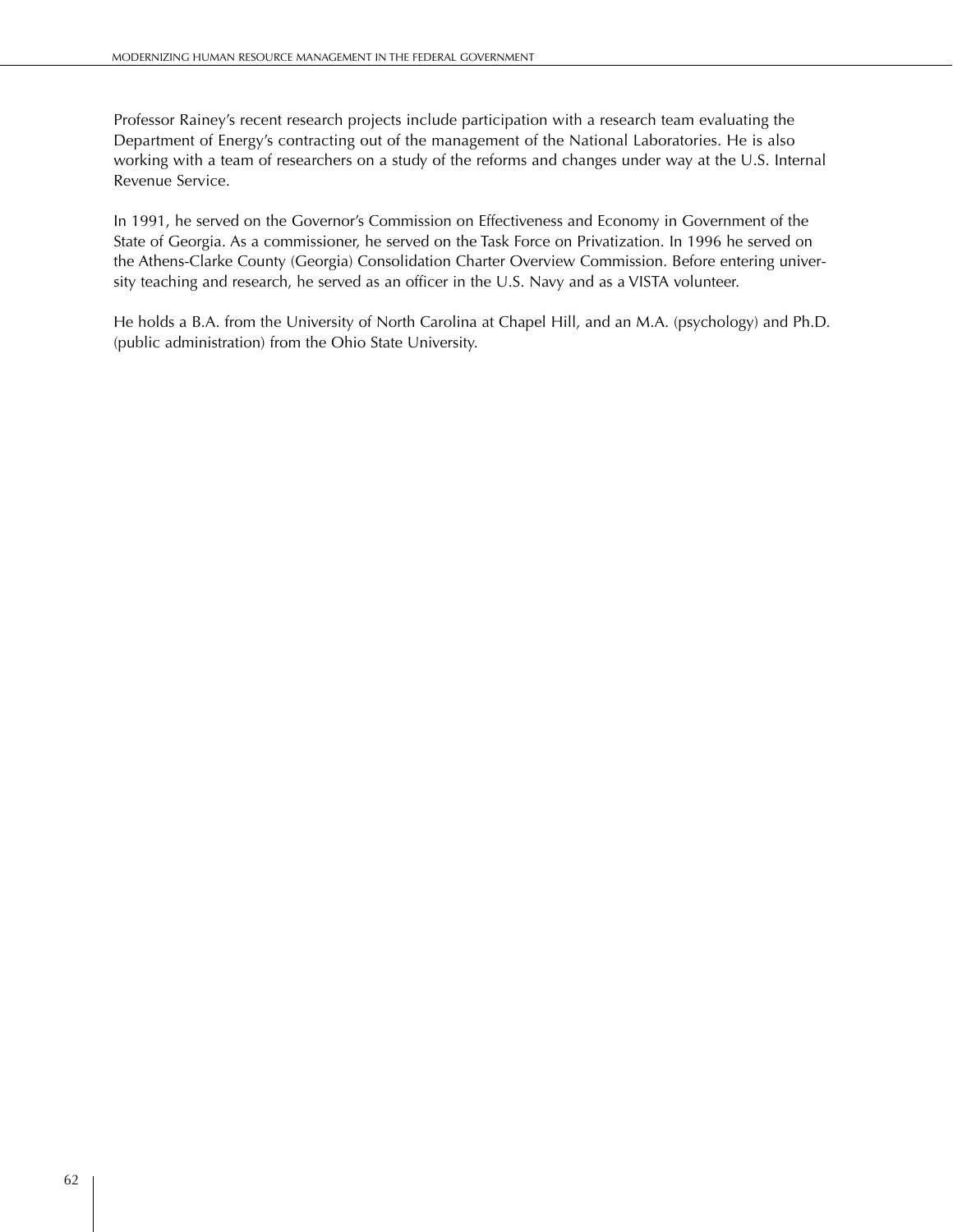# KEY CONTACT INFORMATION

## **To contact the authors:**

#### **James R. Thompson**

Associate Professor and Director of Graduate Studies Graduate Program in Public Administration University of Illinois–Chicago (MC 278) 412 S. Peoria St. Chicago, IL 60607-7064 (312) 355-0304 fax: (312) 996-8804

e-mail: jthomp@uic.edu

#### **Hal G. Rainey**

Department of Political Science Baldwin Hall The University of Georgia Athens, GA 30602-1615 (706) 542-2057 fax: (706) 542-4421

e-mail: hgrainey@arches.uga.edu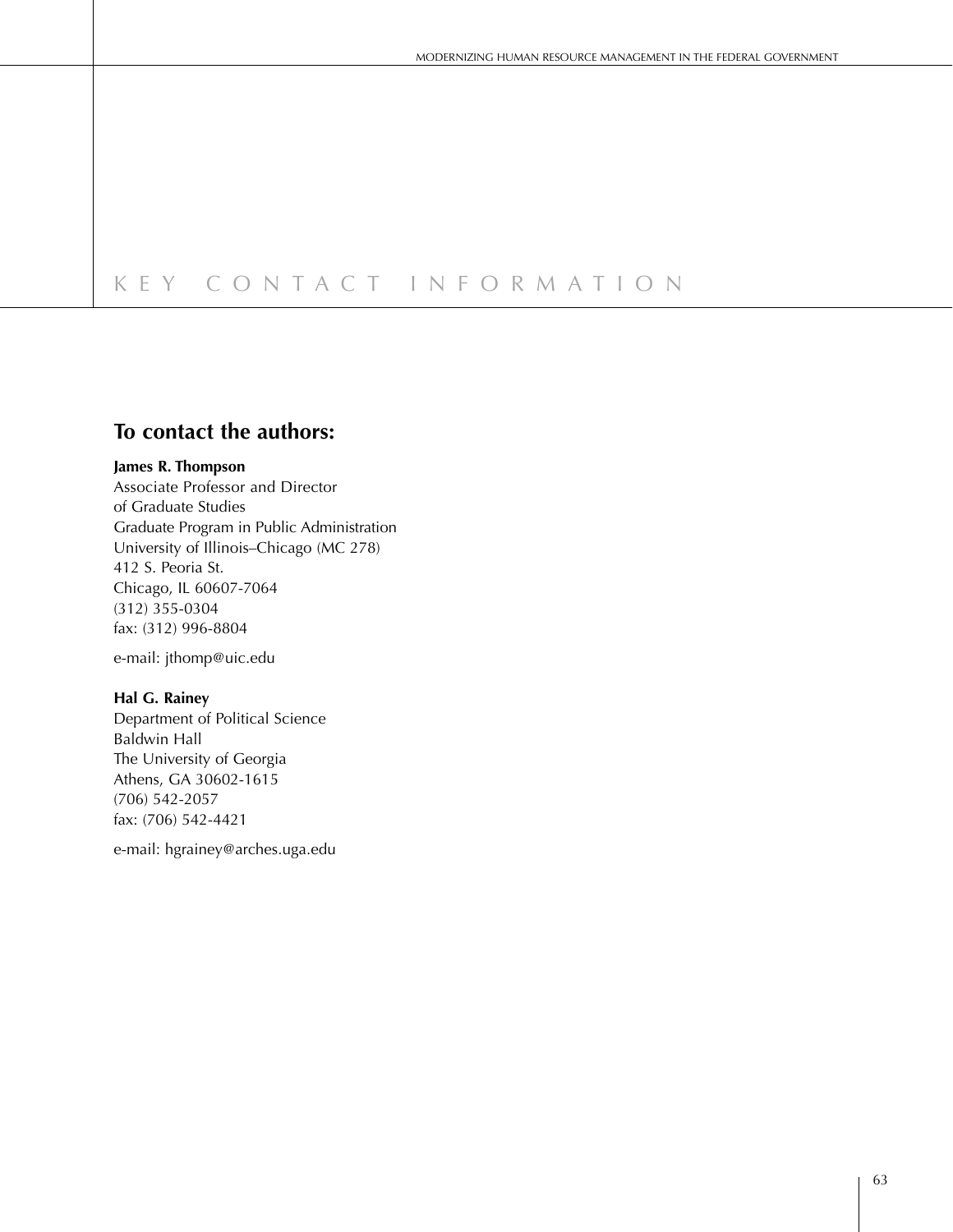#### **GRANT REPORTS**

#### **E-Government**

**Supercharging the Employment**

**Agency:** An Investigation of the Use of Information and Communication Technology to Improve the Service of State Employment Agencies (December 2000)

Anthony M. Townsend

**Assessing a State's Readiness for Global Electronic Commerce:** Lessons from the Ohio Experience (January 2001)

J. Pari Sabety Steven I. Gordon

**Privacy Strategies for Electronic Government** (January 2001)

Janine S. Hiller France Bélanger

#### **Commerce Comes to Government**

**on the Desktop:** E-Commerce Applications in the Public Sector (February 2001)

Genie N. L. Stowers

#### **The Use of the Internet in Government Service Delivery** (February 2001)

Steven Cohen William Eimicke

**State Web Portals:** Delivering and Financing E-Service (January 2002)

Diana Burley Gant Jon P. Gant Craig L. Johnson

**Internet Voting:** Bringing Elections to the Desktop (February 2002)

Robert S. Done

**Leveraging Technology in the Service of Diplomacy:** Innovation in the Department of State (March 2002)

Barry Fulton

**Federal Intranet Work Sites:** An Interim Assessment (June 2002)

Julianne G. Mahler Priscilla M. Regan

#### **The State of Federal Websites:** The Pursuit of Excellence (August 2002)

Genie N. L. Stowers

**State Government E-Procurement in the Information Age:** Issues, Practices, and Trends (September 2002)

M. Jae Moon

**Preparing for Wireless and Mobile Technologies in Government** (October 2002)

Ai-Mei Chang P. K. Kannan

**Public-Sector Information Security:**  A Call to Action for Public-Sector CIOs (October 2002, 2nd ed.)

Don Heiman

**The Auction Model:** How the Public Sector Can Leverage the Power of E-Commerce Through Dynamic Pricing (November 2002, 2nd ed.)

David C. Wyld

**The Promise of E-Learning in Africa:** The Potential for Public-Private Partnerships (January 2003)

Norman LaRocque Michael Latham

#### **Digitally Integrating the Government Supply Chain:** E-Procurement, E-Finance, and E-Logistics (February 2003)

Jacques S. Gansler William Lucyshyn Kimberly M. Ross

**Using Technology to Increase Citizen Participation in Government:** The Use of Models and Simulation (April 2003)

John O'Looney

## **Financial Management**

**Credit Scoring and Loan Scoring:** Tools for Improved Management of Federal Credit Programs (July 1999)

Thomas H. Stanton

**Using Activity-Based Costing to Manage More Effectively** (January 2000)

Michael H. Granof David E. Platt Igor Vaysman

**Audited Financial Statements:** Getting and Sustaining "Clean" Opinions (July 2001)

Douglas A. Brook

**An Introduction to Financial Risk Management in Government**  (August 2001)

Richard J. Buttimer, Jr.

#### **Human Capital**

**Profiles in Excellence:** Conversations with the Best of America's Career Executive Service (November 1999)

Mark W. Huddleston

**Reflections on Mobility:** Case Studies of Six Federal Executives (May 2000)

Michael D. Serlin

**Managing Telecommuting in the Federal Government:** An Interim Report (June 2000)

Gina Vega Louis Brennan

**Using Virtual Teams to Manage Complex Projects:** A Case Study of the Radioactive Waste Management Project (August 2000)

Samuel M. DeMarie

**A Learning-Based Approach to Leading Change** (December 2000)

Barry Sugarman

**Labor-Management Partnerships:** A New Approach to Collaborative Management (July 2001)

Barry Rubin Richard Rubin

**Winning the Best and Brightest:** Increasing the Attraction of Public Service (July 2001)

Carol Chetkovich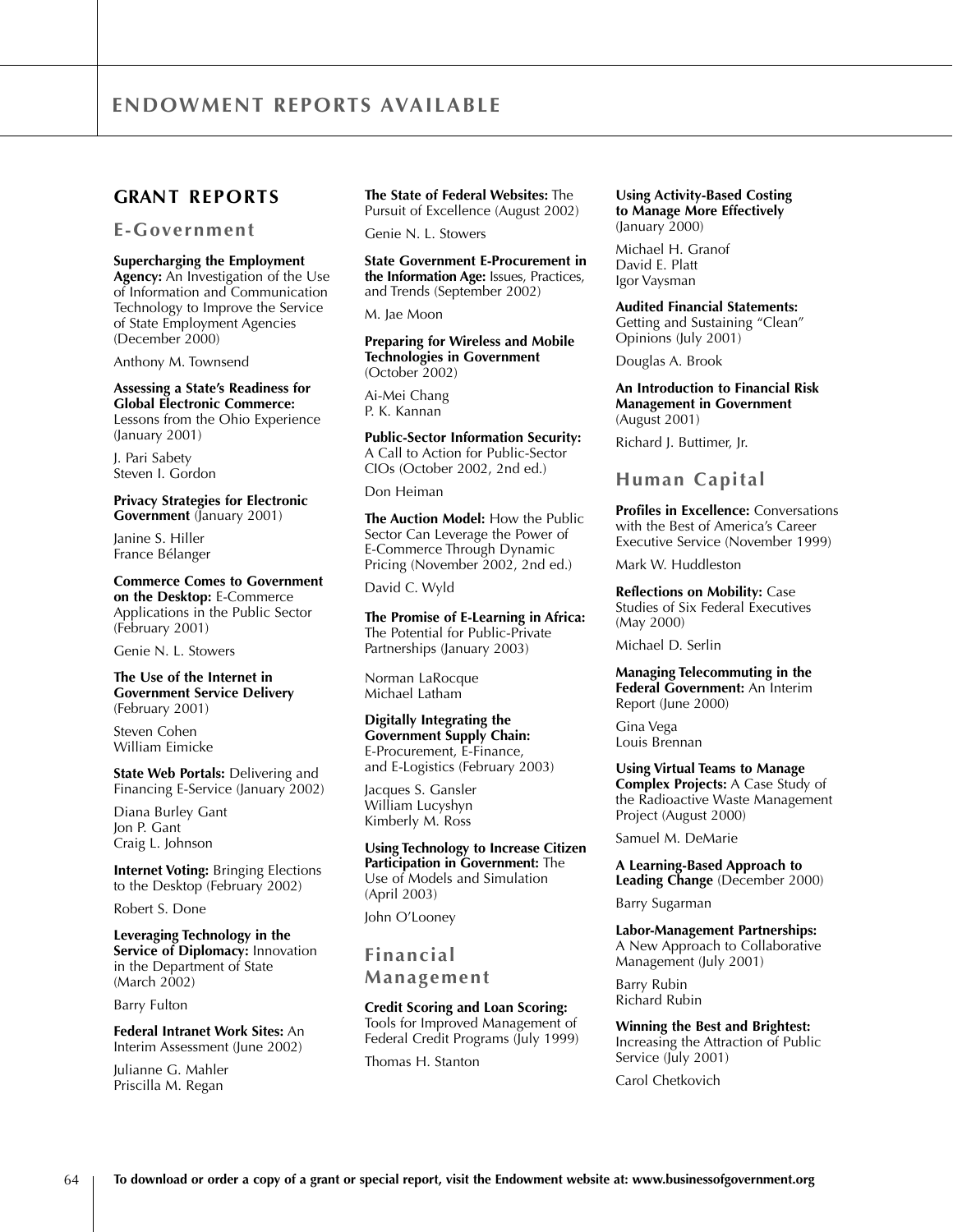**Organizations Growing Leaders:**

Best Practices and Principles in the Public Service (December 2001)

Ray Blunt

**A Weapon in the War for Talent:** Using Special Authorities to Recruit Crucial Personnel (December 2001)

Hal G. Rainey

**A Changing Workforce:**

Understanding Diversity Programs in the Federal Government (December 2001)

Katherine C. Naff J. Edward Kellough

#### **Life after Civil Service Reform:**

The Texas, Georgia, and Florida Experiences (October 2002)

Jonathan Walters

#### **Leaders Growing Leaders:**

Preparing the Next Generation of Public Service Executives (November 2002, 3rd ed.)

Ray Blunt

#### **The Defense Leadership and**

**Management Program:** Taking Career Development Seriously (December 2002)

Joseph A. Ferrara Mark C. Rom

#### **The Influence of Organizational Commitment on Officer Retention:**

A 12-Year Study of U.S. Army Officers (December 2002)

Stephanie C. Payne Ann H. Huffman Trueman R. Tremble, Jr.

#### **Human Capital Reform:**

21st Century Requirements for the United States Agency for International Development (March 2003)

Anthony C. E. Quainton Amanda M. Fulmer

**Modernizing Human Resource Management in the Federal Government:** The IRS Model (April 2003)

James R. Thompson Hal G. Rainey

#### **Managing for Results**

**Corporate Strategic Planning in Government:** Lessons from the United States Air Force (November 2000)

Colin Campbell

#### **Using Evaluation to Support Performance Management:** A Guide for Federal Executives (January 2001)

Kathryn Newcomer Mary Ann Scheirer

## **Managing for Outcomes:**

Milestone Contracting in Oklahoma (January 2001)

Peter Frumkin

**The Challenge of Developing Cross-Agency Measures:** A Case Study of the Office of National Drug Control Policy (August 2001)

Patrick J. Murphy John Carnevale

#### **The Potential of the Government Performance and Results Act as a Tool to Manage Third-Party Government** (August 2001)

David G. Frederickson

**Using Performance Data for Accountability:** The New York City Police Department's CompStat Model of Police Management (August 2001)

Paul E. O'Connell

#### **Moving Toward More Capable Government:** A Guide to Organizational Design (June 2002)

Thomas H. Stanton

**Performance Management:** A "Start Where You Are, Use What You Have" Guide (October 2002)

Chris Wye

**How Federal Programs Use Outcome Information:** Opportunities for Federal Managers (April 2003)

Harry P. Hatry Elaine Morley Shelli B. Rossman Joseph S. Wholey

#### **New Ways to Manage**

**Innovation**

**Managing Workfare:** The Case of the Work Experience Program in the New York City Parks Department (June 1999)

Steven Cohen

**New Tools for Improving Government Regulation:** An Assessment of Emissions Trading and Other Market-Based Regulatory Tools (October 1999)

Gary C. Bryner

**Religious Organizations, Anti-Poverty Relief, and Charitable Choice:** A Feasibility Study of Faith-Based Welfare Reform in Mississippi (November 1999)

John P. Bartkowski Helen A. Regis

**Business Improvement Districts and Innovative Service Delivery** (November 1999)

Jerry Mitchell

**An Assessment of Brownfield Redevelopment Policies:**  The Michigan Experience (November 1999)

Richard C. Hula

**San Diego County's Innovation Program:** Using Competition and a Whole Lot More to Improve Public Services (January 2000)

William B. Eimicke

**Innovation in the Administration of Public Airports** (March 2000)

Scott E. Tarry

**Entrepreneurial Government:** Bureaucrats as Businesspeople (May 2000)

Anne Laurent

**Rethinking U.S. Environmental Protection Policy:** Management Challenges for a New Administration (November 2000)

Dennis A. Rondinelli

**The Challenge of Innovating in Government** (February 2001) Sandford Borins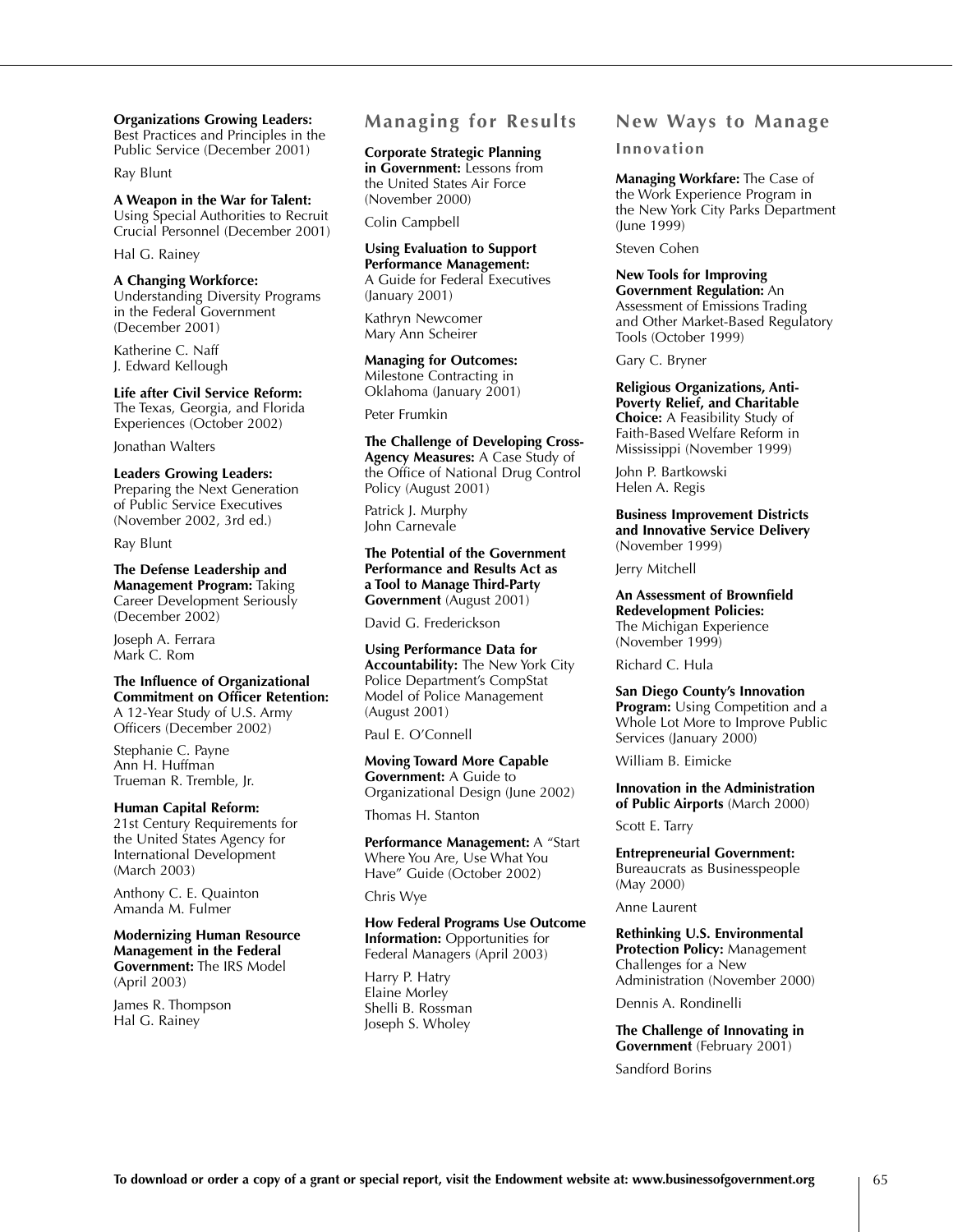**Understanding Innovation:** What Inspires It? What Makes It Successful? (December 2001)

Jonathan Walters

#### **Government Management of Information Mega-Technology:**

Lessons from the Internal Revenue Service's Tax Systems Modernization (March 2002)

Barry Bozeman

**Procurement**

#### **Determining a Level Playing Field for Public-Private Competition** (November 1999)

Lawrence L. Martin

**Implementing State Contracts for Social Services:** An Assessment of the Kansas Experience (May 2000)

Jocelyn M. Johnston Barbara S. Romzek

**A Vision of the Government as a World-Class Buyer:** Major Procurement Issues for the Coming Decade (January 2002)

Jacques S. Gansler

**Contracting for the 21st Century:**  A Partnership Model (January 2002) Wendell C. Lawther

**Franchise Funds in the Federal Government:** Ending the Monopoly in Service Provision (February 2002)

John J. Callahan

#### **Making Performance-Based Contracting Perform:** What the Federal Government Can Learn from State and Local Governments (November 2002, 2nd ed.)

Lawrence L. Martin

**Moving to Public-Private Partnerships:** Learning from Experience around the World (February 2003)

Trefor P. Williams

**IT Outsourcing:** A Primer for Public Managers (February 2003)

Yu-Che Chen James Perry

**The Procurement Partnership Model:** Moving to a Team-Based Approach (February 2003)

Kathryn G. Denhardt

**Networks, Collaboration, and Partnerships**

**Leveraging Networks to Meet National Goals:** FEMA and the Safe Construction Networks (March 2002)

William L. Waugh, Jr.

**21st-Century Government and the Challenge of Homeland Defense**  (June 2002)

Elaine C. Kamarck

**Assessing Partnerships:** New Forms of Collaboration (March 2003)

Robert Klitgaard Gregory F. Treverton

**Leveraging Networks:** A Guide for Public Managers Working across Organizations (March 2003)

Robert Agranoff

**Extraordinary Results on National Goals:** Networks and Partnerships in the Bureau of Primary Health Care's 100%/0 Campaign (March 2003)

John Scanlon

**Transforming Organizations**

**The Importance of Leadership:** The Role of School Principals (September 1999)

Paul Teske Mark Schneider

**Leadership for Change:** Case Studies in American Local Government (September 1999)

Robert B. Denhardt Janet Vinzant Denhardt

**Managing Decentralized Departments:** The Case of the U.S. Department of Health and Human Services (October 1999)

Beryl A. Radin

**Transforming Government:** The Renewal and Revitalization of the Federal Emergency Management Agency (April 2000)

R. Steven Daniels Carolyn L. Clark-Daniels **Transforming Government:** Creating the New Defense Procurement System (April 2000)

Kimberly A. Harokopus

**Trans-Atlantic Experiences in Health Reform:** The United Kingdom's National Health Service and the United States Veterans Health Administration (May 2000)

Marilyn A. DeLuca

**Transforming Government:** The Revitalization of the Veterans Health Administration (June 2000)

Gary J. Young

**The Challenge of Managing Across Boundaries:** The Case of the Office of the Secretary in the U.S. Department of Health and Human Services (November 2000)

Beryl A. Radin

**Creating a Culture of Innovation:**

10 Lessons from America's Best Run City (January 2001)

Janet Vinzant Denhardt Robert B. Denhardt

**Transforming Government:** Dan Goldin and the Remaking

of NASA (March 2001) W. Henry Lambright

**Managing Across Boundaries:** A Case Study of Dr. Helene Gayle and the AIDS Epidemic (January 2002)

Norma M. Riccucci

**Managing "Big Science":** A Case Study of the Human Genome Project (March 2002)

W. Henry Lambright

**The Power of Frontline Workers in Transforming Government:** The Upstate New York Veterans Healthcare Network (April 2003)

Timothy J. Hoff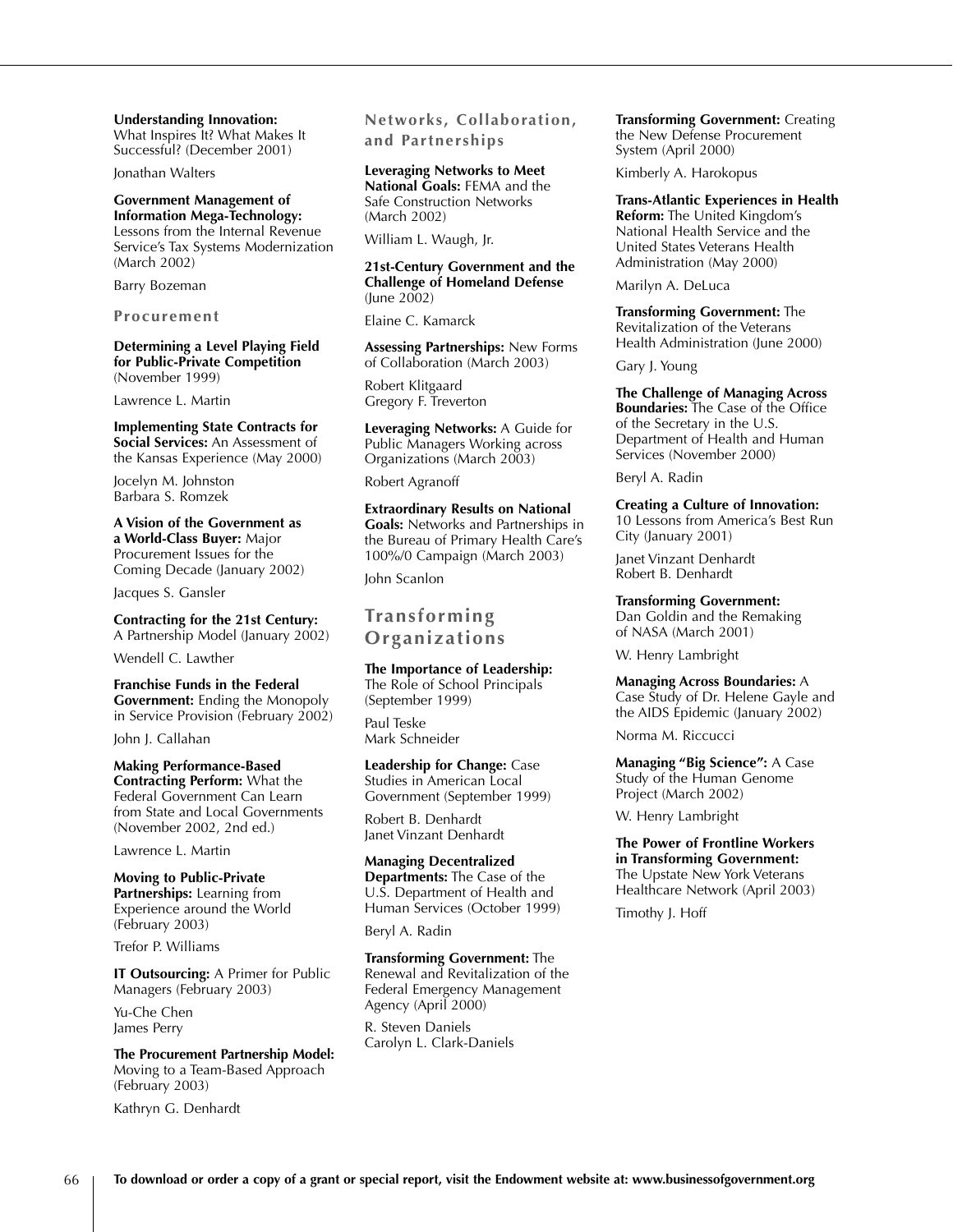## **SPECIAL REPORTS**

#### **Government in the 21st Century**

David M. Walker

**Results of the Government Leadership Survey:** A 1999 Survey of Federal Executives (June 1999)

Mark A. Abramson Steven A. Clyburn Elizabeth Mercier

**Creating a Government for the 21st Century** (March 2000)

Stephen Goldsmith

**The President's Management Council:** An Important Management Innovation (December 2000)

Margaret L. Yao

**Toward a 21st Century Public**  Service: Reports from Four Forums (January 2001)

Mark A. Abramson, Editor

**Becoming an Effective Political Executive:** 7 Lessons from Experienced Appointees (January 2001)

Judith E. Michaels

**The Changing Role of Government:** Implications for Managing in a New World (December 2001)

David Halberstam

## **BOOKS\***

*E-Government 2001* (Rowman & Littlefield Publishers, Inc., 2001)

Mark A. Abramson and Grady E. Means, editors

*E-Government 2003* (Rowman & Littlefield Publishers, Inc., 2002)

Mark A. Abramson and Therese L. Morin, editors

#### *Human Capital 2002*

(Rowman & Littlefield Publishers, Inc., 2002)

Mark A. Abramson and Nicole Willenz Gardner, editors

#### *Innovation*

(Rowman & Littlefield Publishers, Inc., 2002)

Mark A. Abramson and Ian Littman, editors

#### *Leaders*

(Rowman & Littlefield Publishers, Inc., 2002)

Mark A. Abramson and Kevin M. Bacon, editors

#### *Managing for Results 2002*

(Rowman & Littlefield Publishers, Inc., 2001)

Mark A. Abramson and John Kamensky, editors

#### *Memos to the President:*

*Management Advice from the Nation's Top Public Administrators* (Rowman & Littlefield Publishers, Inc., 2001)

Mark A. Abramson, editor

#### *The Procurement Revolution* (Rowman & Littlefield

Publishers, Inc., 2003)

Mark A. Abramson and Roland S. Harris III, editors

#### *Transforming Organizations*

(Rowman & Littlefield Publishers, Inc., 2001)

Mark A. Abramson and Paul R. Lawrence, editors

\* Available at bookstores, online booksellers, and from the publisher (www.rowmanlittlefield.com or 800-462-6420).